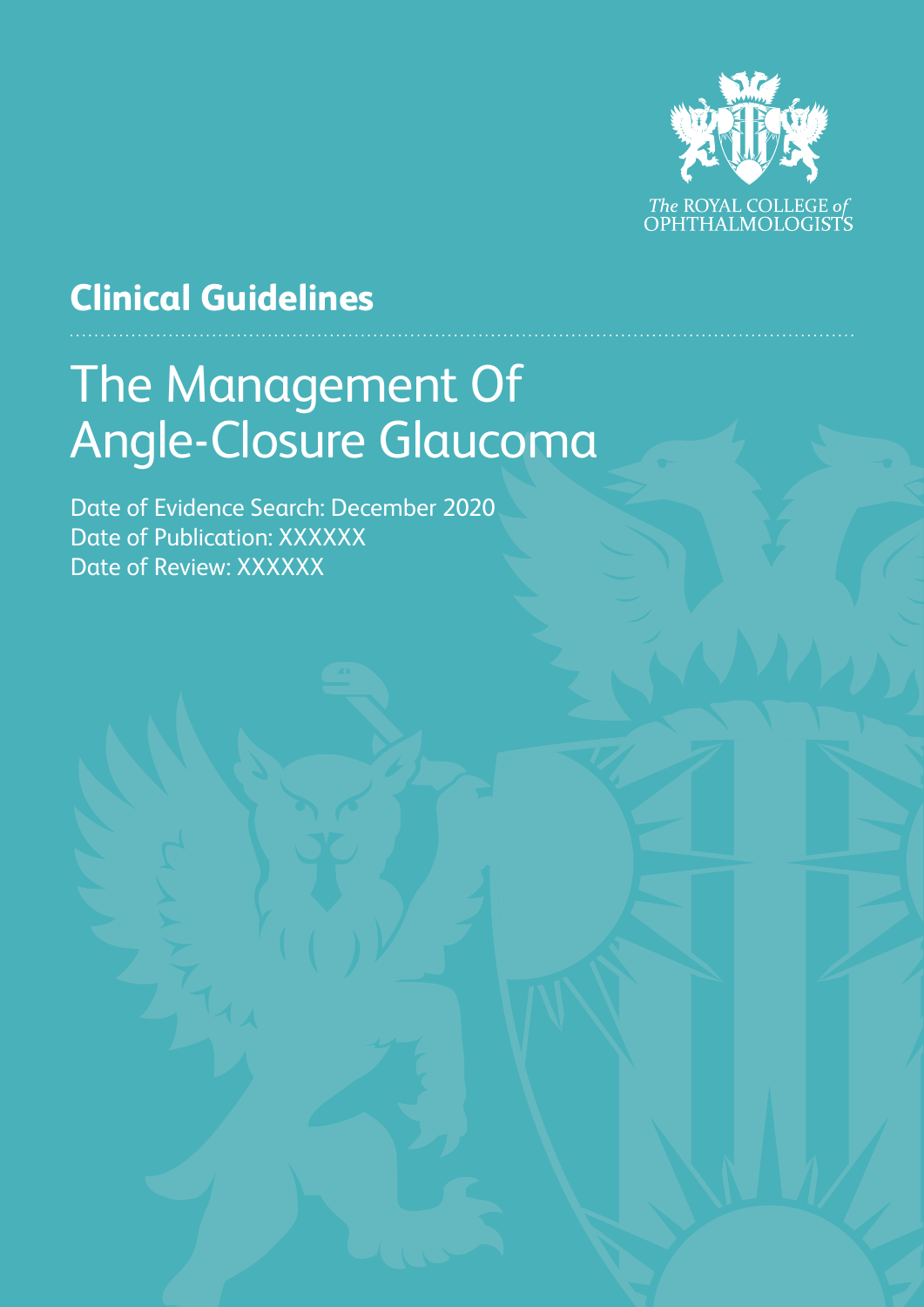[The Royal College of Ophthalmologists](https://www.rcophth.ac.uk) is the professional body for eye doctors, who are medically qualified and have undergone or are undergoing specialist training in the treatment and management of eye disease, including surgery. As an independent charity, we pride ourselves on providing impartial and clinically based evidence, putting patient care and safety at the heart of everything we do. Ophthalmologists are at the forefront of eye health services because of their extensive training and experience. The Royal College of Ophthalmologists received its Royal Charter in 1988 and has a membership of over 4,000 surgeons of all grades. We are not a regulatory body, but we work collaboratively with government, health and charity organisations to recommend and support improvements in the coordination and management of eye care both nationally and regionally.



#### **Document authors:**

Is as ex eos enis esserum harum solorepudi doluptatur autam, cus et, et occupta tionsec earuntem quosam, voluptiam, omnienimi, conectiis doluptat omniet la sum qu

#### **© The Royal College of Ophthalmologists 2021. All rights reserved.**

For permission to reproduce any of the content contained herein please contact **contact@rcophth.ac.uk**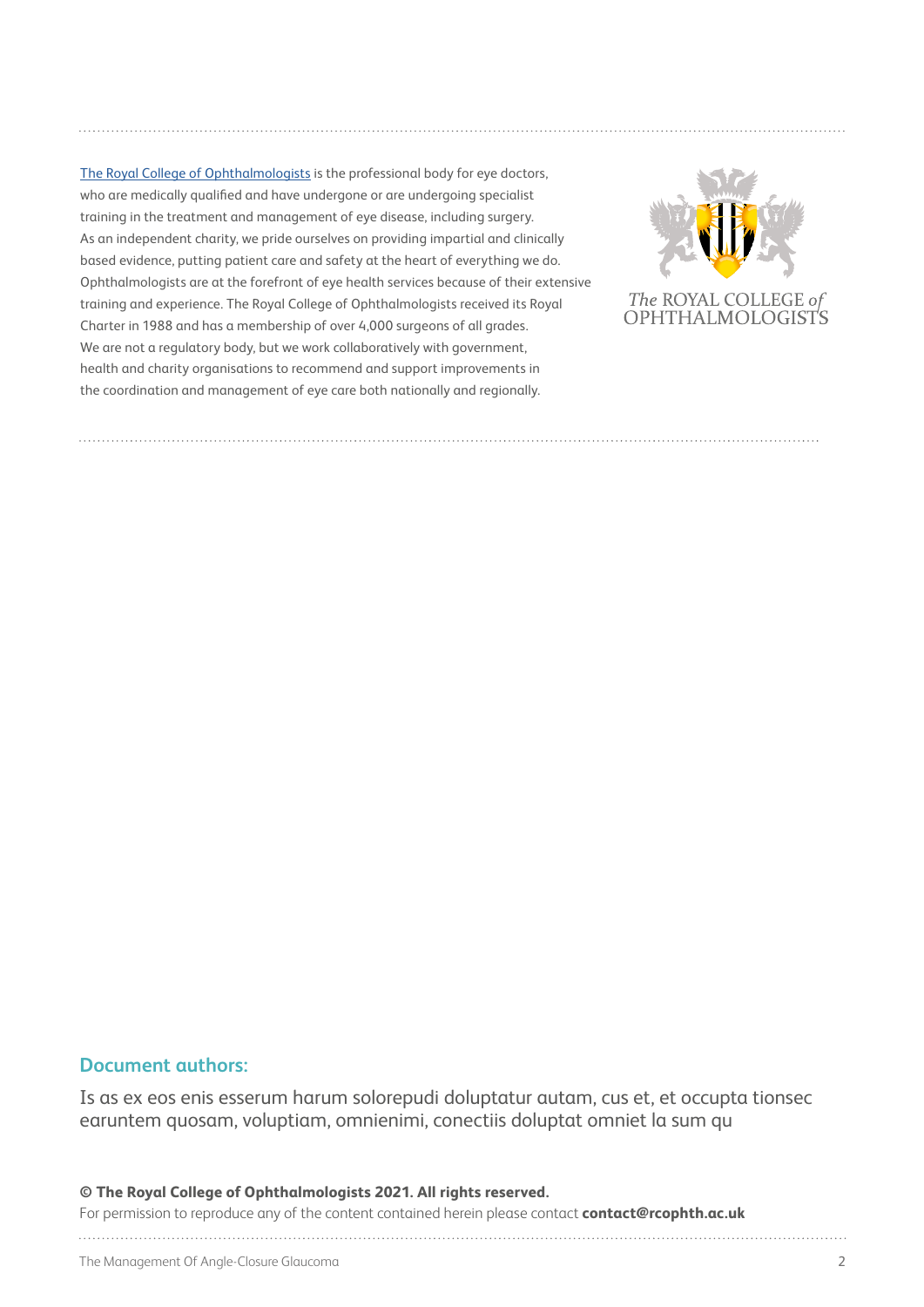# **Contents**

| 1. Introduction                                         | 5  |
|---------------------------------------------------------|----|
| 1.1 Background                                          | 5  |
| 1.2 Population to whom the Guideline applies            | 6  |
| 1.3 Current practice, and why there is scope for change | 6  |
| 2. Objectives                                           | 8  |
| 2.1 Main Aims                                           | 8  |
| 2.2 Key Clinical questions                              | 8  |
| Epidemiology                                            | 8  |
| Diagnosis                                               | 8  |
| Management of primary angle-closure disease?            | 8  |
| Patient Follow up                                       | 9  |
| 3. Methods                                              | 9  |
| 3.1 Search strategy                                     | 9  |
| 3.2 Evidence and grading                                | 9  |
| Levels of evidence                                      | 9  |
| 4. Recommendation for Practice                          | 10 |
| 4.1 Terminology & Disease Definitions                   | 10 |
| Natural History Staging of Angle-closure Disease        | 11 |
| Underlying mechanism of angle closure                   | 11 |
| Practice point                                          | 11 |
| 4.2 Epidemiology                                        | 12 |
| Practice point                                          | 12 |
| Research need                                           | 12 |
| Summary of evidence                                     | 13 |
| Summary of evidence                                     | 13 |
| 4.3 Diagnosis                                           | 14 |
| Practice point                                          | 14 |
| Research need                                           | 15 |
| Summary of evidence                                     | 15 |
| 4.4 Management                                          | 17 |
| Summary of evidence                                     | 17 |
| Research need                                           | 18 |
| Summary of evidence                                     | 19 |
| Practice point                                          | 19 |
| Practice point                                          | 22 |
| 4.5 Surgery                                             | 23 |

 $\ddot{\phantom{a}}$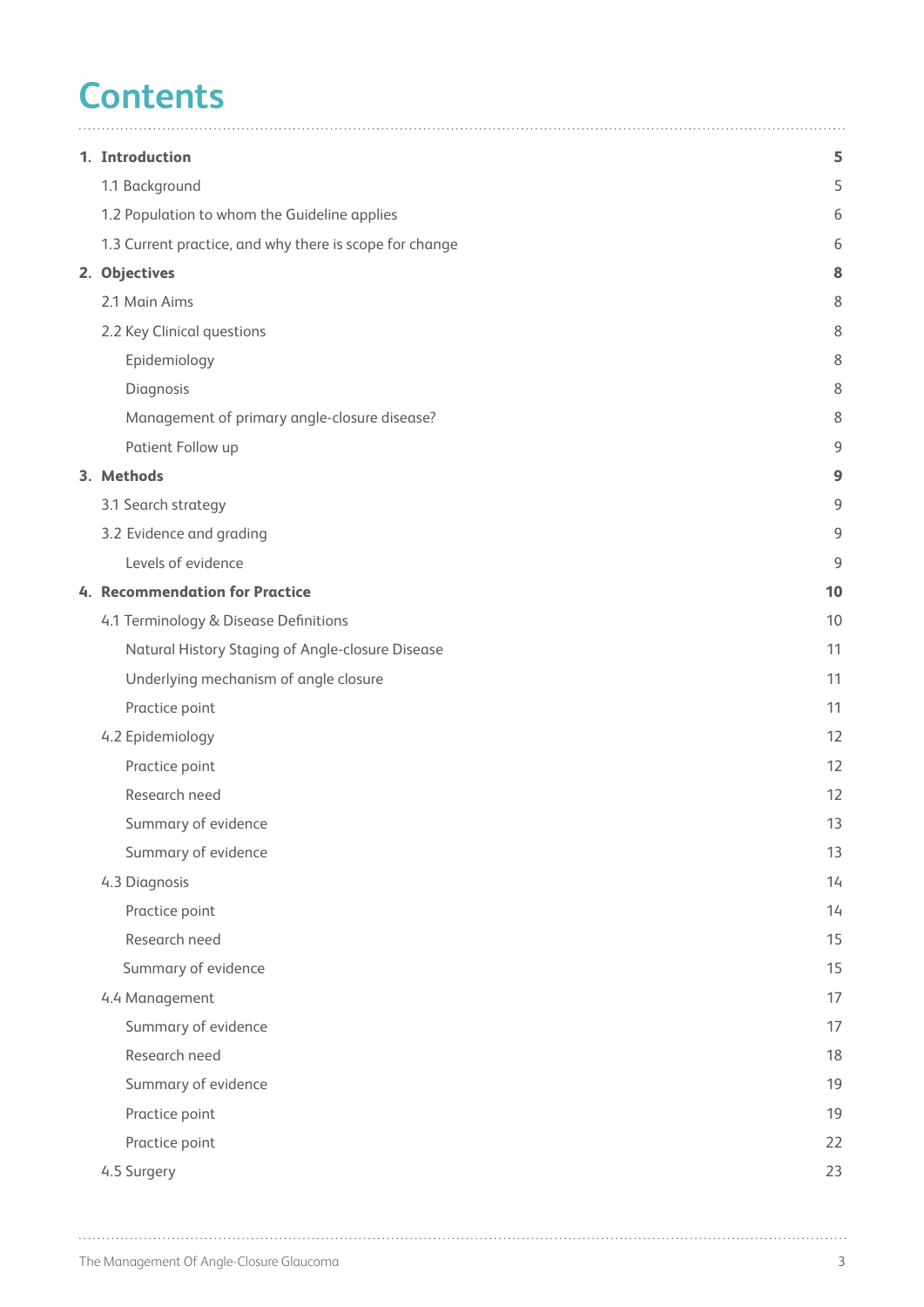|     | 7. Search strategies                                                                                                                                               | 36 |
|-----|--------------------------------------------------------------------------------------------------------------------------------------------------------------------|----|
|     | <b>6. References</b>                                                                                                                                               | 31 |
| 52  | Limitations of the evidence                                                                                                                                        | 30 |
| 5.1 | Benefits and risks                                                                                                                                                 | 30 |
|     | 5. Risks, Benefits and Limitations                                                                                                                                 | 30 |
|     | 4.14 Non-penetrating glaucoma surgery and MIGS in angle-closure                                                                                                    | 29 |
|     | Practice point                                                                                                                                                     | 29 |
|     | 4.13 Differences in management of four levels of "block": pupil, ciliary processes/iris crowding,<br>lens (incl. phacomorphic/white cataract) and retrolenticular. | 28 |
|     | 4.12 Management differences in small eyes (nanophthalmos)                                                                                                          | 28 |
|     | 4.11 Aqueous misdirection/malignant glaucoma - diagnosis, prevention, management                                                                                   | 27 |
|     | 4.10 How to handle pupil dilation in suspected or established angle-closure                                                                                        | 27 |
|     | 4.9 Management of symptomatic cataract in angle-closure                                                                                                            | 26 |
|     | 4.8 Follow up                                                                                                                                                      | 26 |
|     | Research need                                                                                                                                                      | 25 |
|     | 4.7 Medication                                                                                                                                                     | 25 |
|     | 4.6 Laser                                                                                                                                                          | 24 |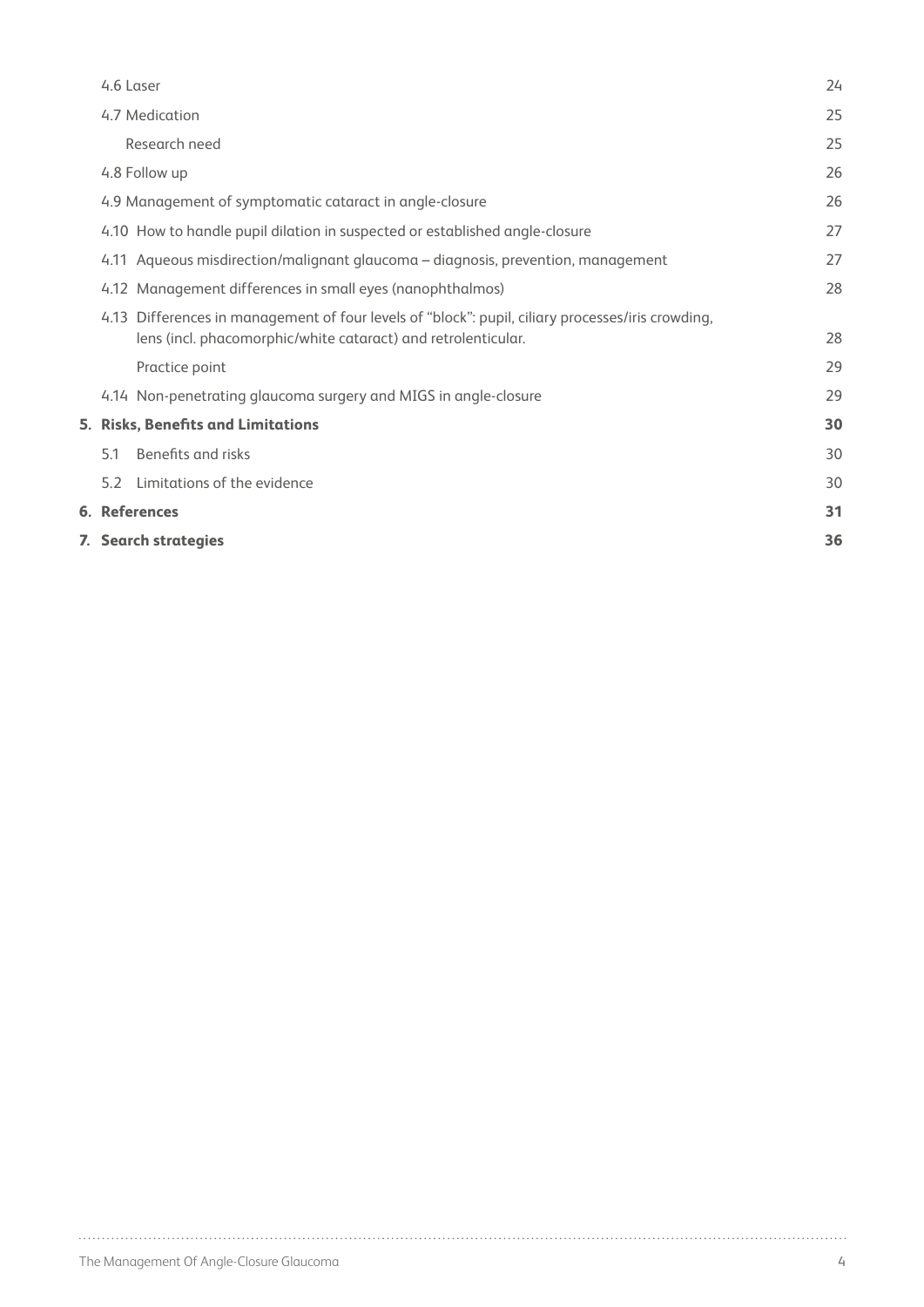## **1.1 Background**



Glaucoma is a leading cause of blindness affecting an estimated at 80 million people worldwide. It is an intermittently progressive optic neuropathy that results in visual field defects with a pattern that locates

the pathological lesion in the pre-laminar optic nerve head. A reduction in intraocular pressure will slow or arrest progression of the disease in the vast majority of cases.

Glaucoma is traditionally divided into primary and secondary variants. The secondary form is a result of another ophthalmic or systemic disease which typically provokes a marked elevation of intraocular pressure. Common underlying conditions include neovascularization, uveitis or ocular trauma.

The primary variant of glaucoma occurs without evidence of a secondary precipitating disease. Primary glaucoma is classified according to the appearance of the iridocorneal angle. Aqueous fluid drains out of the eye via the trabecular meshwork, in the iridocorneal angle. Depending on whether the iris is, or is not, occluding the angle, two variants are termed primary angleclosure glaucoma (PACG) and primary open angle glaucoma (POAG) respectively.

POAG and PACG are fundamentally different in their clinical presentation and in their management pathways. PACG is a more pressure dependent disease than open-angle glaucoma. The treatment of PACG focuses on decompartmentalising the eye to break down barriers to circulation of aqueous flow inside the eye.

The natural history of PACG is typically divided into three stages. The first stage is termed suspected primary angle-closure and those affected are called primary angle-closure suspects (PACS). In this stage

of the condition, there is contact between the iris and the trabecular meshwork but the intraocular pressure (IOP) is normal, there are no acquired adhesions between the iris and the corneoscleral coat (peripheral anterior synechiae – PAS). The optic nerve structure and visual function are normal.

Primary angle-closure (PAC) is the second stage in which the IOP has become elevated (either previously or currently), and/or there are peripheral anterior synechial scars that have developed between the iris and the trabecular meshwork. In this stage there is no evidence of glaucomatous damage to the optic nerve nor any visual field abnormality.

The third and final stage is the development of primary angle-closure glaucoma (PACG). It is possible for patients to develop PACG without elevated IOP having been detected and also in the absence of PAS.

The florid, symptomatic presentation of angleclosure, called acute angle-closure (AAC), is the result of sudden, total occlusion of the trabecular meshwork which causes extreme ocular hypertension. Symptoms of pain, sudden reduction (or even loss) of vision, nausea and/ or vomiting can be profound and dramatic. Previously, AAC was regarded as a "rapidly blinding" condition. With prompt presentation and appropriate management, this condition is not as feared as it once was.

PACG causes a higher rate of severe visual loss than does POAG. Although POAG affects approximately three times as many people globally as does PACG (60 million versus 20 million), the numbers of people blinded by POAG and PACG are roughly equal. This greater propensity to cause serious loss of vision makes clinicians justifiably cautious in managing PACG and has prompted many to consider preventive treatment.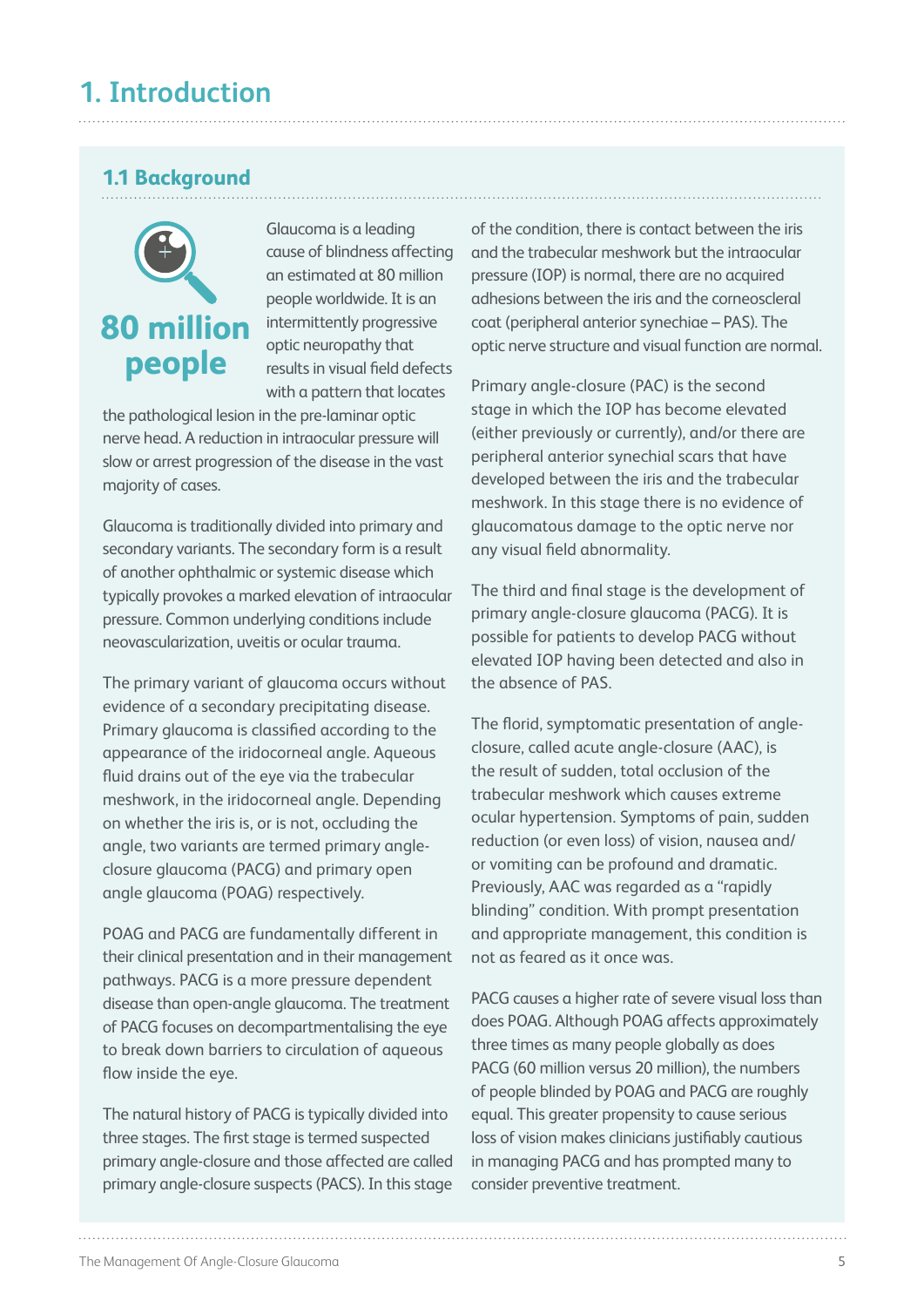## **1.2 Population to whom the Guideline applies**



Angle-closure glaucoma typically affects elderly patients. PACG is rare among adults under the age of 40 and, when it does occur, is thought to be predominantly the

result of a plateau iris mechanism. The disease is very rare but has been documented in children. Angle-closure occurs with approximately a 3:1 female to male ratio. Racial heritage is a widely recognised risk factor for angleclosure disease. Asian people suffer a higher burden of angle-closure, with a three-fold greater incidence of acute angle-closure in Chinese patients compared to Caucasians. Angle-closure glaucoma is uncommon among Africans.

#### **ICD10 Codes**

| H40.03             | Anatomically narrow angle (PACS)                                            |
|--------------------|-----------------------------------------------------------------------------|
| H40.06             | Primary angle-closure without glaucoma<br>(PAC)                             |
| H40.2              | <b>PACG</b>                                                                 |
| H40 20             | <b>Unspecified PACG</b>                                                     |
| H40 21             | Acute angle-closure glaucoma attack/<br>crisis                              |
| H40 22             | Chronic angle-closure glaucoma                                              |
| H40.23             | Intermittent angle-closure glaucoma                                         |
| H40.24             | Residual stages of angle-closure<br>glaucoma                                |
| H40.6              | Glaucoma Secondary to drugs (especially<br>T43.3X5(ADS) psychotropic drugs) |
| H40.83             | Aqueous misdirection                                                        |
| H <sub>21.82</sub> | Plateau iris syndrome (post iridectomy)                                     |
| T49.5X5            | Adverse effects of ophthalmological<br>drugs and preparations               |

See [aao.org](https://www.aao.org/Assets/5adb14a6-7e5d-42ea-af51-3db772c4b0c2/636713219263270000/bc-2568-update-icd-10-quick-reference-guides-glaucoma-final-v2-color-pdf?inline=1)

### **1.3 Current practice, and why there is scope for change**

In September 1857, Albrecht von Graefe reported the use of surgical iridectomy in the management of glaucoma. Surgical iridectomy has since been a cornerstone of management of angle-closure glaucoma until the mid 1970's when it was superseded by laser peripheral iridotomy (LPI). LPI has been widely used as a treatment but also increasingly deployed as a preventative strategy. The role of preventive LPI in the fellow eye of someone who has suffered an acute angle-closure crisis is unquestioned.

The publication of the results of the EAGLE trial in 2016, has provided new evidence to guide the management of PAC and PACG. This trial randomised patients with either PAC with IOP

above 30 mmHg, or with PACG, to receive either LPI or clear lens phacoemulsification. EAGLE represents probably the most significant advance in the management of angle-closure glaucoma since the invention of the surgical iridectomy. It is now clear that lens extraction is generally safe, highly effective, cost-effective and benefits patient's quality of life compared to LPI in patients meeting enrolment criteria. This has led to a profound shift in management away from the use of LPI in PAC and PACG.

The use of LPI as a preventative treatment in people who are asymptomatic and have never had a documented pressure rise is widely practiced but has no firm evidence base. Around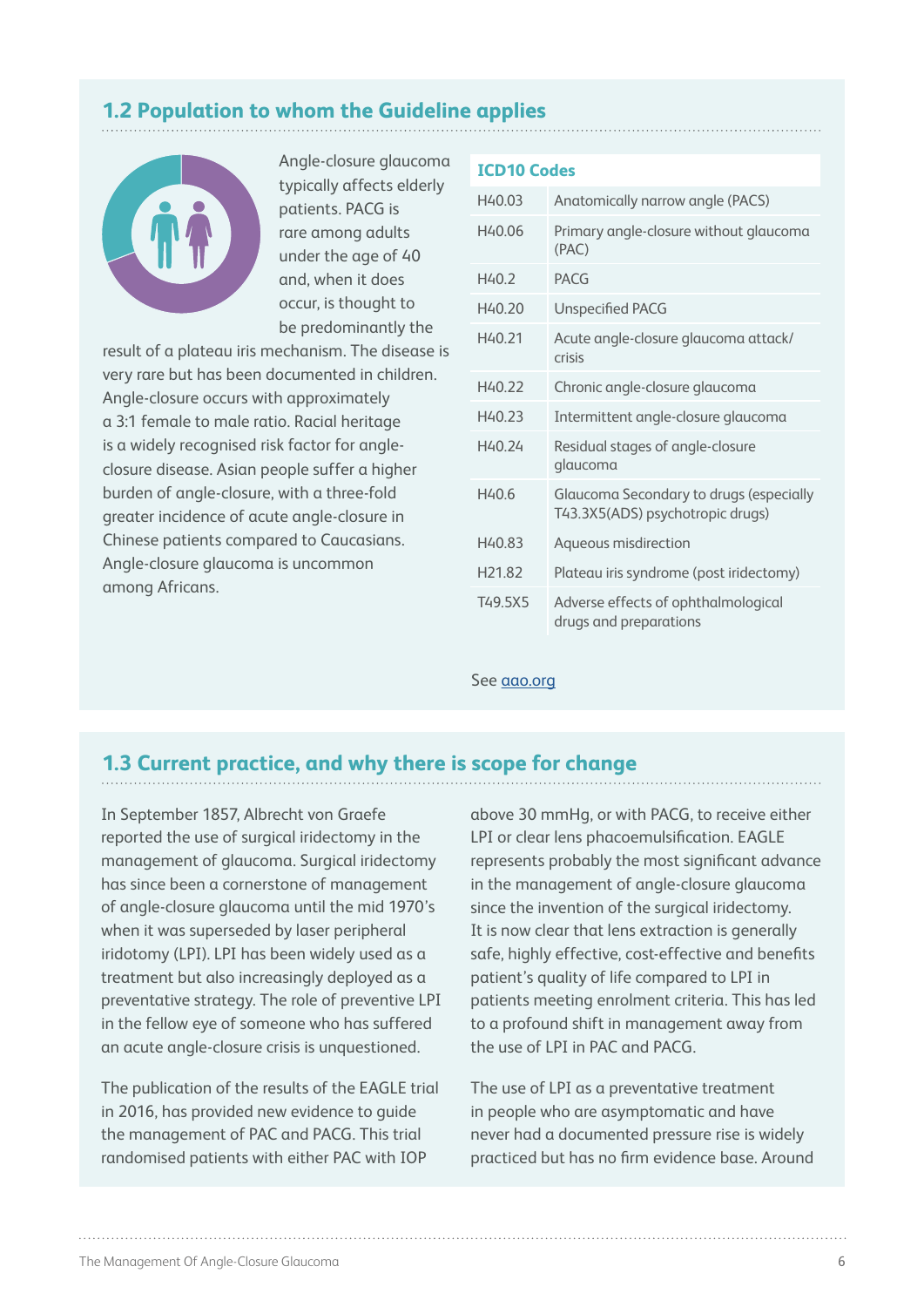75% of all UK ophthalmology consultants offer a prophylactic LPI to patients with narrow or occluded drainage angles.

The events of the first six months of 2020 have brought the NHS under unprecedented pressure, and is prompting a fundamental re-examination of the justification for previously entrenched patterns of practice.

In the year 2018-19, NHS hospital statistics for England recorded 13,844 patient episodes with a primary procedure identified as LPI. The majority of these will have related to prophylactic procedures. This represents significant capacity burden and, therefore, the role of LPI needs to be very carefully scrutinised.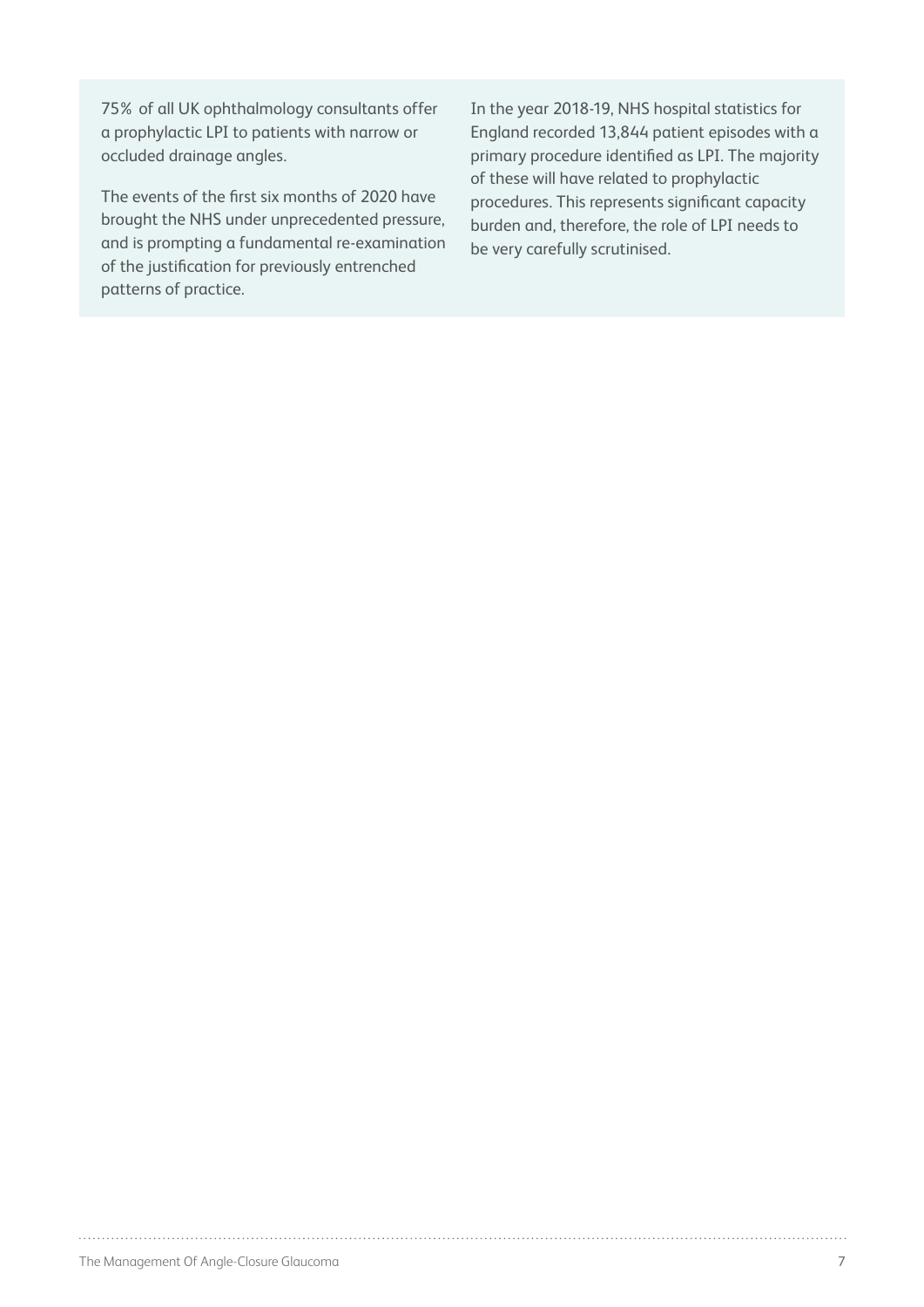## **2. Objectives**

## **2.1 Main Aims**

The scope of this guideline covers the primary angle-closure spectrum only and specifically excludes secondary disease such as that resulting from uveitis or neovascularization.

This guideline has been written primarily for clinicians involved in eye care in the community and in hospital eye services and aims to inform clinicians on 4 main points

- **1.** What is the accuracy of current diagnostic tests
- **2.** What is the effectiveness of different interventions
- **3.** When to refer to hospital eye services
- **4.** When to discharge to community

## **2.2 Key Clinical questions**

#### **Epidemiology**

- **a.** What is the Primary Angle Closure spectrum of disease and how should patients be classified?
- **b.** What is the prevalence in the UK (or Europe/White US if minimal data exists for the UK)
- **c.** What is the visual morbidity (including notifiable sight impairment) caused by PACG in the UK (or Europe/White US if there is minimal data for the UK)?
- **d.** What are the known risk factors for PACG?
- **e.** What is the natural history of untreated and treated disease?

#### **Diagnosis**

- **f.** What is/are the optimal and/or acceptable test(s) for diagnosis (secondary/tertiary)
- **g.** Should provocative tests be used?
- **h.** What is the optimal and/or acceptable test(s) for case detection (optom/primary care)

#### **Management of primary angle-closure disease?**

- **i.** When to do a prophylactic laser iridotomy
- **j.** Laser iridotomy as prophylaxis in the fellow eye of people suffering acute angle-closure
- **k.** What is the optimal and/or acceptable management of an acute angle-closure crisis
- **l.** What is the optimal and/or acceptable management of primary angle-closure with glaucoma
- **m.** What systematic reviews and meta-analyses exist that can guide management?
- **n.** What are the appropriate laser, medical and surgical interventions in established disease?
- **o.** Is there evidence that management should differ in different racial groups (For instance, should Asian or African people be offered different management)?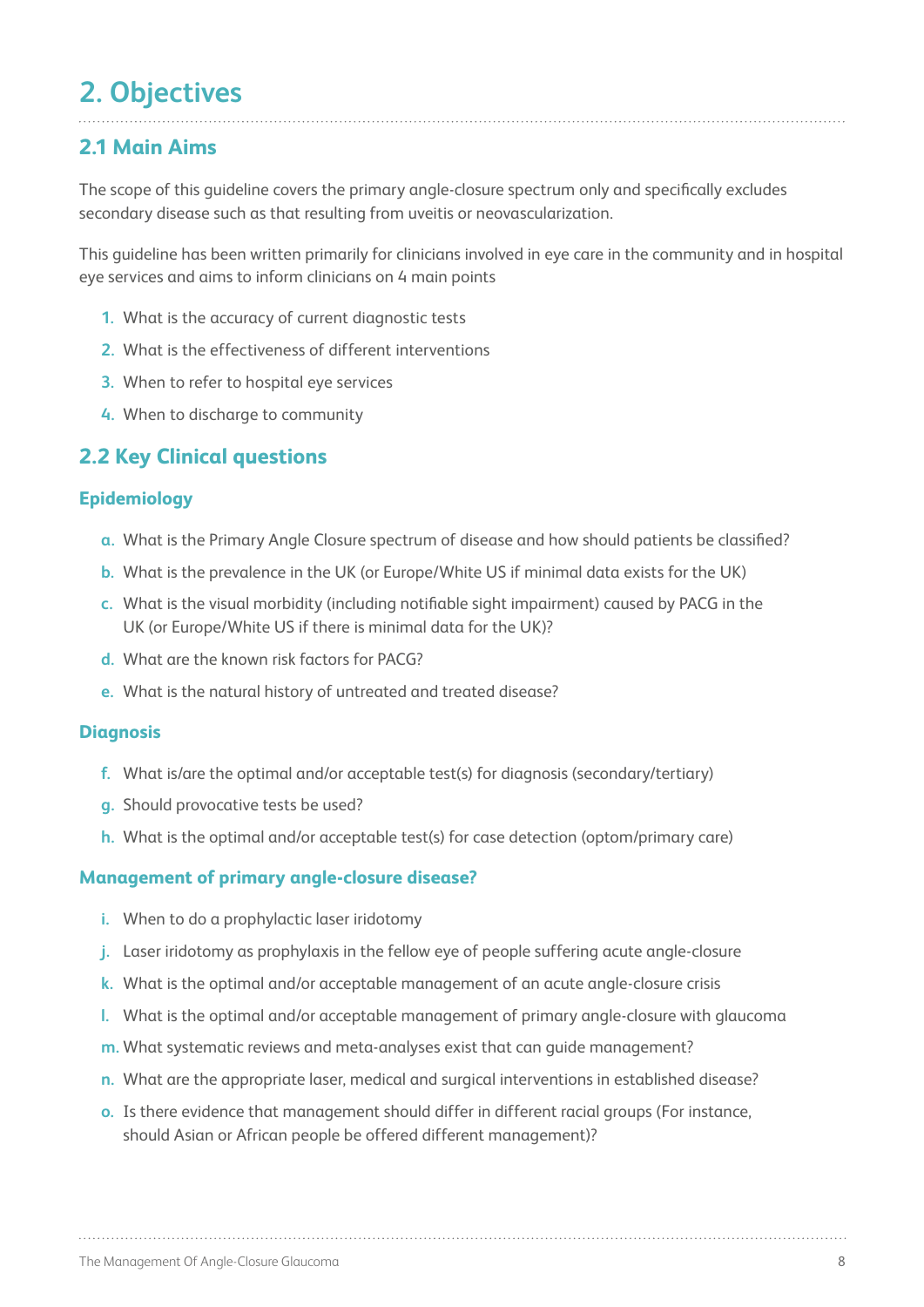#### **Patient Follow up**

- **p.** How to manage residual iridotrabecular contact (ITC)
- **q.** Management of cataract in angle-closure (whether to perform LPI before phaco?)
- **r.** How to handle pupil dilation in suspected or established angle-closure

## **3. Methods**

### **3.1 Search strategy**

Key questions for the guideline were developed using the PICO framework to provide a structured basis for identifying the evidence. A systematic review of the literature was undertaken using the explicit search strategies devised in collaboration with the Cochrane Eyes and Vision Group. Databases searched include Medline, Embase, and the Cochrane Library for literature published between 2000 & 2017. Further searches were undertaken on various websites including the US National Guidelines Clearinghouse.

The evidence base for this guideline was identified and synthesized in accordance with the accepted methodology. Each of the selected papers was evaluated by the guideline development group using standard checklists before conclusions were considered as acceptable evidence. The literature search focused on the best available evidence to address the key review questions by including the following types of evidence

- Published guidelines
- Systematic reviews
- Randomised controlled trials
- Cohort and case control studies
- Case series

Papers not published in the English language, conference abstracts and letters were excluded.

### **3.2 Evidence and grading**

We graded the quality of evidence and the strength of recommendations in line with the system published by the GRADE Working Group<sup>1</sup>:

#### **Levels of evidence**

- **• High** = Further research is very unlikely to change our confidence in the estimate of effect (e.g., large, well conducted, definite RCTs)
- **• Moderate** = Further research is likely to have an important impact on our confidence in the estimate of effect and may change the estimate (e.g., small or potentially biased RCTs, non-randomised comparative studies)
- **• Low** = Further research is very likely to have an important impact on our confidence in the estimate of effect and is likely to change the estimate (e.g., observational studies)
- **• Very low** = Any estimate of effect is very uncertain.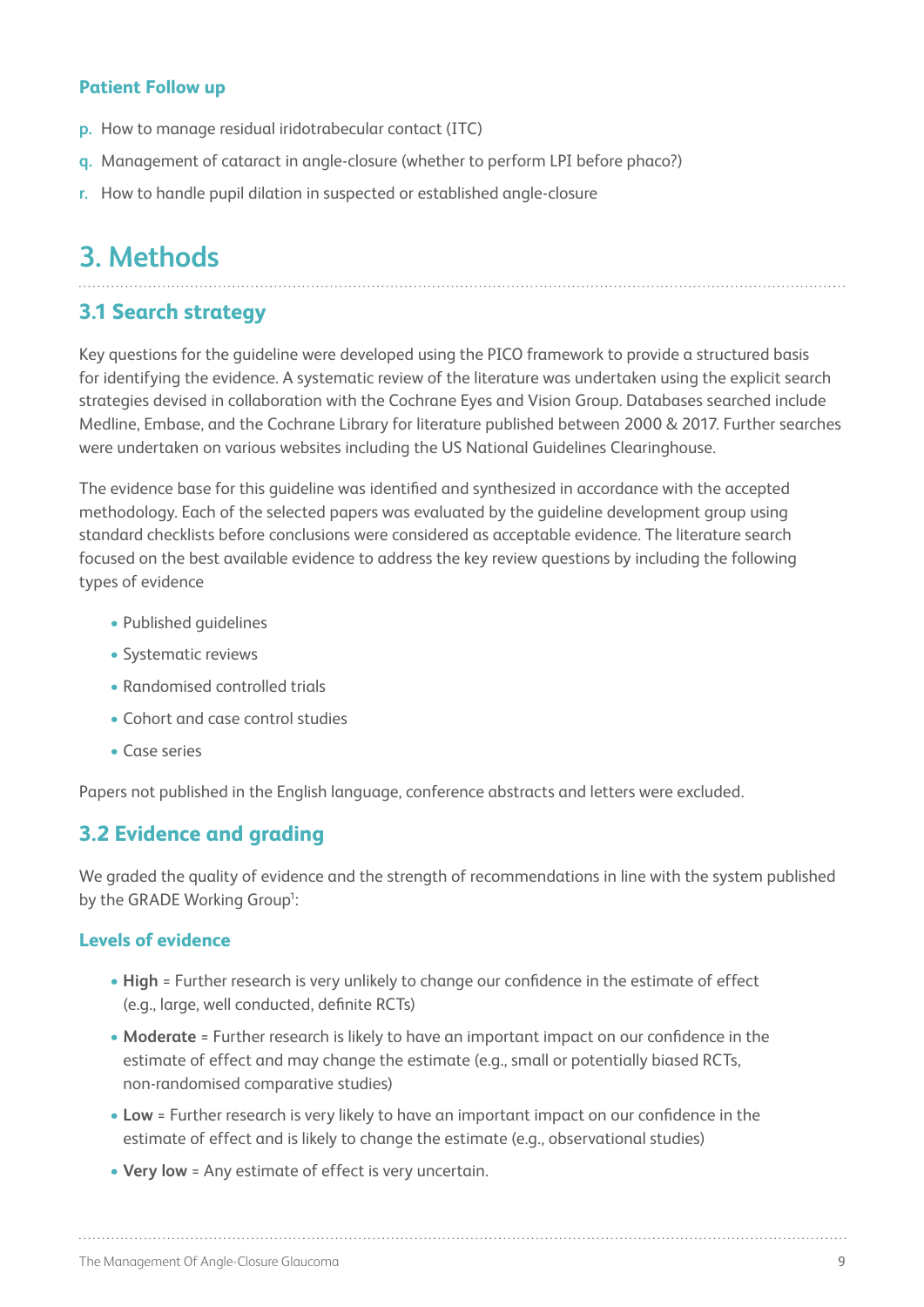## **4. Recommendation for Practice**

- **• Strong: "Do it" or "don't do it"** indicating a judgment that most well-informed people would make; (e.g., large, well conducted, definite RCTs)
- **• Weak: "Probably do it" or "probably don't do it"** indicating a judgment that a majority of well informed people would make but a substantial minority would not.

## **4.1 Terminology & Disease Definitions**

Primary angle-closure is defined by contact between the iris and trabecular meshwork in the absence of other ocular or systemic diseases (e.g. uveitis or neovascularization). Primary irido-trabecular contact (ITC) is therefore the hallmark of the disease, which may sometimes lead to secondary elevation of intraocular pressure (IOP). This may in turn cause sight loss as a result of glaucoma, or sometimes through other diseases such as cataract or retinal vascular disease. Glaucoma denotes damage to the retinal ganglion cell axons at the level of the pre-laminar optic nerve head causing reproducible visual field loss. Glaucoma is slowed or arrested by reduction of intraocular pressure. Primary angle-closure glaucoma, therefore, indicates loss of visual function and structural damage to the optic nerve occurring in the setting of an occluded drainage angle, with an assumed underlying mechanism mediated by elevated intraocular pressure. As with all forms of glaucoma, other explanations for loss of vision should be considered and if necessary, excluded by further investigation.

The acute presentation of angle-closure is a well-known ophthalmic emergency. This sudden, profound ocular hypertension causes dramatic symptoms. Both the disease and the ensuing medical treatment can make patients seriously ill. Acute symptoms are associated with presentation earlier in the natural history of angle-closure disease than those without symptoms 2. However, the longer-term prognosis for these people is that 9% become blind from glaucoma, and a similar proportion have been reported to suffer sight loss from unoperated cataract<sup>3</sup>.

Research has identified weaknesses in the traditional classification of angle-closure disease which focusses on the presence or absence of symptoms, identifying acute, subacute and chronic forms of angle-closure. While symptoms of blurring, haloes and pain in and around the eyes are relatively common in people with angle-closure, they also occur in a large proportion of the "normal" population 4. In addition, the term "narrow angle" or "narrow angle glaucoma" has also been used to describe this condition in the past. This is unhelpful, as the disease of angle-closure only occurs in people where iridotrabecular contact is present. By including people with narrow but open angles in the group requiring medical attention, many people who have no significant risk of vision loss from angle-closure disease will undergo treatment, or absorb monitoring resources during follow-up. It is therefore recommended that classification is based on physical signs relevant to the current visual function, or the prognosis of future visual loss. An important gap in current evidence is the relevance of peripheral anterior synechiae (PAS) to visual prognosis of people who suffer angle-closure. There are two classification frameworks that help inform and guide clinical modern management. These are natural history staging of the disease, and an assessment of the likely underlying mechanism responsible for the angle-closure.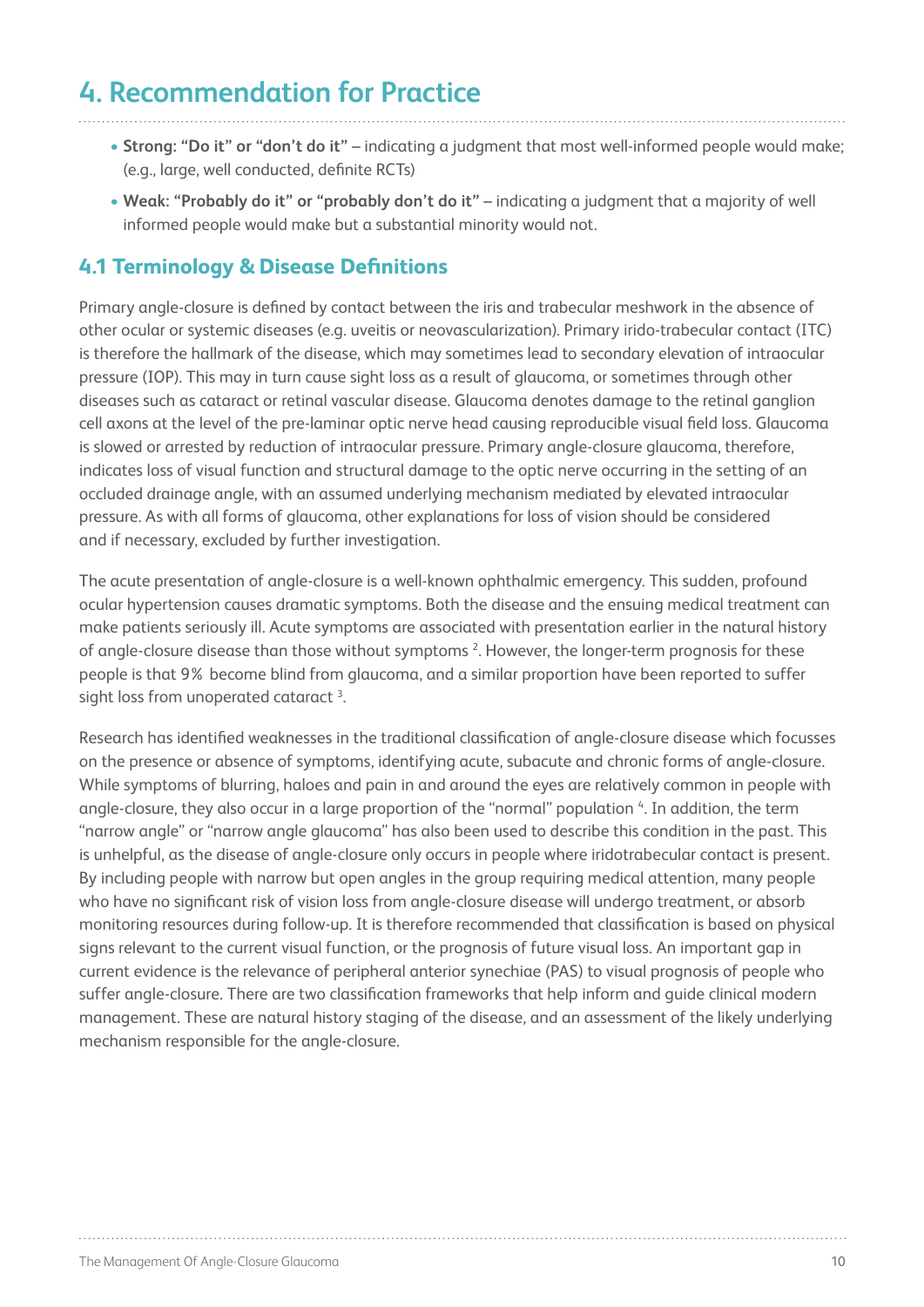#### **Natural History Staging of Angle-closure Disease 5**

- **a.** Primary angle closure suspect this is defined by iridotrabecular contact in the presence of normal intraocular pressure and no evidence of glaucomatous optic neuropathy.
- **b.** Primary angle closure In this second stage, intraocular pressure is elevated. There is no evidence of glaucomatous optic neuropathy. Other forms of ocular pathology, such as lens opacities or retinal vascular disease, may be present.
- **c.** Acute angle closure (AAC) crisis The physical signs that follow the dramatic symptoms of an acute angle closure crisis do not always have an impact on the long-term visual prognosis of patients, but they are relevant because of the potential (often reversible) impact on current visual function. Symptoms are typically attributable to lens opacities or a dilated, unresponsive pupil resulting from iris ischemia. Glaucomatous optic neuropathy may be seen in the setting of an acute symptomatic presentation. It is likely this was a pre-existing phenomenon and not the result of an acute pressure rise spanning a matter of hours or days. In AAC, there is a need for expeditious management which differs from routine care, which makes the acute crisis an important variant in disease natural history.
- **d.** Primary angle closure glaucoma In the final stage, glaucomatous optic neuropathy has developed in the setting of an occluded drainage angle. Glaucoma is defined by structural abnormalities in the pre-laminar optic nerve head, together with reproducible visual field loss.

#### **Underlying mechanism of angle closure**

The conceptual framework identifying the location of obstruction to circulation of aqueous within the eye helps clinicians create individually targeted management plans appropriately. A widely used classification identifies four potential levels of obstruction each progressively more posterior.

- **a.** Obstruction at the level of the pupil (i.e. pupil-block)
- **b.** At the level of the ciliary body (i.e. plateau iris and/or peripheral iris crowding)
- **c.** At the level of the lens or resulting from lens intumescence (lens induced angle-closure)
- **d.** Behind the lens, within the vitreous or the retina

However, in terms or management the key distinction is to differentiate anterior (a & b) from posterior (c & d)

#### **Practice point**

Most cases of angle-closure are primarily the result of pupil block (75%), and as such, iridotomy may be effective at controlling earlier stages of disease. However, pupil block and plateau iris mechanisms may co-exist, and hence, it is important to consider performing a laser iridotomy even if a non-pupilblock mechanism is suspected. Although the lens plays an important role in the pupil block mechanism, the term 'lens-induced glaucoma' is best reserved for cases with a white, intumescent or unstable lens. Lenticular and retro-lenticular block are uncommon, accounting for approximately 5% and 1% of angleclosure presentations in the UK respectively. However, they are very important to recognize in acute presentations as, in contrast to pupil block and anterior non-pupil-block mechanisms (which respond well to treatment with pilocarpine in the initial stages), lenticular or retro-lenticular block are typically aggravated by pilocarpine treatment. Cycloplegia with cyclopentolate or atropine are the effective initial medical treatments in these less-common cases.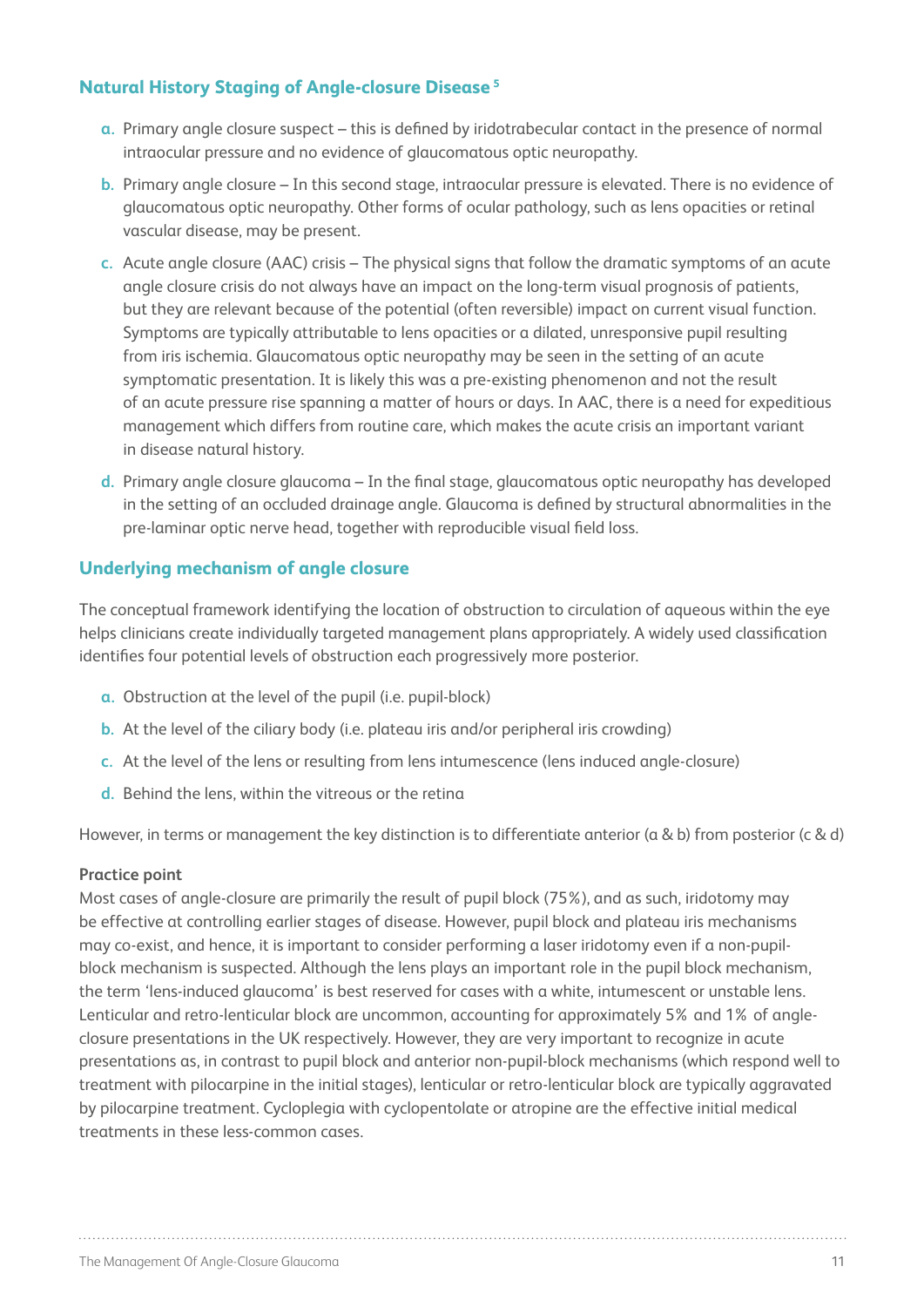## **4.2 Epidemiology**

#### **d. What is the prevalence in the UK (or Europe/White US if minimal data for UK)**

A systematic review concluded that it affects 0.4% of the white, European adults aged over 40, amounting to 130,000 in the UK and 1.6 million people throughout Europe. Projected changes in demographics suggest that prevalence may increase by 20% per decade, because of greater life expectancy.<sup>6</sup> This implies that, while not the most common form of glaucoma (prevalence of primary open angle glaucoma in Europe is around 2.5%), <sup>7</sup> PACG is not a rare condition, and may account for approximately one case in 6 of glaucoma in the UK.

#### **b. What is the visual morbidity (including notifiable sight impairment) caused by PACG in the UK (or Europe/White US if minimal data for UK)?**

Data on the visual morbidity from PACG in white Europeans is very limited, and not of high quality. A review of data from prevalence studies worldwide projected that, in 2020, PACG has caused bilateral severe visual impairment in 5.3 million people, compared with 5.9 million people blinded globally by primary open angle glaucoma. 8

#### **c. What are the known risk factors for PACG?**

A shallow central and peripheral anterior chamber has consistently been identified as a risk factor for primary angle-closure disease, <sup>9</sup> primary angle-closure glaucoma, and acute angle-closure crises. <sup>10</sup>

Other clinical characteristics are widely thought to be associated but are less well proven. A shorter axial length, and thicker, more anteriorly positioned lenses are plausible risk factors. 11 While there is a relationship between hypermetropic refraction and angle-closure disease, it is important to recognise that this is not consistent and that cases of angle-closure do occur in people with a myopic refraction. Therefore, refractive error should not be used to determine which patients are assessed for risk of angle-closure.

Occluded drainage angles are heritable phenomenon. 12 Genome-wide association studies (GWAS) have identified a range of single nucleotide polymorphisms that are linked to increased angle-closure risk.<sup>1314</sup> Of note, COL11A1 (the gene in which mutations cause Stickler's syndrome) has been identified as increasing the risk of angle-closure disease. The frequency of overt secondary angle-closure in conditions such as Marfan/Weill Marchesani syndrome, and Ehler-Danlos syndrome, further underlines the association between angle-closure disease and abnormal ocular connective tissues. Retinitis Pigmentosa is associated with angle-closure. <sup>15</sup> Similarly, Best Vitelliform Macular Dystrophy is associated with angle-closure disease. <sup>16</sup> Recently, mutations in the gene SPATA13 have been linked to familial cases of angle-closure in white UK citizens, constituting the first causative gene for angle-closure. 17

It is therefore important that, whenever a new case of angle-closure glaucoma or acute angle-closure is identified, family members are made aware that they should observe NHS sight-testing guidelines. Referral of first-degree relatives is advised if a potentially occluded drainage angle is identified in this testing.

#### **Practice point**

First degree relatives of patients who are diagnosed with significant primary angle-closure disease (i.e not primary angle-closure suspects) should be advised to undergo regular community optometric reviews, and then referred to hospital eye services for consideration of prophylactic laser iridotomy, if they meet current referral criteria.

#### **Research need**

Strategies for identification of occluded drainage angles in first degree relatives should be evaluated. This research may compare community optometric case-finding with direct referral to the hospital eye service.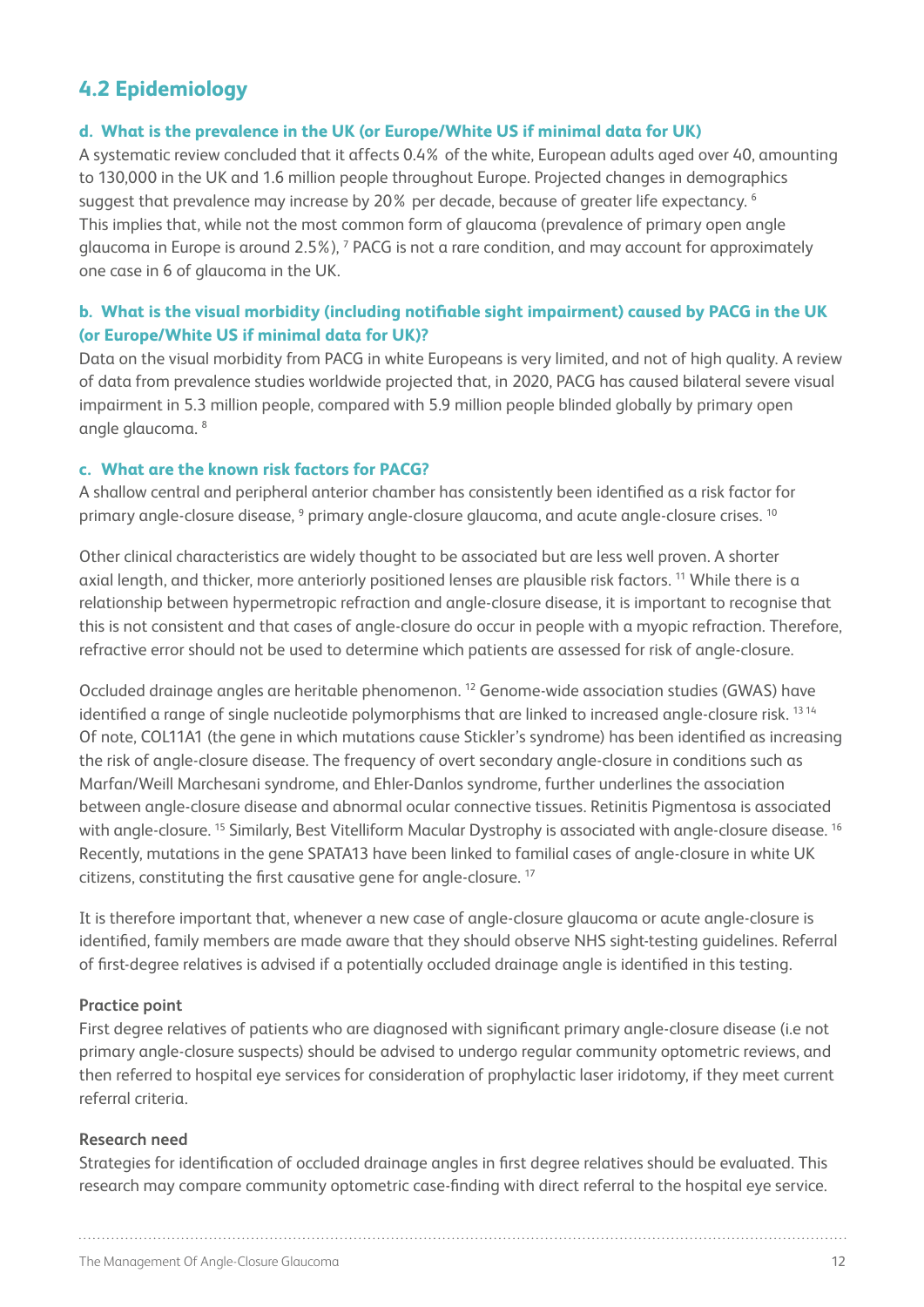#### **Summary of evidence:**

- Shallower anterior chamber depth is a risk factor for PACG
- Occluded angles and angle-closure disease are heritable

#### **d. What is the natural history of untreated and treated disease?**

Studies of incident (newly occurring cases) acute angle-closure crises give insights into the rates of angleclosure in different ethnic and racial groups in the global population. The rates are typically expressed as number of cases occurring per year in 100,000 people, and usually address the population aged 30 years and older. Reported rates of between  $2 - 5/100.000$ /year in European populations. <sup>18 19</sup> In Chinese populations, the incidence rate ranges between 12 – 16/100,000/year. 20 21 Rates among the South and Southeast Asian people are intermediate at  $6 - 7/100,000$ /year. <sup>21 22</sup> These studies typically use hospital episode data to identify cases, and consequently are subject to some bias.

A recent trial of prophylactic laser iridotomy, which enrolled people with occluded drainage angles (PACS) in a large urban centre in the People's Republic of China, quantified the risk of incident angle-closure disease in untreated eyes of trial participants. The headline risk was of 8 new cases/1,000 years (36/889 eyes over 6 years follow-up). By far the most common clinical manifestation of disease was of new peripheral anterior synechiae (PAS, 30/889 eyes). Elevated intraocular pressure was uncommon (5/889 eyes) as were acute angle closure crises (5/889 eyes). Three eyes reached simultaneous IOP and PAS end-points. There were no cases of incident glaucomatous optic neuropathy over the six-year follow-up period.<sup>23</sup> The implications of these findings are that, in people with occluded drainage angles (PACS), progression of angle-closure disease is uncommon, even in the highest risk population on Earth. Consequently, the risks of significant loss of vision are similarly small over this timescale.

A cautious interpretation of the data would be that the UK population are at the same risk as the population in China. Informing patients with narrow or occluded drainage angles that the risk of an acute angle-closure crisis is around 1/1000 per year would be a simple, easily remembered figure. In light of the incidence data, a more accurate interpretation would be that the true risk will be lower by a factor of 3 or 4 for the white UK population.

#### **Summary of evidence:**

• The risk of incident sight-threatening angle-closure disease (symptomatic or asymptomatic) in people with occluded drainage angles (PACS) and no other abnormality or risk factor is less than 1/1000 per year **(Evidence/recommendation: High; Strong)**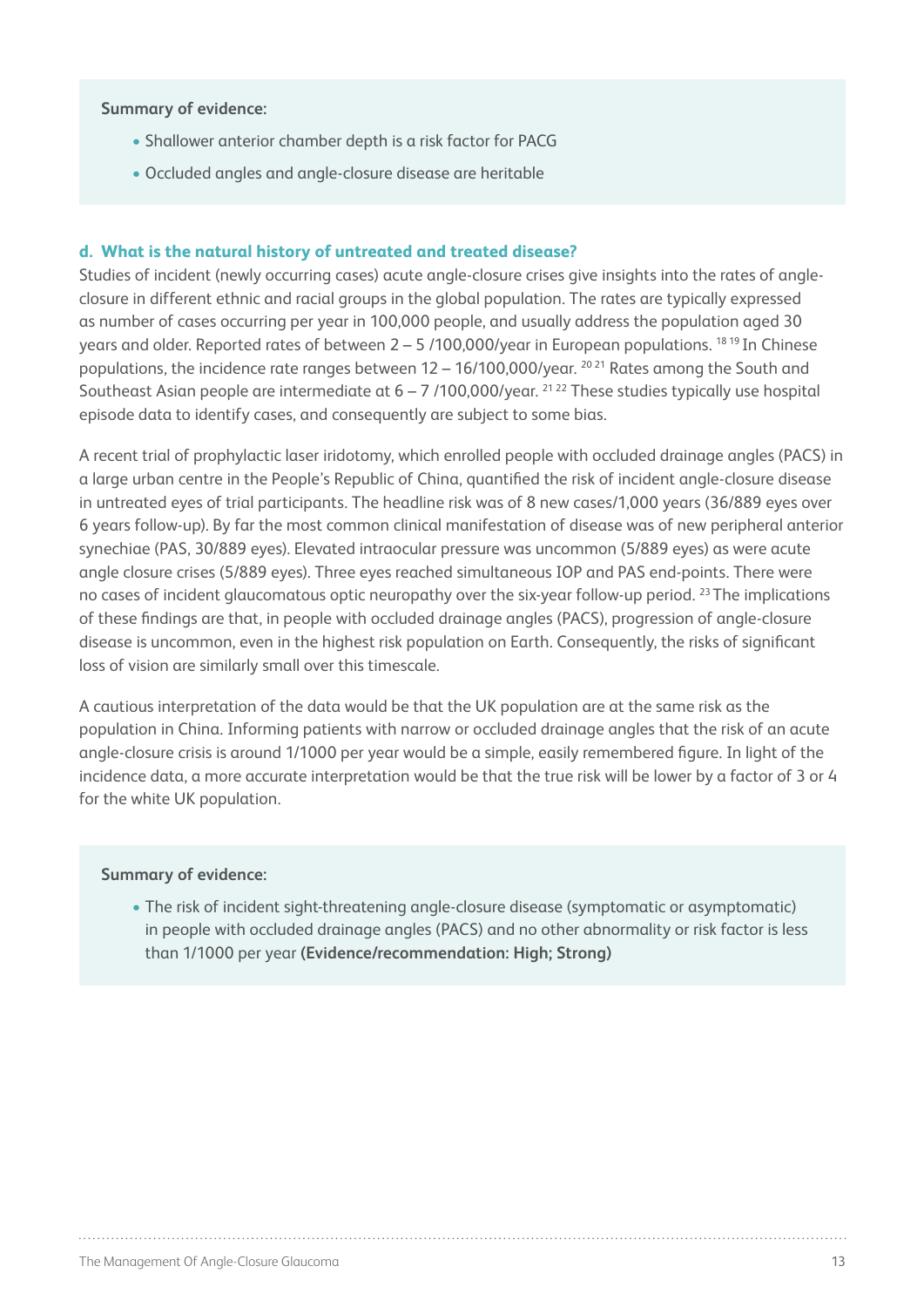## **4.3 Diagnosis**

#### **s. What are the recommended tests for diagnosis in secondary and tertiary care**

Gonioscopy remains the cardinal technique for diagnosis and monitoring of primary angle-closure disease. The ability to perform dynamic gonioscopy provides clinicians with unique insights into anterior segment drainage angle anatomy that is not possible with other examination techniques. However, gonioscopy is an unpleasant examination for some patients. It is also technically exacting and requires practice and training to perform the examination competently. More difficult examinations, especially in those with established angle-closure disease, can be time consuming. In the UK, pressure on NHS outpatient clinics means that alternative investigations are vital to maintain efficient delivery of care.

The assessment of limbal anterior chamber depth (LACD or the "van Herick" test) remains a useful quick assessment which should be carried out in addition to gonioscopy. 24 This test is easier for paramedical support staff and optometric professionals to both learn and to perform in primary and secondary care settings. The fact that this is a non-contact examination is a great advantage.

The advent of anterior segment imaging techniques such as high frequency ultrasound biomicroscopy and anterior segment OCT (AS OCT) provide sophisticated additional methods of assessment of the anterior segment anatomy. These may be used to generate numeric data which may prove useful in assessing future risk of disease. AS OCT is particularly useful because it offers a quick, non-contact method of creating a documentary record of angle anatomy which can be reviewed remotely in virtual clinics, and used for audit. AS OCT can be performed in lower light conditions that may reveal unrecognised angleclosure disease.

AS OCT can identify irido-trabecular contact (ITC), but this role may be limited by problems with identification of key landmark – the scleral spur or Schwalbe's line. Research shows that that AS OCT typically identifies more ITC than gonioscopy. <sup>25</sup> Angle anatomy is inherently variable but some studies suggest that limbal chamber depth assessment and AS OCT give more consistent assessments than gonioscopy for detecting people at risk of angle-closure. The significance of this observation is unproven, but it is reassuring if these tests are used in technician led virtual clinics. AS OCT can objectively document pre- versus post-PI treatment differences in angle width which will help clinicians understand the impact of treatment, and can be of great help in demonstrating the problem and confirming the outcome of treatment with patients. Despite these attractive features, the utility of anterior segment imaging or biometry has never been proven to have any utility to identify which patients will suffer glaucoma in the future.

A recent Cochrane review found sub-optimal quality of evidence regarding the diagnostic performance of LACD and AS-OCT. Pooled data showed that LACD had high sensitivity and a sufficient specificity for case-finding and performed as well as more sophisticated imaging equipment. However, the authors highlighted that "There is still a need for high-quality studies to evaluate the performance of non-invasive tests for angle assessment." 26

#### **Practice point**

Gonioscopy remains the definitive examination for diagnosis and monitoring of angle-closure disease. Anterior segment OCT (AS OCT) is an important supplementary test, but cannot replace gonioscopy for detection of PAS. As has been noted above, the relevance of PAS to visual prognosis is currently unclear.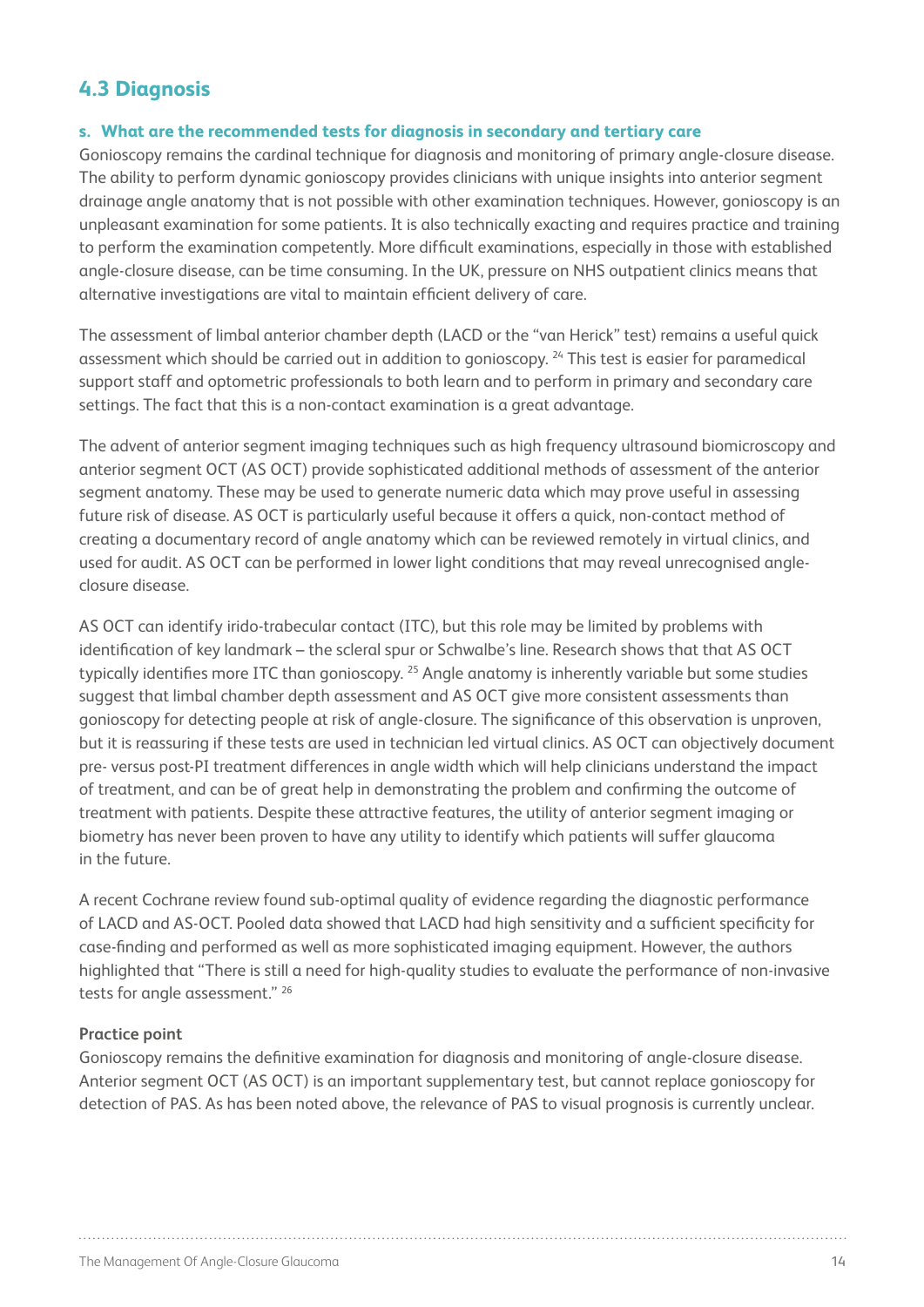#### **Research need**

Longitudinal studies are needed to validate the diagnostic and prognostic significance of AS OCT parameters for identifying individuals at risk for PAC and to predict disease progression and effectiveness of interventions. The relevance of PAS to the visual prognosis of patients is unproven.

#### **Summary of evidence:**

- We SHOULD continue to use gonioscopy for diagnosis
- AS-OCT is a useful supplement to gonioscopy, producing a documentary record, and may streamline follow-up especially around pre- & post- treatment but cannot replace gonioscopy for diagnosis.
- In secondary care, AS-OCT may be used as a triage test, to exclude the need for gonioscopy as part of referral refinement.

#### **t. Should provocative tests be used?**

The known relationship between pharmacological dilation of the pupils and the onset of symptomatic ocular hypertension in angle-closure 19 suggests that diagnostic/therapeutic pupil dilatation may have a role in identifying people at particular risk of angle-closure disease.

The fact that pharmacological dilation of the pupils is a non-physiological activity has prompted the examination of other stimuli as potential tools to identify those at increased risk. These include the face down test and the darkroom test and the combination of these two. In a refinement to pharmacological testing, the co-application of pilocarpine and phenylephrine drops seeks to splints the pupil in a mid-dilated position, which is thought to be the position which creates the greatest risk of a significant pressure rise in angle-closure disease.

Provocative tests have had a controversial history with some experts regarding them as "time-consuming, potentially misleading and possibly dangerous". There is no evidence that they consistently identify people at significant risk of angle-closure disease. The best randomised controlled trial carried out as a nested study within the ZAP study showed that a short dark prone provocative test did not help to identify people who reached an endpoint within the trial.<sup>27</sup> Therefore, the use of provocative tests is not currently recommended.

• There is no evidence to support the use of provocative tests for diagnosis or monitoring in PAC/PACG **(Evidence/recommendation: High; Strong)**

#### **u. What are the recommended tests for case detection in community and primary care**

To date, the Hospital Eye Service has accepted referrals from community optometrists and primary care practitioners when it is believed that angle-closure is possible. These people would represent primary angleclosure suspects (PACS). By definition, if they were referred on the basis of an occludable drainage angle alone, their intraocular pressure, optic disc anatomy and visual field status would be normal.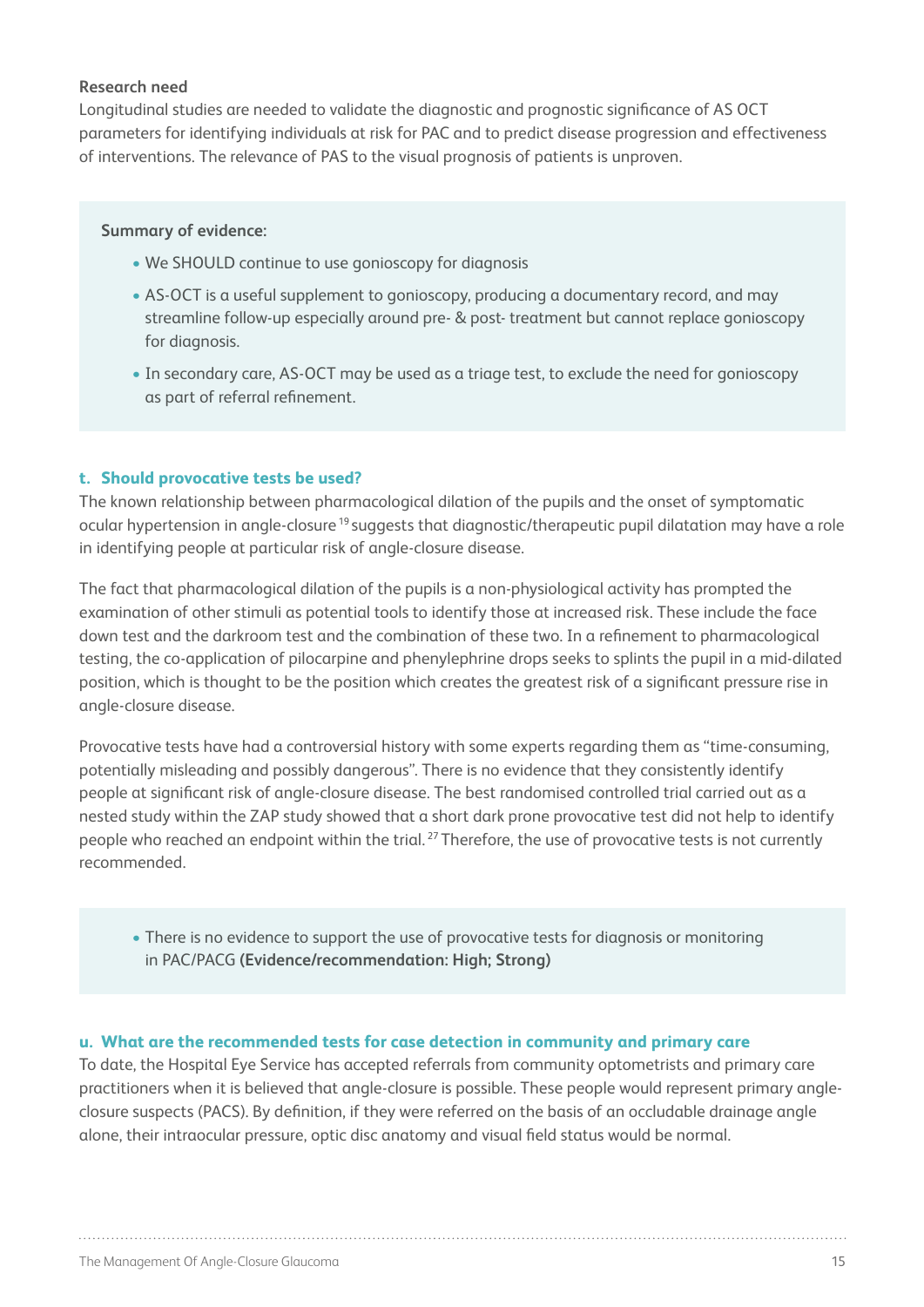Tests used in community optometry and primary care settings would necessarily be technically straightforward to perform, relatively quick and cost neutral. However, the growing availability of OCT machines in community optometry practice brings a technically sophisticated but user-friendly technique into play as a potential case detection tool.

A recent Cochrane review has assessed the non-contact methods available to detect people at risk of primary angle-closure glaucoma. Five non-invasive tests were studied. These comprised the oblique flashlight test, LACD, AS-OCT, Scheimpflug photography and scanning peripheral anterior chamber depth analyser (SPAC), all of which either measure or estimate the dimensions of the drainage angle. The conclusion was that, although the quality of studies was sub-optimal, limbal anterior chamber depth, a quick and simple test, has high sensitivity and specificity to diagnose angle-closure. The authors did comment that the test could be useful for targeted screening in populations with a high prevalence of the condition.<sup>26</sup>

AS OCT, when available, is a very useful supplement. It creates a documentary record of the examination finding which may be sent to the secondary/tertiary care practitioner for triage purposes.

In light of the evidence identifying a low risk of sight loss from glaucoma or pathology related to acute angle-closure in people with occluded drainage angles, it is now advised that referrals be made in line with NICE guidance for raised IOP or glaucoma. Those with presumed occluded angles should only be referred on the basis of elevated IOP, glaucoma, or the following risk factors constituting "PACS PLUS".

#### **"PACS PLUS"**

Criteria for Referral of People with Suspected Occluded Angles to the Hospital Eye Service

#### **Angle Criteria**

Either – a limbal chamber depth grade < ¼ Or – an anterior segment OCT showing irido-trabecular contact (ITC)

#### **PLUS: one of the following criteria**

- People with only one "good eye" in which deterioration of vision may threaten independent living or livelihood
- Vulnerable adults who may not report ocular or vision symptoms
- Family history of significant angle closure disease
- High hypermetropia (> + 6.00 dioptres)
- Diabetes or another condition necessitating regular pupil dilation
- Those using antidepressants or medication with an anticholinergic action
- People either living in remote locations (such as foreign aid workers, armed forces stationed overseas or oil rig workers etc.) where rapid access to emergency ophthalmic care is not possible

#### **The finding of "PACS PLUS" should trigger referral to the Hospital Eye Service**

#### **"PACS MINUS"**

If an individual has the angle-characteristics specified above but none of the "plus" criteria, and does not meet NICE glaucoma referral guidelines, they should be advised to seek an annual NHS sight test.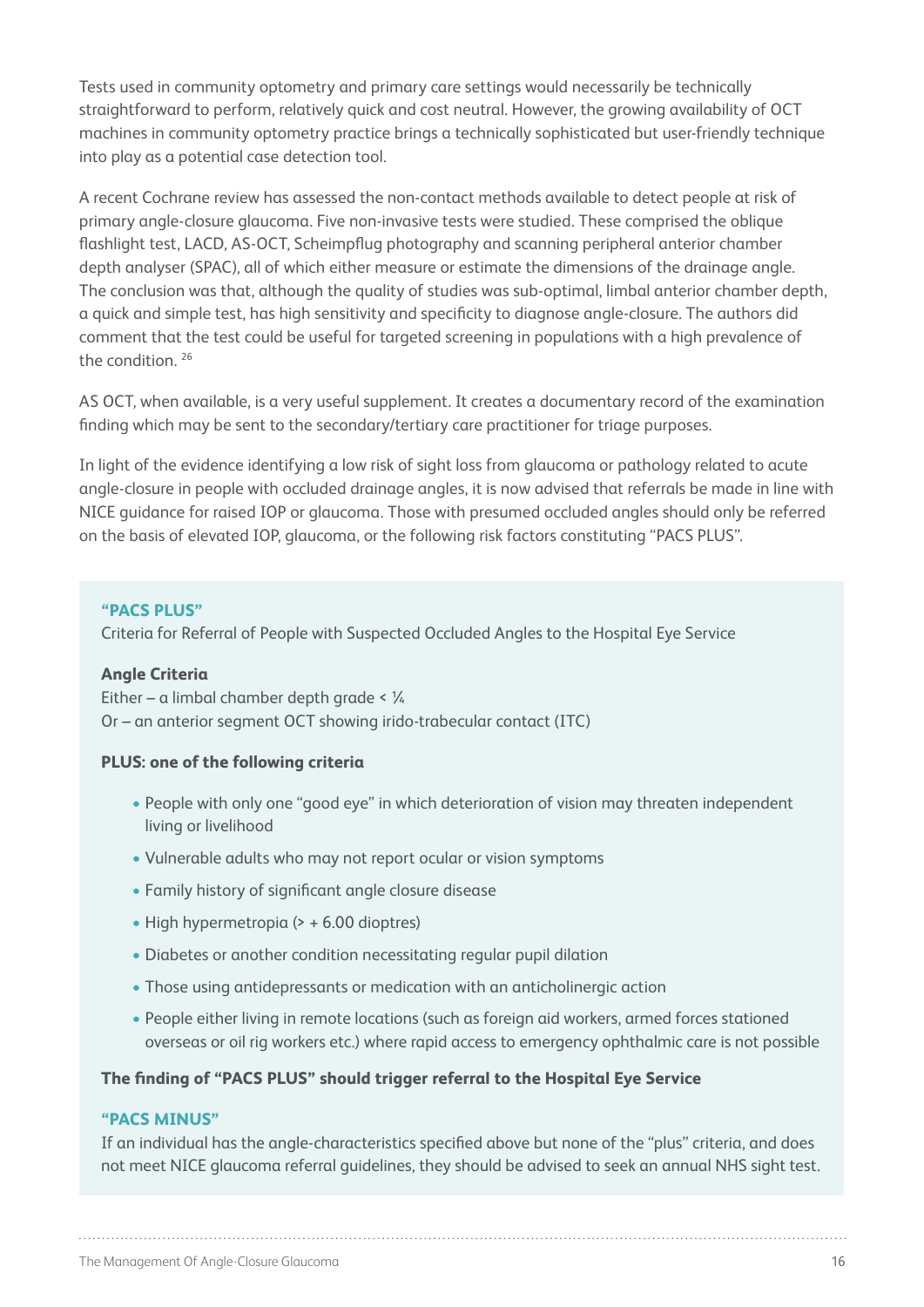### **4.4 Management**

#### **v. What is the recommended management of primary angle-closure disease**

The major advance in evidence informing the management of primary angle-closure disease comes from the 2016 EAGLE randomised control trial (RCT) which enrolled patients with either primary angle-closure glaucoma (regardless of IOP) or primary angle-closure disease with a IOP >/= 30 mmHg and randomised these participants to receive either clear lens phacoemulsification or laser iridotomy. This trial showed that clear lens phacoemulsification was superior to laser iridotomy in terms of metrics of disease control, the economic measures and patient reported outcomes. Clear lens phaco was resulted in better IOP control to laser iridotomy. After 3 years, IOP was 1 mmHg lower in the phaco group but with less medications (the rates of being off medication were 60% versus 20% in the two groups) and less number of glaucoma surgeries (0.5% vs 11% in the phaco and laser PI group, respectively). Phaco was cost-effective, showing cost savings in economic modelling. Quality of life remained stable in the phaco group, but dropped in the LPI group. 28 The question of whether goniosynechiolysis (GSL) provides any supplementary benefit to phacoemulsification alone has been addressed in some RCTs which showed no benefit to the additional use of the GSL. 2930

Effectiveness of LPI may decrease with greater severity of the disease. Studies showed that most PACS eyes did not need any further intervention after LPI, while many PAC, PACG, and acute PAC eyes required additional treatment to control IOP. The question of whether laser iridotomy location has any bearing on the troubling side effect of dysphotopsia has been examined in three clinical trials which showed opposing results. A small RCT carried out in Canada suggested that a temporal location of iridotomy reduced rates of dysphotopsia symptoms 31 while a larger study in India showed that no effect of laser iridotomy site on the rate of dysphotopsia symptoms. 32 There appears to be no difference in rate of bleeding with discontinuation of anticoagulant treatment providing INR levels remain below 3.0. 33

Laser peripheral iridoplasty has been proposed for eyes with remaining appositional angle closure after LPI. Two RCT's identified no benefit for IOP control for laser iridoplasty when used in addition to laser iridotomy in PAC/PACG. 34 35

#### **Summary of evidence:**

- Phacoemulsification lens extraction is preferred over laser PI for PAC disease with IOP > 30mmHg **(Evidence/recommendation: High; Strong)**
- Goniosynechialysis has been shown to have no benefit and therefore should not be carried out **(Evidence/recommendation: Moderate; Weak)**
- There is no need to stop anti-coagulants for PI when INR < 3 **(Evidence/recommendation: Moderate; Weak)**
- Studies have shown no consistent evidence for PI location influencing dysphotopsia: PI may be placed at either superior (12 o'clock) or temporal locations **(Evidence/recommendation: Moderate; Weak)**
- Residual ITC is common after PI (seen in 20-80% of cases). No evidence supports further interventions for ITC alone. It may be used to risk-stratify follow-up after PI. **(Evidence/recommendation: Moderate; Weak)**
- Laser peripheral iridoplasty has been shown to have no IOP lowering benefit. **(Evidence/recommendation: High; Strong)**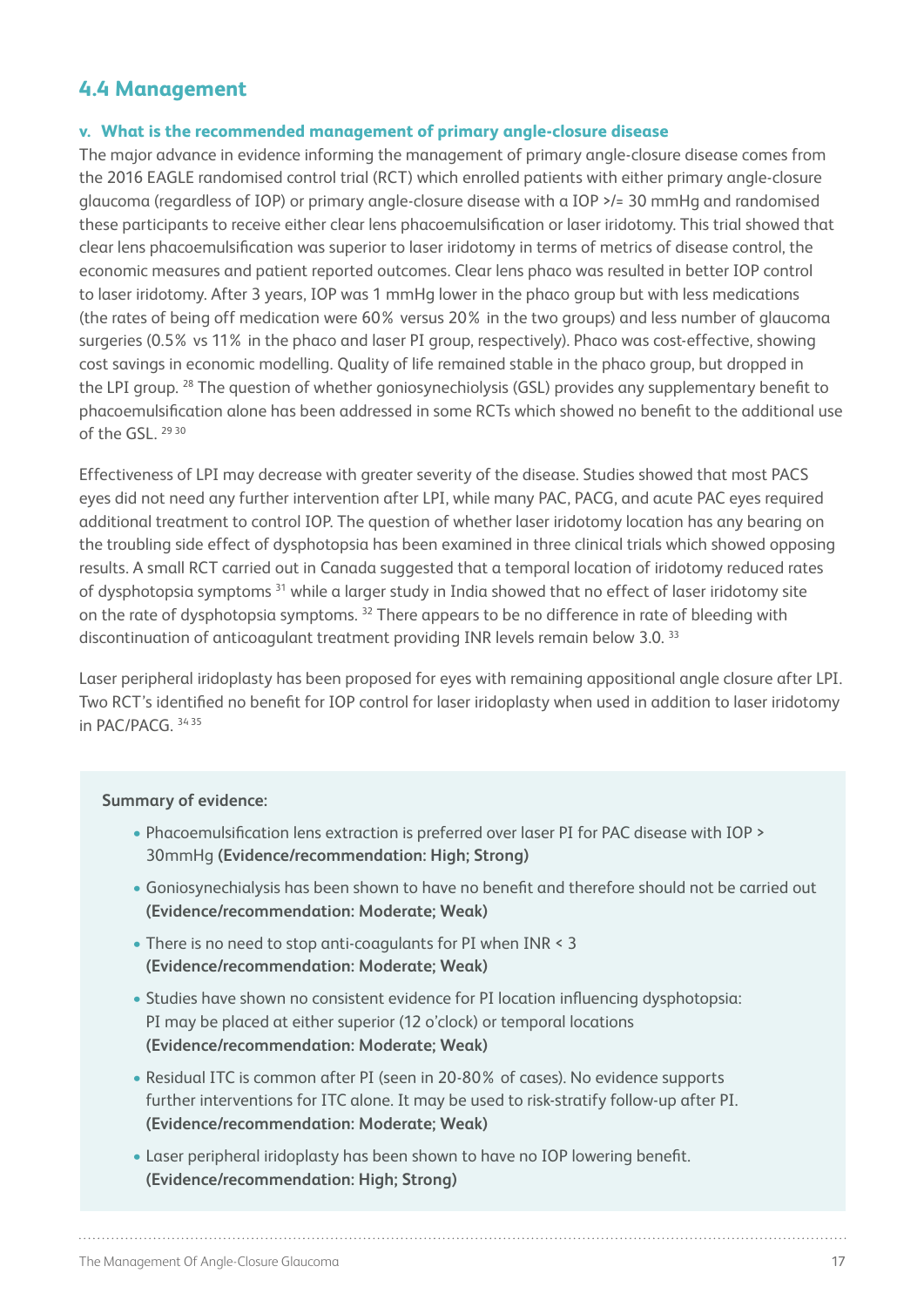#### **w. When to do a laser iridotomy in narrow angles/occludable angles/PACS**

In a large RCT of screening for PACG carried out in Mongolia (N= 4,725), the population was enrolled and underwent randomisation to either no intervention or to screening with measurement of central anterior chamber depth. If screened participants met criteria for PACS, these people were offered laser iridotomy. At the end of the study, incident glaucoma rates were compared between the intervention (screened) and the untreated control group. This study showed that there was no difference in the rate of new glaucoma between the control group and the screened group. In this context, the trial concluded that there was no benefit for population-wide screening and prophylaxis for people at high risk of PACG. 36

The ZAP study, carried out in southern China, enrolled 11,991 people over the age of 50, and identified 889 with PACS. These people were randomised to receive laser iridotomy in one eye and no treatment in the other eye. Iridotomy halved the risk of new angle-closure disease (HR 0.53 over 6 years), i.e., raised IOP and/or new PAS, but the rate of new disease in both treated and untreated eyes was very low (4.2 versus 8.0 cases of PACD per 1,000 eye years). Most cases were identified on the basis of new PAS, which appeared to pose little immediate risk to loss of vision. The number needed to treat (NNT) to prevent PAC (PAS, raised IOP, or very rare acute crises) was 44 over 6 years. There were no cases of incident glaucoma identified in this trial in treated or untreated eyes, and no cases of severe visual impairment. Using the best available data to extrapolate the NNT to prevent glaucoma, a projected figure of 126 to prevent one case of glaucoma over 10 years. <sup>23</sup> As the older Chinese population appears to be one of the highest risk groups globally for PACG, it is reasonable to assume that the risk to the UK population (with much lower prevalence and incidence of PACD) is no higher than that seen in ZAP. Whether the same results are applicable to non-Chinese populations remains to be proven.

As preventive treatment was of minimal benefit numerically in the high-risk Chinese population, the most logical conclusion here is that there is no benefit from large-scale prophylactic laser iridotomy treatments in the UK. An economic analysis which attempts to extrapolate the ZAP data to the UK NHS situation is underway, and will provide an additional perspective on the case for prophylaxis. A sister study of ZAP, carried out in Singapore (ANALIS), is similarly underway and likely to report results soon. Preliminary reports from ANALIS point to similar outcome as seen in ZAP. On the basis of the medical data available currently, routinely offering prophylactic treatment to all people classed as PACS is not currently advised. Laser PI may be advisable for people with high-risk PACs (see below)

Heritability studies and molecular genetic studies outlined above suggest that PACD will cluster in families. A natural assumption is that family members of those with PACD or PACG are at inherently higher risk than other members of the population. However, this specific question has never been addressed. People who require regular pharmacological dilation of the pupils for monitoring of retinal disease are at increased risk of acute angle-closure crises. 19

#### **Research need**

- It is currently unclear if the finding of PAS indicates a significant risk of sight loss. An observational study of the natural history of eyes with PAS is needed to determine if these people should be monitored, or even identified.
- It is unknown if people who have a family history of PACD or who harbour a known genetic risk variant are at higher risk of developing glaucoma (i.e. loss of vision) than the general population. With the increasing availability of genetic testing, and the rise of "precision medicine", understanding the implications of heritable risk will be increasingly important.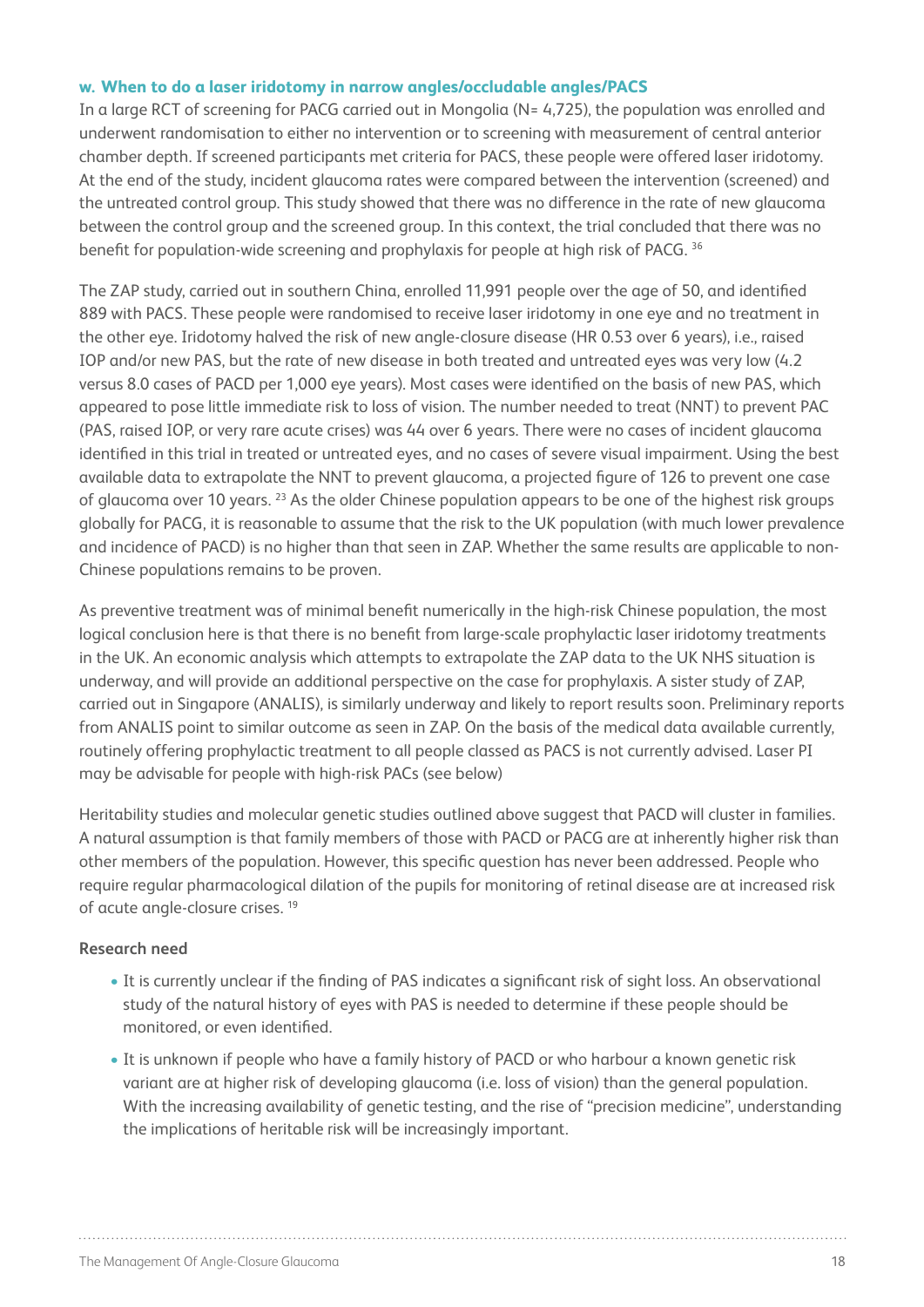#### **Summary of evidence**

- There is no benefit in screening for (i.e. in attempting to detect precursors of, and prevention of,) PACG in a high risk Asian populations **(Evidence/recommendation: High; Strong)**
- Although a high-quality trial has shown laser PI reduces (halves) the risk of incident PAC disease in high risk population (Chinese over the age of 50 years with PACS), the risk of incident disease is small. Thus, most people are likely to receive little benefit from prophylactic PI. **(Evidence/recommendation: High; Strong)**
- Until further evidence is forthcoming, laser PI **IS** advised for people with PACS **PLUS** additional risk factor(s) such as an "only eye", a family history of significant angle closure disease, high hypermetropia, diabetes or another condition necessitating regular pupil dilation, use of antidepressants or medication with an anticholinergic action, and those people either living or working in remote locations (such as foreign aid workers, armed forces stationed overseas or oil rig workers) where accessing emergency ophthalmic care is not possible. **(Evidence/recommendation: Low; Strong)**
- Laser PI **IS NOT** advised for most people with PACS with no additional risk factors. **(Evidence/recommendation: High; Strong)**

#### **x. Laser iridotomy in the fellow eye of people suffering acute angle-closure**

Contralateral fellow eyes of those which have suffered an acute attack are at high risk of suffering a similar fate.<sup>37 38</sup> Laser iridotomy appears effective in preventing long term IOP rises in around 90% of these eyes.<sup>39</sup> Although never subjected to an RCT, laser iridotomy is viewed as mandatory in the fellow eye of those who have suffered and acute angle-closure crisis. 40

#### **Practice point**

Anecdotally, ophthalmologists have encountered patients who have re-presented within days with acute crises in their fellow eye when discharged without undergoing a laser iridotomy. It is therefore strongly advised that laser iridotomy be attempted in the fellow eye without delay, before the patient is discharged, once their IOP is controlled.

• Laser iridotomy **IS** recommended for all contralateral eyes when acute (symptomatic) angle-closure has occurred in the fellow eye. This should be done at the time when the acute angle-closure is treated. **(Evidence/recommendation: Low; Strong)**

#### **y. What is the recommended management of an acute angle-closure crisis**

The acute management of an angle-closure crisis has been the subject of remarkably few randomised controlled trials and therefore robust data on management is relatively sparse. However, the principles for managing this relatively common ophthalmic emergency are not controversial.

Most patients will be in moderate to severe pain with acutely reduced vision. Nausea and vomiting are relatively common. Therefore, the immediate priorities are analgesia, antiemesis and rapid confirmation of diagnosis, with subsequent topical and systemic medication to reduce the intraocular pressure.

The most important management decision must be confirming that angle-closure is present, and that intraocular pressure is elevated. Once this has been established, it is crucial to exclude secondary causes of angle-closure. If lens-induced or retro-lenticular mechanisms of angle-closure are not recognised and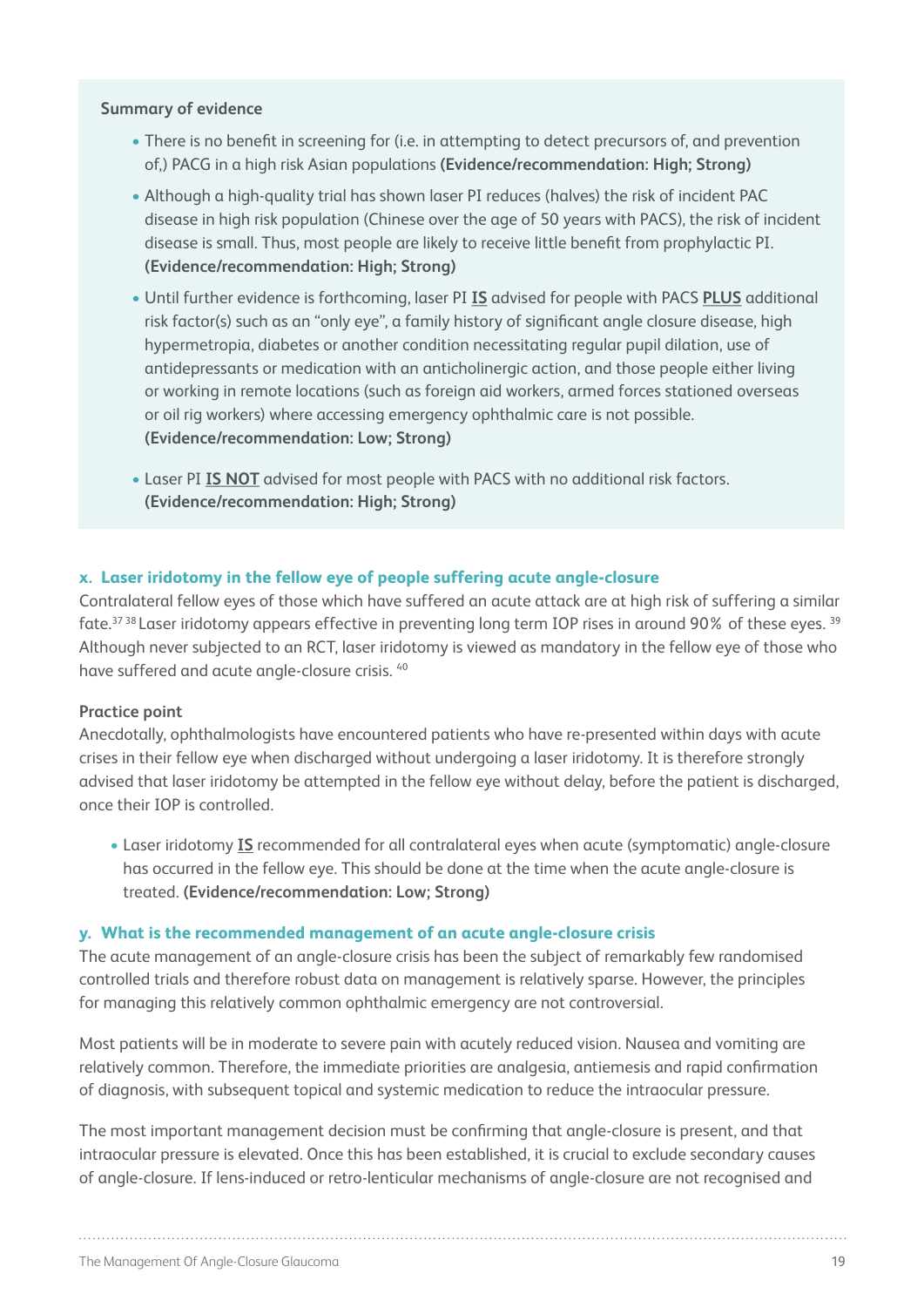treated appropriately with cycloplegia (i.e. atropine or cyclopentolate), the use of topical pilocarpine will aggravate the condition and result in prolonged pain and a delay in controlling intraocular pressure.

The key physical sign and that will help to quickly identify and a lenticular or retrolenticular secondary mechanism is a marked asymmetry of the central anterior chamber depth. The only regularly-reported scenario in which a bilateral presentation of angle-closure attributable to posteriorly segment mechanisms is that associated with the use of topiramate causing supraciliary effusions and anterior rotation of the ciliary body. 41 Therefore, use of topiramate should be routinely sought on direct questioning in suspected cases of atypical angle-closure.

In acute angle-closure, regardless of whether this is thought to be pupillary block or non-pupil-block plateau iris, after the cardinal intervention is laser peripheral iridotomy, which should be done as quickly as possible. The use of intensive pilocarpine drops is not advised. After an initial instillation of pilocarpine an appropriate dosage frequency would be every six hours. Probably the single most useful medical agent that should be employed in the initial stages of pressure control is systemic acetazolamide. As there are potentially serious drug allergies or side-effects, it should quickly be established the patient has no history of allergies to sulphonamide medications such trimethoprim, and no severe nephropathy. Other topical ocular antihypertensives should be used as the situation and medical history indicate. Intensive initial anti-inflammatory treatment with topical steroids is recommended.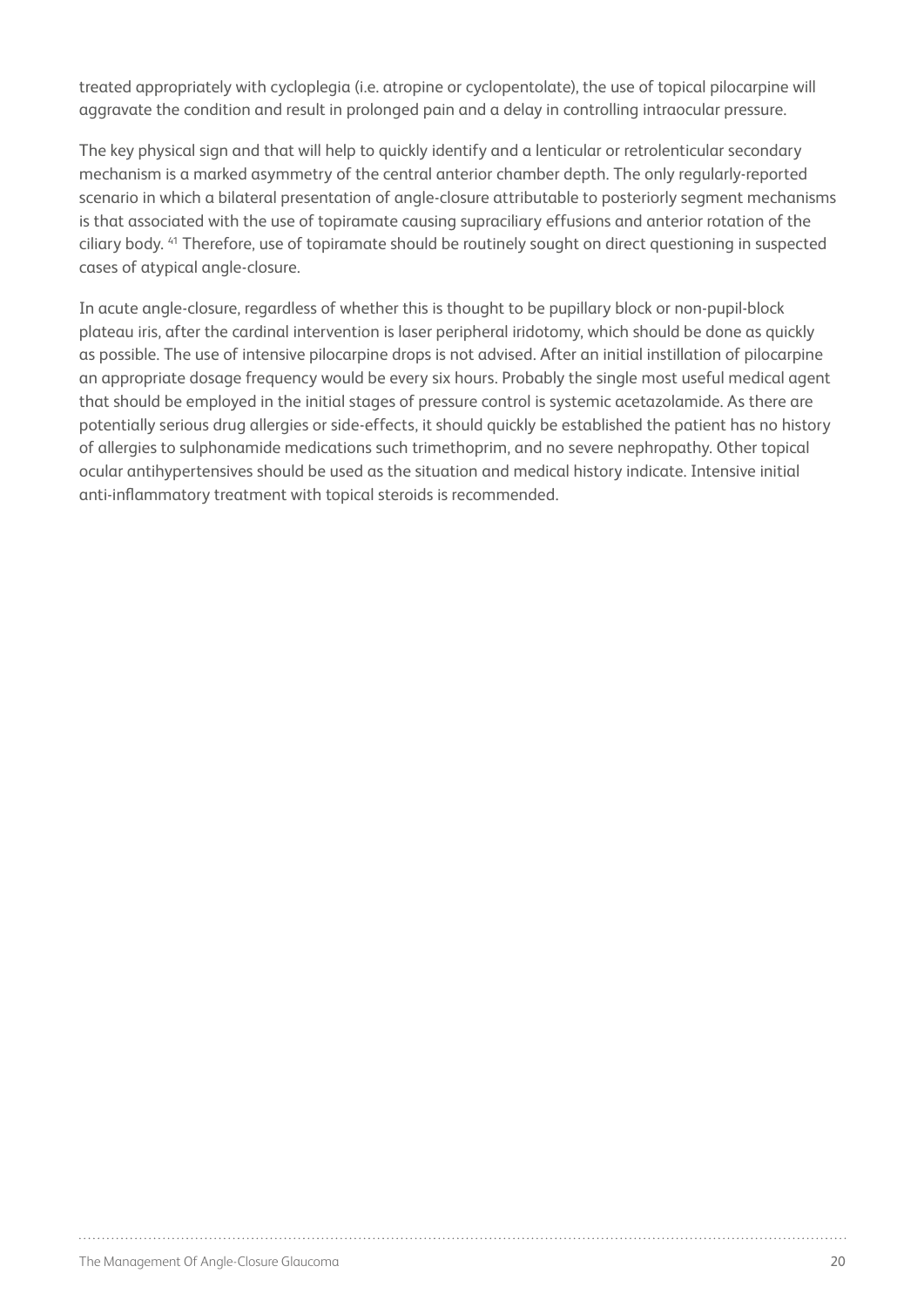## **Acute Angle Closure Care Pathway (pupillary block or plateau iris mechanism)**

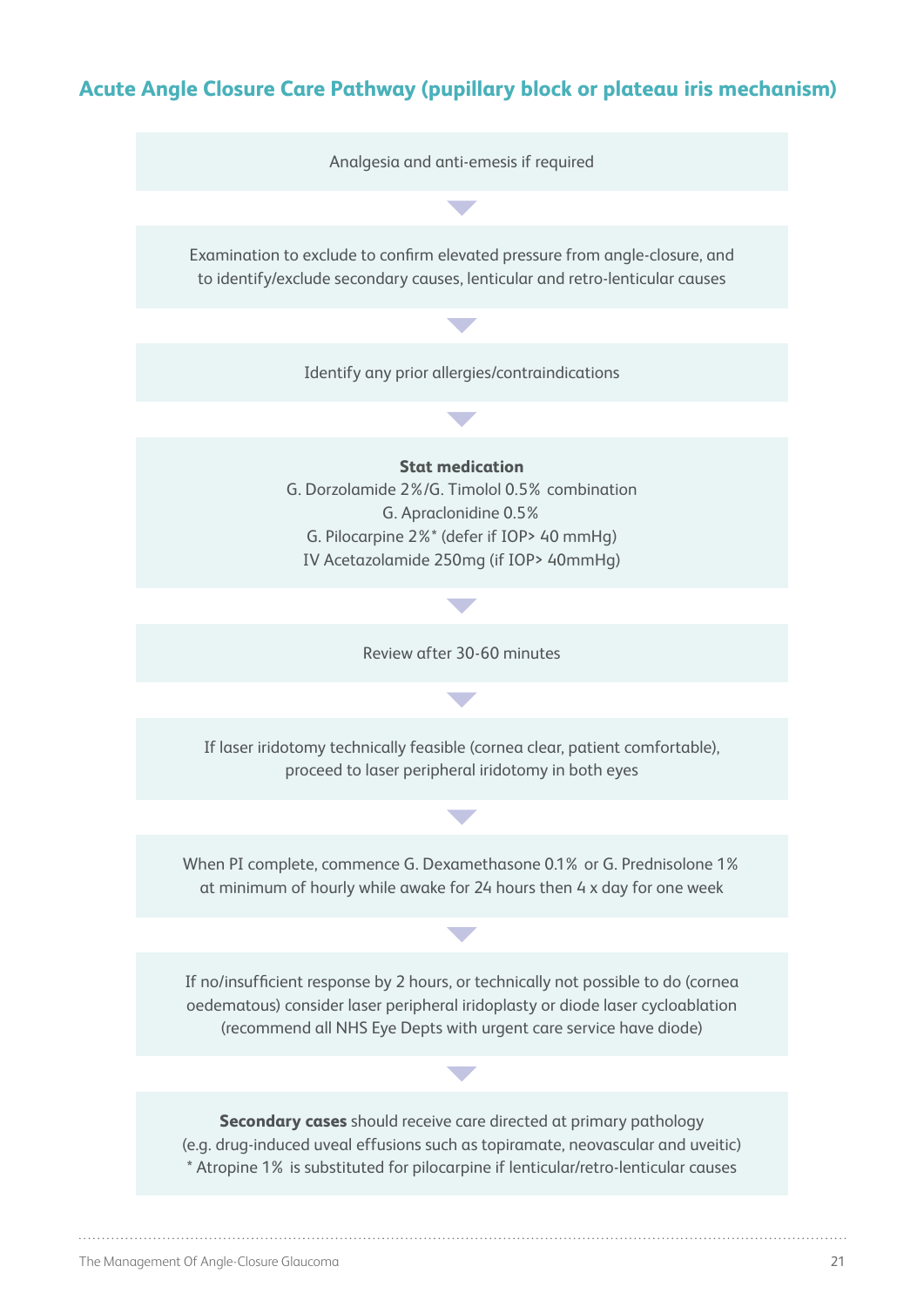#### **Practice point**

An important safety point when deciding on treatment regimen would be to enquire about the presence of coronary artery disease causing angina, prior myocardial infarction or a past history of coronary artery stenting. All of these should be regarded as contraindications to the use of apraclonidine or brimonidine.

The use of "argon"/green laser iridoplasty in early management of raised IOP for patients presenting with acute angle-closure crises was studied in an RCT which randomised patients to receive either laser iridoplasty or topical pilocarpine and timolol after all patients had received systemic acetazolamide. The trial found that the intraocular pressure fell more quickly in the group that underwent laser iridoplasty, but there was no difference between the two groups by two hours. 42 The interpretation of this trial differs around the world. There is no clear consensus that laser iridoplasty should be deployed as an immediate management in acute angle closure. However, it could be used as a second line treatment if the patient is unresponsive to topical medication and systemic acetazolamide after two hours, and possibly for patients with hazy corneas (e.g., due to oedema) that makes laser iridotomy technically not possible to conduct.

If a patient remains unresponsive to medication and laser iridoplasty, then diode laser cycloablation treatment is frequently very effective in controlling intraocular pressure. Emergency trabeculectomy is not advised. Limbal paracentesis has been reported as a management option which can rapidly achieve intraocular pressure lowering. However, anecdotally, this technique can lead to severe complications.

A randomized, controlled trial compared the efficacy of phacoemulsification and intraocular lens implant (phaco/IOL) with laser peripheral iridotomy (LPI) performed on people presenting with AAC within 1 week of presentation. People who had responded to medical treatment such that intraocular pressure (IOP) was ≤30 mmHg within 24 hours, and had cataract with visual acuity of ≤6/15 were enrolled. The 2-year cumulative survival was 61% and 89% for the LPI and phaco/IOL groups, respectively (P = 0.034), indicating that phaco/IOL may be superior to LPI in stabilizing IOP. 43

#### **Practice point**

Consider the possibility of secondary (lenticular or retrolenticular) mechanisms of angle-closure. These cases typically present with asymmetrical central anterior chamber depth. These cases should be treated with mydriasis and not pilocarpine.

- 1st Line: Medical treatment with systemic acetazolamide, topical pilocarpine and other ocular hypotensive medication together should be given immediately in cases of acute primary angle closure. Topical steroids, oral analgesia and antiemetics (as required) should also be given.
- 2nd Line: Argon/green laser iridoplasty should be considered when medical treatment fails to break the attack **(Evidence/recommendation: Moderate; Weak)**
- Cyclodiode laser should be considered for cases refractory to both medical therapy and ALPI. **(Evidence/recommendation: Low; Strong)**
- Laser iridotomy or surgical iridectomy should be attempted in both eyes following resolution of the initial attack of acute angle closure **(Evidence/recommendation: Low; Strong)**
- Paracentesis has no proven role in the management of acute angle closure and may cause harm. **(Evidence/recommendation: Low; Strong)**
- In patients with cataract who experience acute angle closure, early phacoemulsification should be offered once intraocular pressure is controlled and the cornea is clear, approximately 1 to 4 weeks after presentation. **(Evidence/recommendation: Low; Strong)**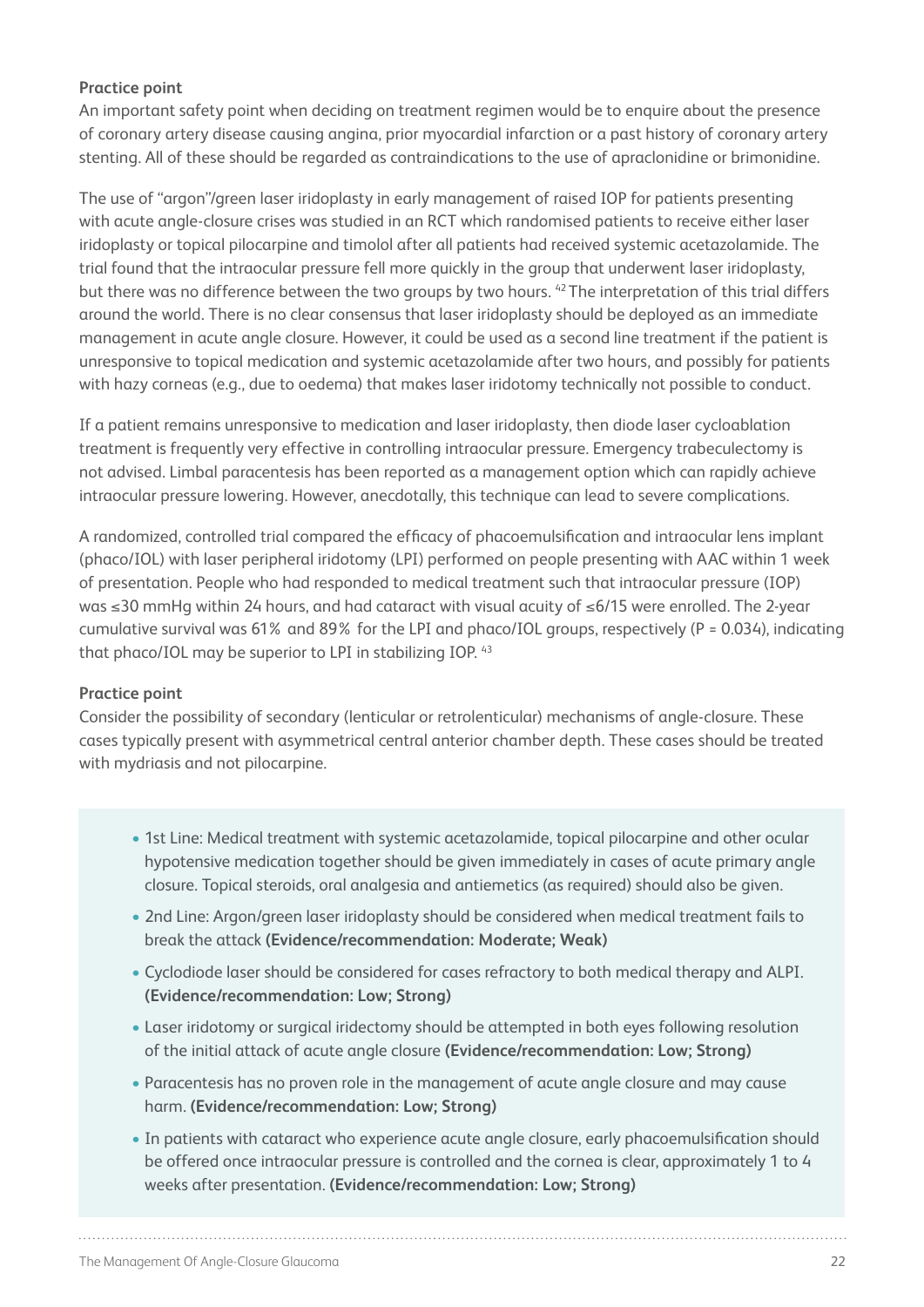## **4.5 Surgery**

- Clear lens phaco is superior to PI and is advised as primary intervention in PACG. **(Evidence/recommendation: High: Strong)**
- Phacoemulsification and goniosynechialysis (GSL) surgery does not reduce need for antiglaucoma eyedrops versus phaco alone **(Evidence/recommendation: Moderate; Weak)**
- Phacoemulsification clear lens extraction/cataract surgery is preferred to trabeculectomy and phaco-trab in PACG on the basis of safety, but trabeculectomy or phacotrabeculectomy may be considered for severe disease **(Evidence/recommendation: Moderate; Weak)**
- Early phaco may be of more benefit than PI in patients with AAC and PACG with cataract **(Evidence/recommendation: Moderate; Weak)**

**In patients with co-existing cataract and angle-closure disease**, lens extraction is the initial treatment option for the management of early to moderate PACG. 44 45

Two small RCTs have compared phacoemulsification alone versus phacotrabeculectomy with mitomycin-C for patients with PACG and cataract. A randomised controlled study on **medically controlled PACG with coexisting cataract**, found that phacoemulsification alone was effective in terms of decreasing IOP and reducing the requirements of postoperative glaucoma medications at 2 years. There were no significant differences in terms of IOP, visual acuity and progression of visual field between the two treatment groups. The phaco-trabeculectomy group required less topical medications in the 2-year period compared to the phacoemulsification alone group but experienced more complications. 46

For **medically uncontrolled PACG with coexisting cataract**, phaco-trabeculectomy gave lower postoperative IOP and lower glaucoma medication usage than phacoemulsification alone in the 2-year follow-up period. However, phaco-trabeculectomy was again associated with more complications compared to phacoemulsification alone. 47

**Clear lens extraction (CLE)** can be considered for the initial management of mild to moderate PACG, as well as PAC with IOP > 30 mmHg, for patients over 50 years of age. In the EAGLE trial, CLE resulted in slightly better IOP lowering, reduced medication use and subsequent glaucoma surgery, improved quality of life, and cost effectiveness compared to LPI. As the study was carried out in the UK and East Asia, the implications for non-Chinese/non-European populations are uncertain. Additionally, it should be noted that lens extraction can be more complicated intraoperatively and postoperatively than for routine eyes.

In medically uncontrolled PACG eyes without cataract, **trabeculectomy with mitomycin C** may be indicated, particularly in younger patients with accommodative ability. In a small RCT comparing the efficacy of phacoemulsification versus trabeculectomy with mitomycin-C in medically uncontrolled PACG eyes with clear lens, trabeculectomy group was found to be more effective than phacoemulsification, requiring on average 1.1 fewer drugs after surgery. Surgical complications were substantially higher in the trabeculectomy group than among those undergoing phacoemulsification (44% vs. 4% respectively). There were no differences between the two treatment groups in number of additional surgical interventions at 2 years, although one third of patients undergoing trabeculectomy developed significant cataract within this timeframe. 48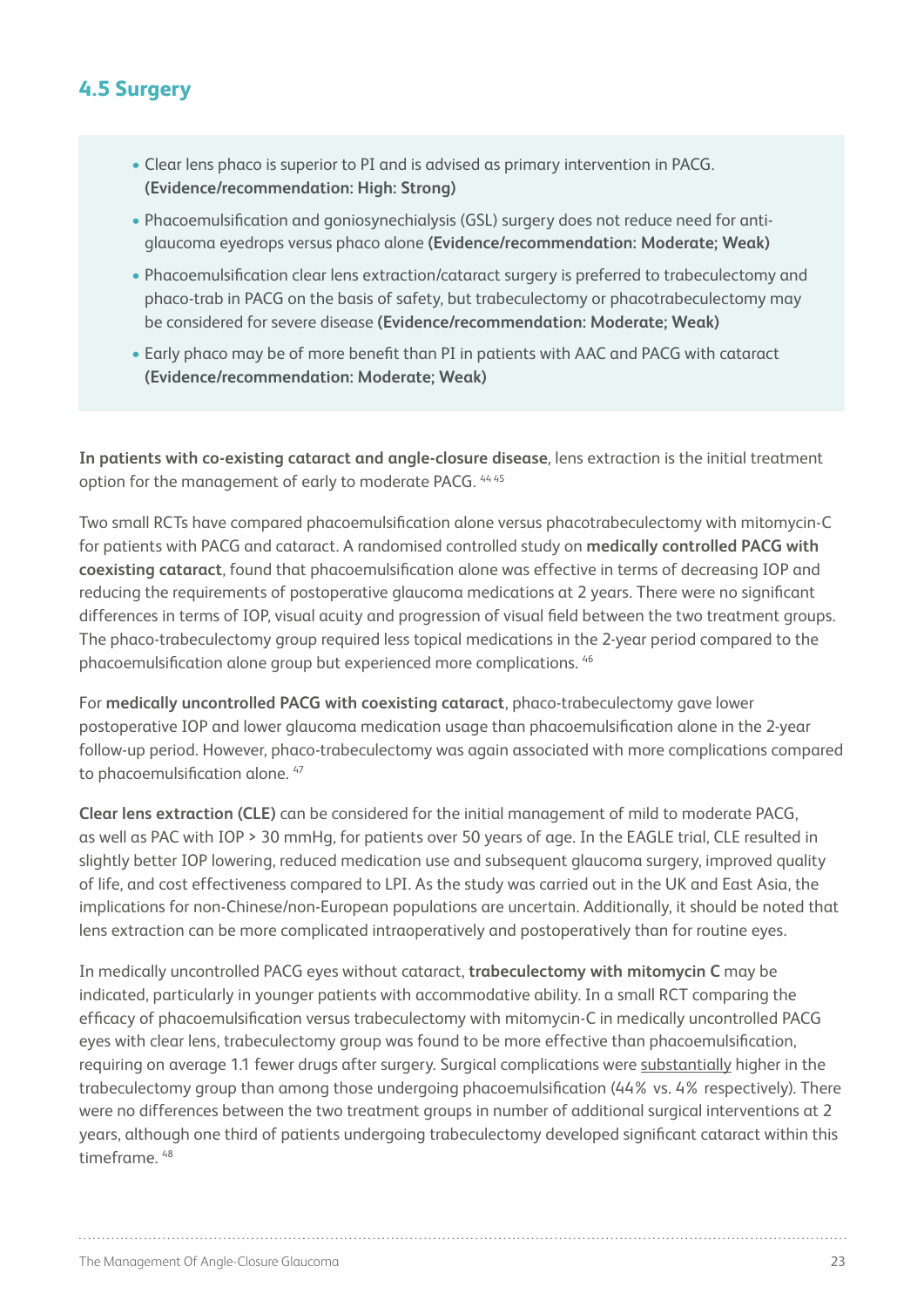However, in cases of advanced PACG, uncontrolled IOP and concurrent cataract, primary trabeculectomy with mitomycin-C may be a viable option. The sequence of cataract and glaucoma surgery need to be considered carefully. The benefits of sequential surgery versus combined phaco-trabeculectomy in more severe or advanced disease remain unclear.

Modifications to the surgical technique of trabeculectomy in PACG have been suggested to avoid complications and improve the outcome. This includes making a more anteriorly placed sclerostomy; avoiding extreme IOP fluctuations during the intraoperative period by maintaining a deep anterior chamber and preplacement of sutures before the sclerostomy; avoiding post-operative hypotony by applying multiple, tight scleral flap sutures, conservative suture lysis or removal, as well as the use of cycloplegic therapy.

**Minimally invasive glaucoma surgery:** MIGS devices are not licenced for use in angle-closure glaucoma in the UK. Even though minimally invasive glaucoma surgical devices (MIGS) have a generally favourable safety profile, their effectiveness is insufficiently proven in angle-closure disease. <sup>49 50 51</sup> Several types of MIGS are currently in the market with the majority aiming to bypass the trabecular meshwork through a small device, often implanted during cataract extraction. In PACG eyes, presence of PAS can make the intervention difficult or impossible to do.

#### **Glaucoma drainage device surgery alone**

Glaucoma drainage device (GDD) surgery can be considered in individuals with sufficiently deep anterior chambers. In pseudophakic eyes with a shallow chamber, tube placement can be performed in the ciliary sulcus. There is a lack of evidence comparing the results of GDD with trabeculectomy in PACG.

## **4.6 Laser**

- Prompt laser PI is advised in AAC and fellow eyes **(Evidence/recommendation: Low; Strong)**
- Laser peripheral iridoplasty offers no clear benefit in addition to PI in PACG **(Evidence/recommendation: High; Strong)**
- SLT after PI offers no clear benefit for IOP control **(Evidence/recommendation: Moderate; Weak)**
- Location and size of PI do not seem to have any impact on the rate of dysphotopsia **(Evidence/recommendation: Moderate; Weak)**
- Sequential argon/YAG PI is preferred in dark irides (for example, those of Asian/African descent) **(Evidence/recommendation: Moderate; Strong)**

#### **Laser peripheral iridoplasty**

A Cochrane review did not find sufficient evidence to recommend the use of laser iridoplasty in nonacute cases of PAC and PACG. However laser peripheral iridoplasty can be an effective procedure to break iridotrabecular contact in an acute attacks of angle closure. 42 Iridoplasty can be used as a first-line treatment or in cases that are refractory to medical treatments. Iridoplasty does not replace iridotomy as the main intervention for the treatment of angle closure.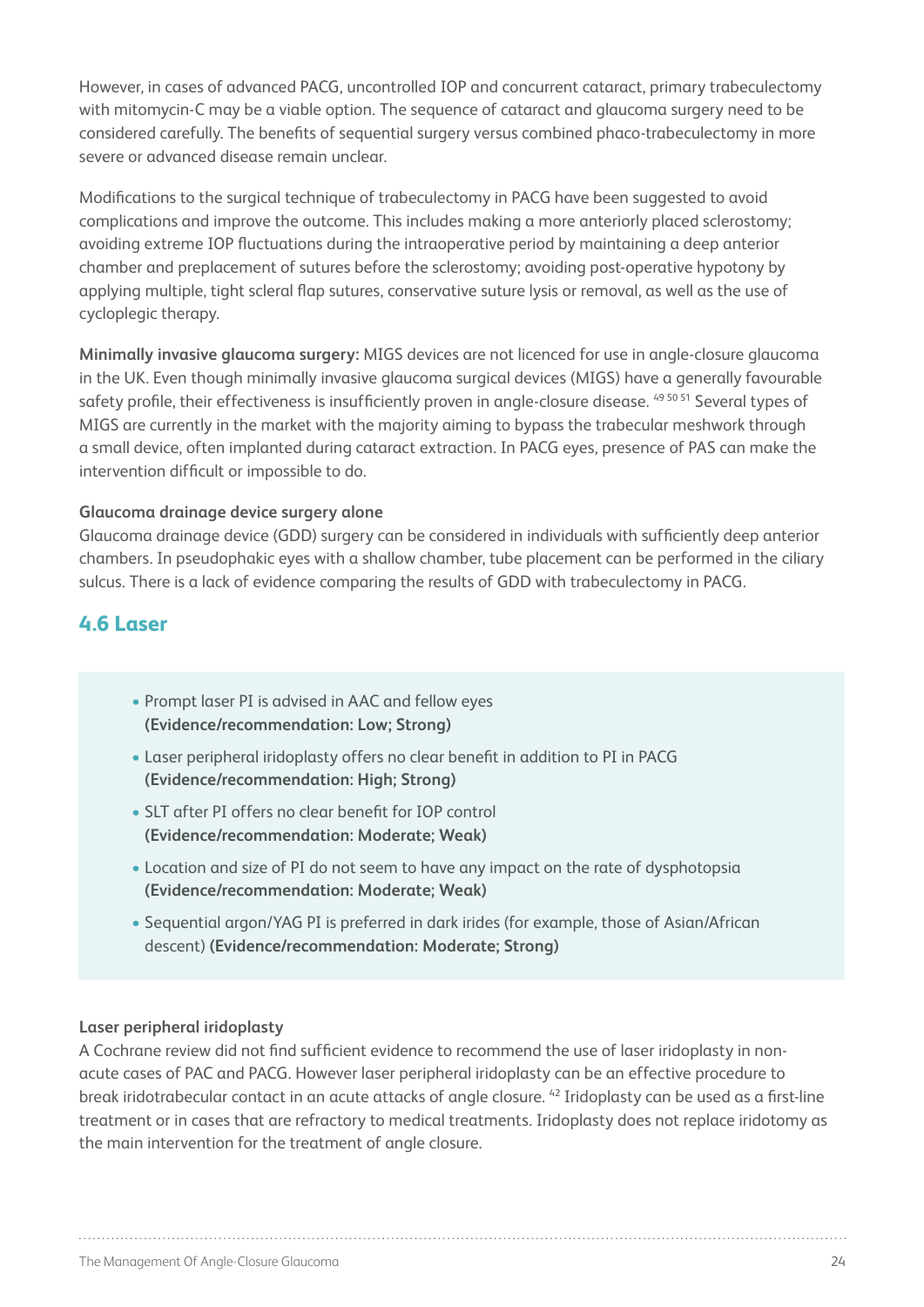#### **Laser trabeculoplasty**

Laser trabeculoplasty for PAC and PACG where the angle opens after iridotomy has overall poor long-term success rates and is currently not recommended for any form of PAC or PACG. 5253

#### **Laser Cyclophotocoagulation**

There are few studies specifically evaluating trans-scleral cyclophotocoagulation (TSCPC) and micropulse TSCPC in angle-closure patient. <sup>54</sup> It is a treatment which is usually reserved for cases of refractory glaucoma. Micropulse TSCPC is a relatively new technique, using short bursts of energy that are delivered to the ciliary body, generating thermal energy for coagulation. Evidence of the effectiveness of micropulse TSCPC for PACG is lacking. Similarly, there is no evidence to support endoscopic cyclophotocoagulation for PACG. Case series suggest that TSCPC can help to control the IOP in acute angle closure attacks that do not respond to standard treatment. 55

## **4.7 Medication**

- Prostaglandin monotherapy is effective in lowering IOP in PACG, and out-performs timolol. **(Evidence/recommendation: High; Strong)**
- There is no benefit of one PGA over another **(Evidence/recommendation: Moderate; Weak)**

Medical treatment for PACG is similar to that of open angle glaucoma, including beta blockers, prostaglandin analogues, alpha-agonists and carbonic anhydrase inhibitors. Studies have shown a higher efficacy of prostaglandin analogues compared to timolol monotherapy for IOP lowering in eyes with PACG post-LPI. 56 While miotics such as pilocarpine may be beneficial in PACG with non-pupil-block/plateau iris, it is not extensively used in angle closure disease due to its adverse effects profile.

#### **z. Management in different racial groups.**

• While there is no evidence supporting differences in management, clinicians should be aware of racial differences including underlying biometric and iris anatomy variation. **(Evidence/recommendation: Moderate; Strong)**

Anyone who has operated on the anterior segment of the eye will be well aware of the differences of in behaviour of the iris between blue-eyed Caucasians and brown-eyed Asian and Africans. The stiffer, thicker iris in Asians and African people makes surgery and post-operative management more forgiving after trabeculectomy. However, no race-specific management pathways have been developed or proven in objective research.

#### **Research need**

- The frequency of angle-closure disease in people of African and Caribbean heritage is poorly understood.
- The need for different care pathways in different racial groups is unclear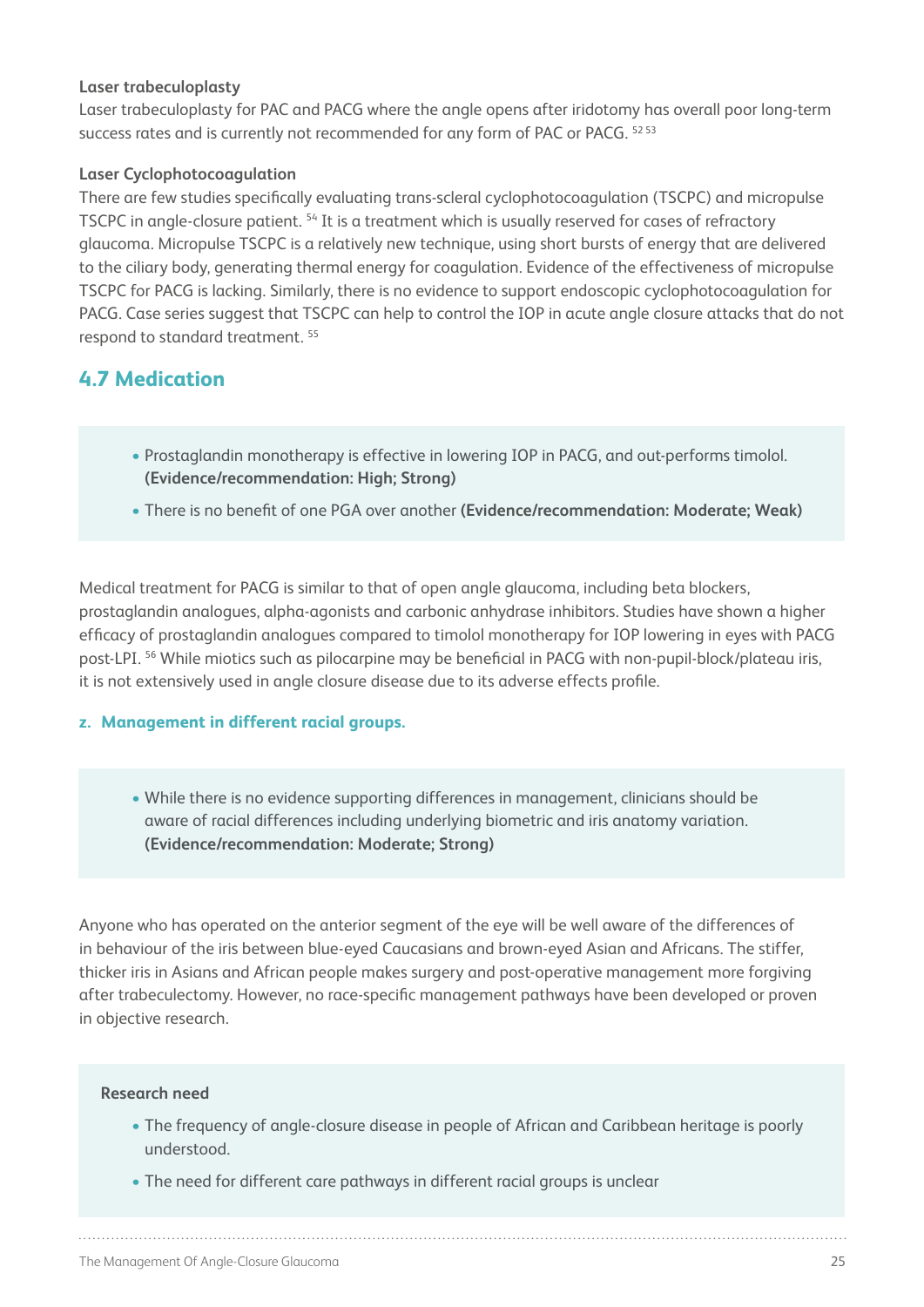## **4.8 Follow up**

#### **aa. How to manage residual iridotrabecular contact (ITC)**

- No evidence supports further interventions for ITC alone. It may be used to risk-stratify follow-up for PAC disease after PI.
- Additional interventions are not recommended unless there is a documented increase in IOP, worsening GON or recurrent symptomatic attacks.

Non-synechial residual iridotrabecular contact (ITC) is encountered in between 20% and 33% of cases following laser peripheral iridotomy, and is rarely seen after phacoemulsification. There is no evidence to guide management of this finding. Management of these cases is dictated by the IOP, the presence of glaucoma, and the visual function of both the affected and fellow eyes.

### **4.9 Management of symptomatic cataract in angle-closure**

- Phacoemulsification and IOL should be offered in line with cataract surgery guidance
- Excess risk for patients with an axial length of < 21.00 should be explained (see nanophthalmos – below) **(Evidence/recommendation: Moderate; Strong)**
- There is no evidence to recommend laser peripheral iridotomy prior to phacoemulsification and IOL. **(Evidence/recommendation: Low; Weak)**

Patients with visually significant cataract should be treated in line with current cataract surgery guidance. Studies of the genetics of primary angle-closure glaucoma suggest that collagen abnormalities are a key determinant of the disease. Syndromic connective tissue diseases are well known to be associated with angle-closure (e.g. Marfan, Ehler Danlos). These may make surgery more technically challenging. The higher prevalence of hypermetropia means that some patients may have undetected amblyopia. Nanophthalmic patients may have foveal hypoplasia. Consequently, the visual prognosis may be limited by these conditions. In patients with shorter axial length, the complication rate doubles with every 1 mm short axial length below 21mm. 57 This should be discussed and documented as an excess risk. Ocular biometry in very small eyes will be (far) less accurate, and this should be taken into account when choosing an IOL, and discussing likely refractive outcome.

Surgical outcomes in patients with axial length > 21mm and no significant ocular comorbidity is generally good, although cases with angle-closure are not recommended for early years trainee surgeons.

Laser iridotomy is not recommended as routine pre-surgical care, but patients with documented pressure instability or suspected symptomatic disease (intermittent angle-closure) should be dilated immediately before surgery, without an undue wait.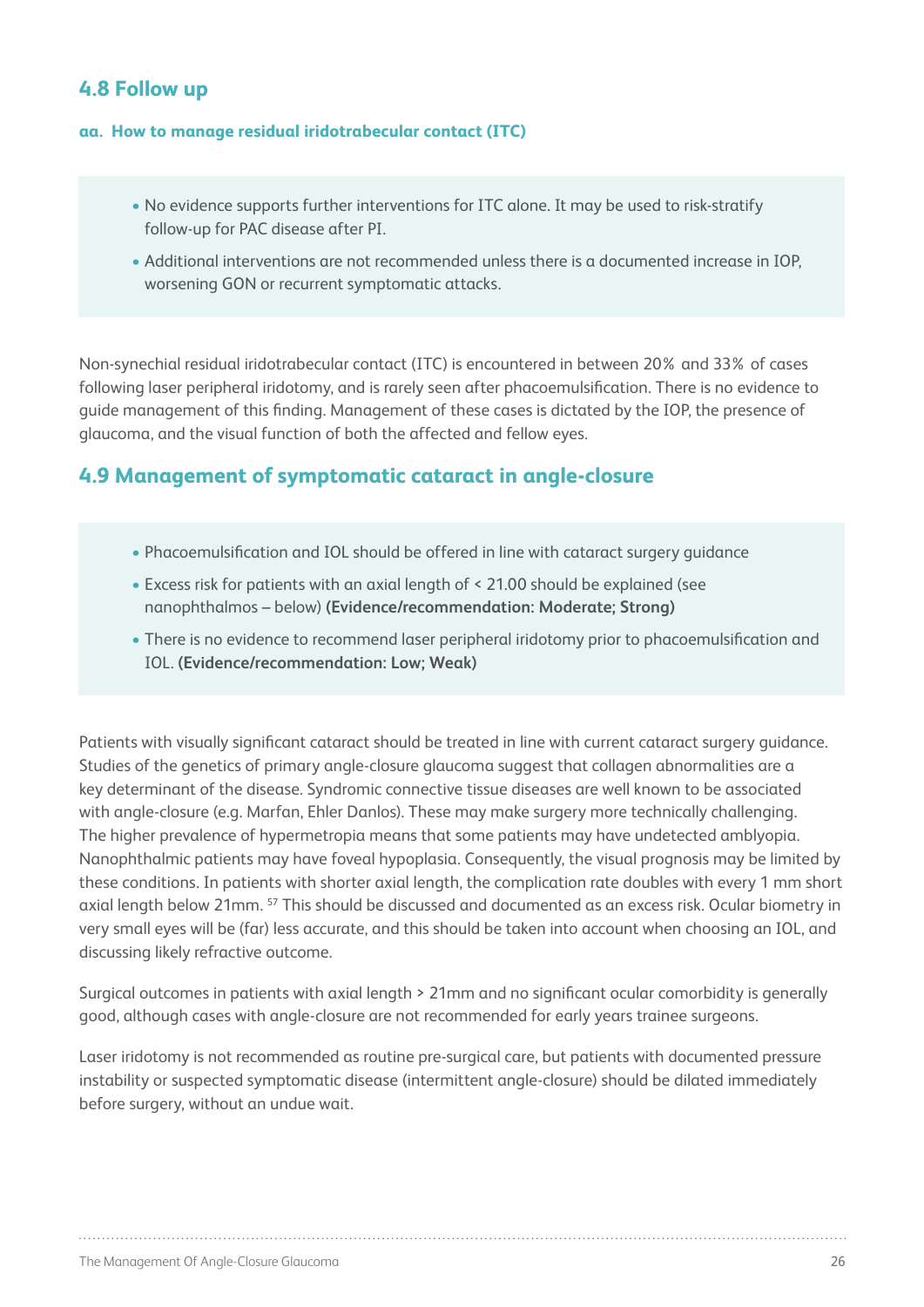## **4.10 How to handle pupil dilation in suspected or established angle-closure**

- The risk of acute angle closure after dilation is low in the general population. **(Evidence/recommendation: High; Strong)**
- Among diabetics, there may be a greater risk of AAC from repeat dilation for diabetic retinopathy screening examinations. **(Evidence/recommendation: Moderate; Strong)**
- See section on PACS regarding the role of laser PI in people requiring regular pupil dilation

Dilation of the pupil is an integral part of a comprehensive eye examination. The examination is frequently required in management of common systemic and ophthalmic conditions such as age-related macular degeneration, retinal vascular occlusions and diabetic retinopathy. As such, the outcome of a dilated retinal examination may have implications beyond the sight of the individual.

These considerations are balanced against the very low risk of an acute episode of angle-closure (AAC) resulting from dilation during a routine eye examination, which are somewhere between 1/5,000 and 1/10,000 across the general adult population. Consequently, the balance between risk and benefit seems heavily in favour of continuing with routine dilation in most patients. 58

Diabetic retinopathy screening does seem to constitute a special case, accounting for more cases of AAC in the UK than any other identifiable health event.<sup>19</sup> The need for repeat examinations creates and additive risk and as such, there is probably a benefit for identifying diabetics at risk of angle-closure, and arranging a glaucoma specialist review to consider prophylactic laser iridotomy for these patients.

In patients with established or probable angle-closure, pupil dilation can be safely performed in most cases using tropicamide alone, and prescribing PO acetazolamide 250mg on leaving the department, and another dose at bedtime that night (unless there is a contra-indication to using this drug). Pilocarpine should not be used to re-constrict the pupil after dilation as this may splint the pupil in a mid-dilated position and increase the risk of angle-closure.

## **4.11 Aqueous misdirection/malignant glaucoma – diagnosis, prevention, management**

The diagnosis should be considered in any patient with sudden shallowing of the anterior chamber, especially occurring post-operatively. The intraocular pressure may be normal in some cases. Choroidal expansion and resistance to flow of aqueous from the posterior to the anterior segment leads to forward displacement of the irido-lens diaphragm and closure of the anterior chamber angle. Short axial length, an angle-closure diagnosis and lens status (being phakic) are risk factors. Good evidence on prevention and management is lacking.

Initial medical treatment is with cycloplegics (atropine or cyclopentolate) and aqueous production suppressants given systemically and/or topically, followed by hyperosmotics, such as mannitol (if no contraindications). A patent peripheral iridotomy must be performed if not already present.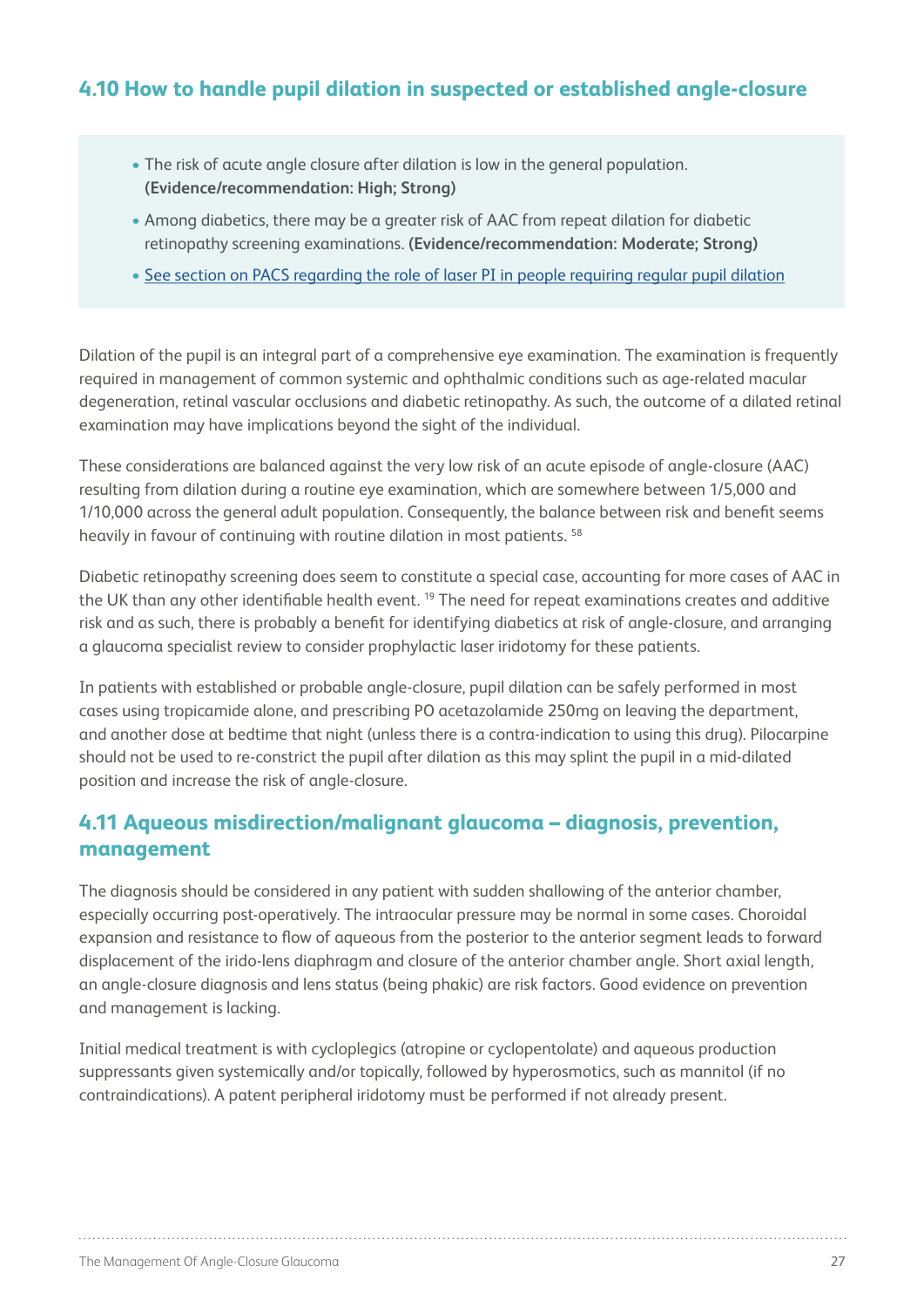In phakic eyes, pars plana vitrectomy with or without lens extraction may be needed. In pseudophakic eyes Nd:YAG laser vitreolysis/capsulotomy may be tried. Zonulo-hyaloido-vitrectomy via anterior chamber, through a peripheral iridectomy or iridotomy via the anterior chamber, <sup>59</sup> is an effective option. Alternatively, a pars plana approach is also possible.

Diode laser cyclophotocoagulation is an effective alternative treatment in many cases. <sup>60</sup>

## **4.12 Management differences in small eyes (nanophthalmos)**

We use the term nanophthalmos to indicate eyes with an axial length of less than 20.00 mm

- Patients with nanophthalmos should be counselled of the risks of lens / cataract surgery as complications may occur in 30% of cases or more. These include aqueous misdirection, zonular dialysis, cystoid macular oedema and choroidal effusions. **(Evidence/recommendation: Moderate; Strong)**
- Accurate biometry is challenging, and the risk of refractive surprise should be clearly explained. **(Evidence/recommendation: Moderate; Strong)**
- In eyes with nanophthalmos undergoing lens or cataract extraction consideration should be given for performing a surgical iridectomy at the time of surgery to reduce the risk of postoperative pupil block, and to assist with management of aqueous misdirection if this should occur. **(Evidence/recommendation: Low; Strong)**
- A significant proportion of patients with nanophthalmos who have lens or cataract surgery may not achieve BCVA > 6/12 due to underlying amblyopia or foveal hypoplasia **(Evidence/recommendation: Low; Weak)**
- Consideration should be given to performing pars plana vitrectomy at the same time as phacoemulsification in very small eyes with very shallow anterior chambers following discussion with a vitreo-retinal surgeon. **(Evidence/recommendation: Low; Weak)**

## **4.13 Differences in management of four levels of "block": pupil, ciliary processes/iris crowding, lens (incl. phacomorphic/white cataract) and retrolenticular.**

The concept of different levels of obstruction to aqueous circulation, each of which may trigger a rise in IOP is useful in determining the most appropriate intervention, especially in atypical cases. Pupil block and peripheral iris crowding of the drainage angle account for the majority of angle-closure disease, and are considered a "primary" phenomenon. In contrast, lenticular and retro-lenticular causes of aqueous obstruction are viewed as "secondary" disease.

Lenticular or "lens-induced" should be clearly differentiated from "common" primary angle-closure in which the size and position of the lens results in a shallow anterior chamber and a crowded angle. In "secondary" lens-induced angle-closure, the lens is either "white or wobbly". Surgical lens extraction may be complicated, frequently requiring mechanical dilation of the pupil, capsular staining, capsular tension rings and possibly pars planar instrumentation to remove a dropped nucleus.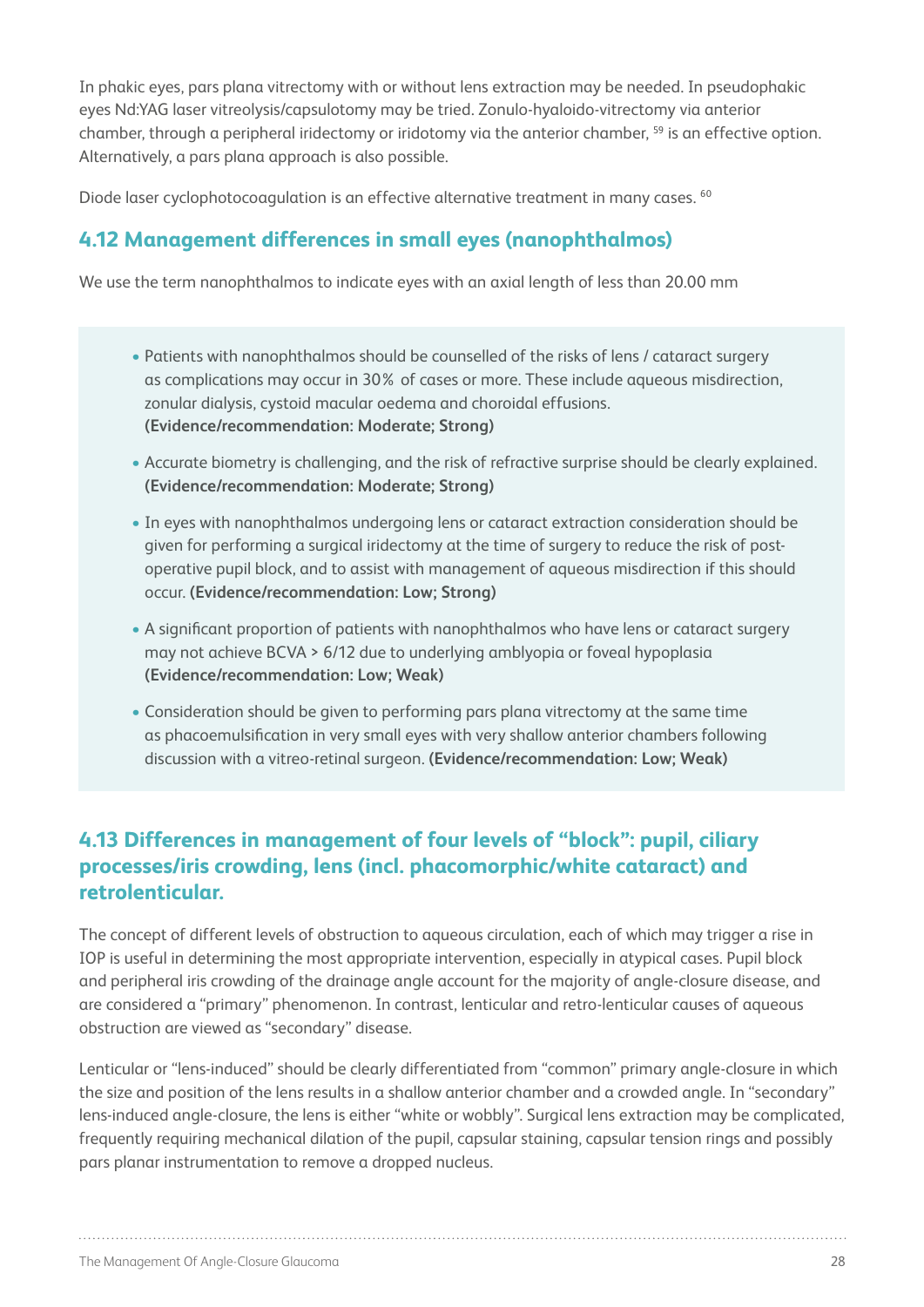Retro-lenticular causes of angle-closure typically originate from massive vitreous or sub-retinal haemorrhage, inflammatory effusions or tumours.

#### **Practice point**

If secondary lenticular/retro-lenticular angle-closure presents with acute symptoms or high pressure, the initial management should be dilation of the pupil with atropine +/- phenylephrine.

PRIMARY = PILOCARPINE SECONDARY = CYCLOPLEGIA

#### **2. "Atypical disease" – drug induced**

Antidepressant medication (SSRI and tricyclics) usage is associated with an increased risk of angle-closure disease. Patients should be advised of this excess risk, and to discuss the need for this medication with the prescribing physician. 61

Idiosyncratic reactions to drugs such as topiramate may cause atypical mechanisms such ciliary rotation due to supraciliary effusions. 41 The possibility of changing to alternative medications should be discussed with the prescribing physician.

## **4.14 Non-penetrating glaucoma surgery and MIGS in angle-closure**

• There is no useful evidence on the use of non-penetrating and MIGS surgery in angle-closure

Minimally invasive glaucoma surgery (MIGS) is increasingly promoted by the medical devices industry. Their use remains unproven in PACD and PACG. 49, 50, 51 These devices are not licensed for use in angleclosure in the UK.

The role of goniosynechialysis (GSL) as an adjunct to phacoemulsfication has been tested in 7 small studies which were subjected to meta-analysis, which suggested that GSL might contribute to better pressure control. <sup>62</sup> A larger randomised controlled trial did not identify any benefit from GSL. <sup>29</sup>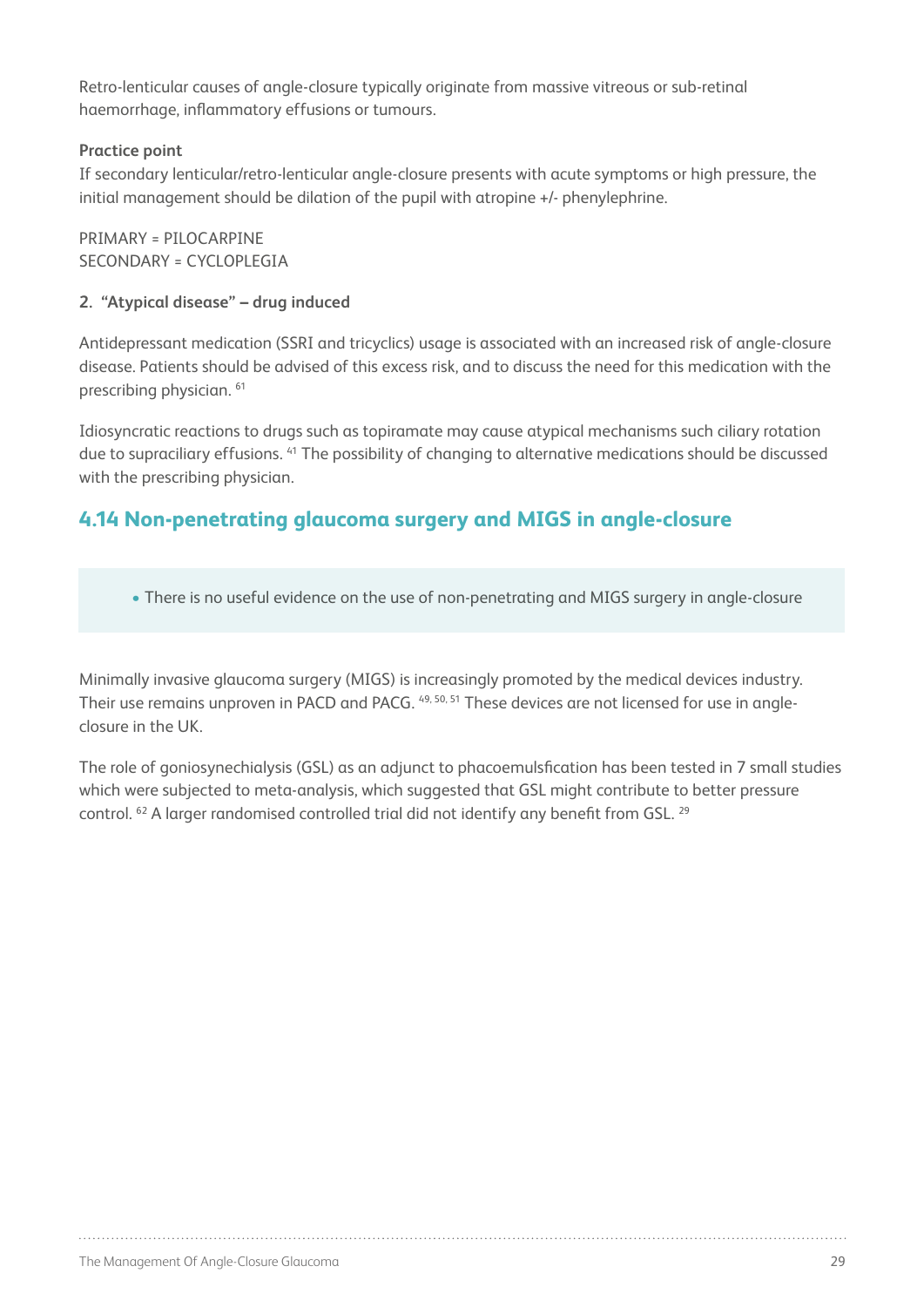## **5.1 Benefits and risks**

PACG has the potential to lead to severe, irreversible loss of vision. Consequently, the condition must be managed carefully. Changes to management must be approached with caution as there will inevitably be unintended consequences. Over the last decade, there has been growing awareness that the resource implications for actively managing people with narrow angles (primary angle-closure suspects) – believed to be at undefined future risk of PACG, may be excessively cautious; many people in the UK are referred to the hospital eye service for prophylactic treatment. This caution is exercised in the setting of individual risk being low, and the risk in the wider population is known to be falling. The large number of "at risk" individuals being referred represents an "opportunity cost", absorbing capacity that that could be allocated to other patients. The events of the first 6 months of 2020, with COVID19 causing an unprecedented slowdown in chronic disease healthcare activity, bring the risks, benefits and opportunity costs into sharper focus. Hospital capacity will be sorely tested as services accelerate in the recovery phase. It is now more vital than ever that finite resources should be directed towards those in greatest need. It is therefore timely to examine the evidence for most effective and efficient management of PACG.

The dilemma now faced in PACG mirror the numerically bigger problem in POAG care – how to we identify those at greatest risk, and deploy early, definitive treatment while avoiding treating those who will not progress to functionally significant visual loss within their lifetime? In focusing attention on those with the highest risk of sight loss, it important to make it very clear that the recommendations for clear lens extraction surgery in people who meet the enrolment criteria for the EAGLE trial does not declare "open season" for surgery on all patients with narrow angles. This caveat should be made particularly clear for patients and clinicians in the private sector. While some latitude and clinical judgement is appropriate, we would expect that all decisions to perform lens extraction for control of angle-closure disease should involve a consultant with a specialist interest in glaucoma.

## **5.2 Limitations of the evidence**

Much of the scientific data that informs the diagnosis and management of PACG emanates from East Asia, especially Singapore, Hong Kong and The Peoples' Republic of China. PACG is more common by a factor of 3 in these nations, and consequently carrying out research is made easier by the larger caseload, and the relative importance of the condition. In contrast, in the UK, PACG is less common than POAG, and regarded as a lower priority. However, the numbers of people identified as "at risk" is substantial. In developing these guidelines, we have drawn on much data from other nations. Although many studies have enrolled East Asian research participants, there are useful and valid messages for management of the multi-ethnic but predominantly white population of the UK. Foremost among these must be the evidence around the risk of incident angle-closure disease that threatens sight among primary angle-closure suspects – those people identified as having "narrow drainage angles" during an examination in an optometry practice or a general hospital eye clinic.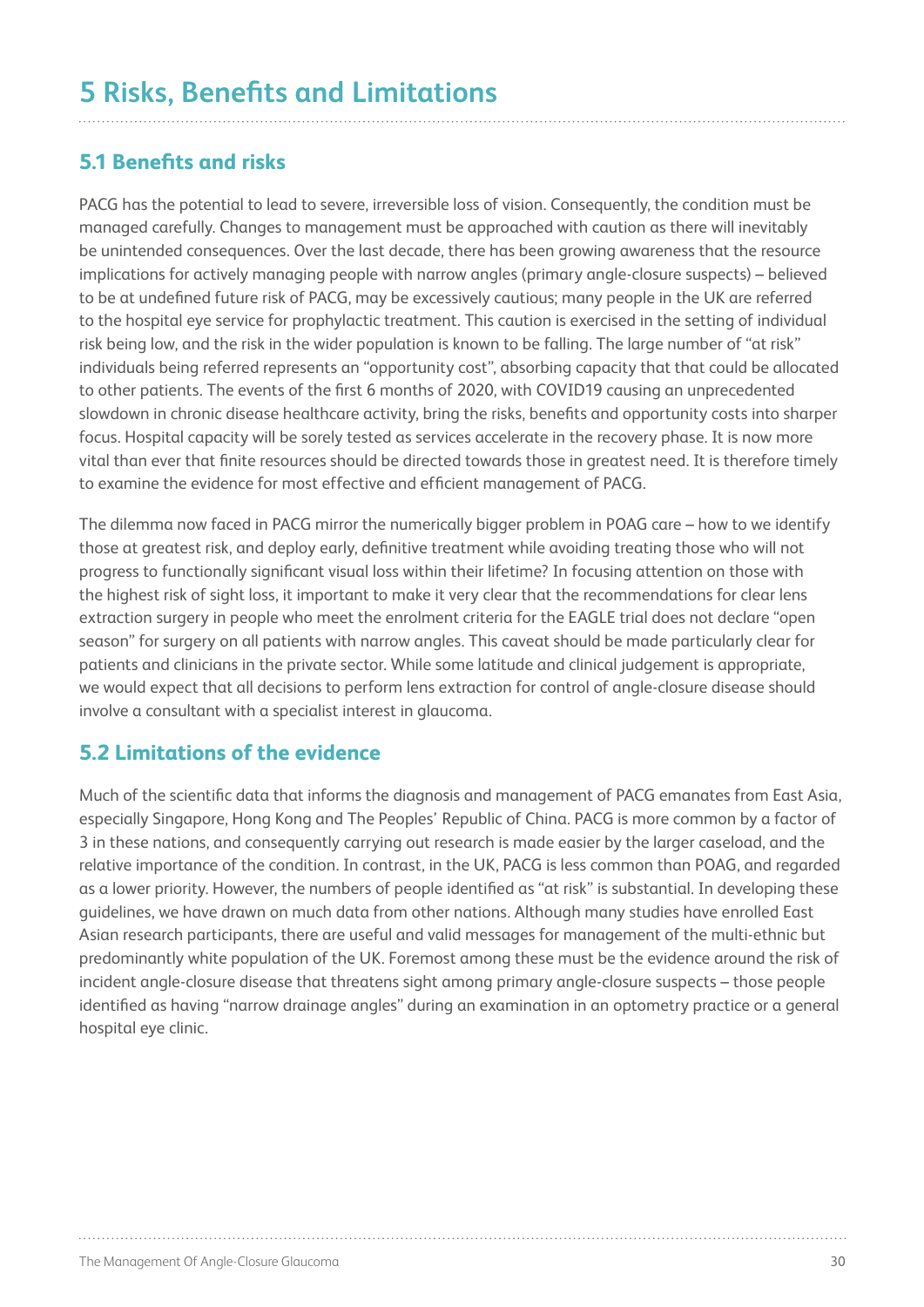## **6. References**

- 1. Atkins D, Best D, Briss PA, Eccles M, Falck-Ytter Y, Flottorp S et al. The GRADE Working Group. BMJ 2004 Jun 19; 328(7454):1490.
- 2. Ang LP, Aung T, Chua WH, Yip LW, Chew PT. Visual field loss from primary angle-closure glaucoma: a comparative study of symptomatic and asymptomatic disease. Ophthalmology. 2004 Sep;111(9):1636-40.
- 3. Aung T, Friedman DS, Chew PT, Ang LP, Gazzard G, Lai YF, Yip L, Lai H, Quigley H, Seah SK. Long-term outcomes in Asians after acute primary angle closure. Ophthalmology. 2004 Aug;111(8):1464-9.
- 4. Ong EL, Baasanhu J, Nolan W, Uranchimeg D, Lee PS, Alsbirk PH, Johnson GJ, Foster PJ. The utility of symptoms in identification of primary angle-closure in a high-risk population. Ophthalmology. 2008 Nov;115(11):2024-9.
- 5. Foster PJ, Buhrmann R, Quigley HA, Johnson GJ. The definition and classification of glaucoma in prevalence surveys. Br J Ophthalmol. 2002 Feb;86(2):238-42.
- 6. Day AC, Baio G, Gazzard G, Bunce C, Azuara-Blanco A, Munoz B, Friedman DS, Foster PJ. The Prevalence of Primary Angle Closure Glaucoma in European Derived Populations: A Systematic Review. Br J Ophthalmol 2012 Sep;96(9):1162-7.
- 7. Tham YC, Li X, Wong TY, Quigley HA, Aung T, Cheng CY. Global prevalence of glaucoma and projections of glaucoma burden through 2040: a systematic review and meta-analysis. Ophthalmology. 2014 Nov;121(11):2081-90.
- 8. Quigley HA, Broman AT. The number of people with glaucoma worldwide in 2010 and 2020. Br J Ophthalmol. 2006 Mar;90(3):262-7.
- 9. Alsbirk PH. Anterior Chamber Depth and Primary Angle-Closure Glaucoma. I. An Epidemiologic Study in Greenland Eskimo (1975) Acta Ophth (Copenh) 1975 Mar;53(1):89-104.
- 10. Friedman DS, Gazzard G, Foster P, Devereux J, Broman A, Quigley H, Tielsch J, Seah S. Ultrasonographic biomicroscopy, Scheimpflug photography, and novel provocative tests in contralateral eyes of Chinese patients initially seen with acute angle closure. Arch Ophthalmol 2003 May;121(5):633-42.
- 11. Lowe RF. Aetiology of the anatomical basis for primary angle closure glaucoma. Biometric comparisons between normal eyes and eyes with primary angle closure glaucoma. Br J Ophthalmol 1970 Mar; 54(3):161-169.
- 12. Amerasinghe N, Zhang J, Thalamuthu A, He M, Vithana EN, Viswanathan AC, Wong TY, Foster PJ, Aung T. The Heritability and Sibling Risk of Angle Closure in Asians. Ophthalmology 2011 Mar: 118(3);480-5.
- 13. Khor CC, Do T, Jia H, Nakano M, George R, Khaled Abu-Amero K, Duvesh R et al. Nat Genet 2016 May;48(5):556-62. Genome-wide association study identifies five new susceptibility loci for primary angle closure glaucoma.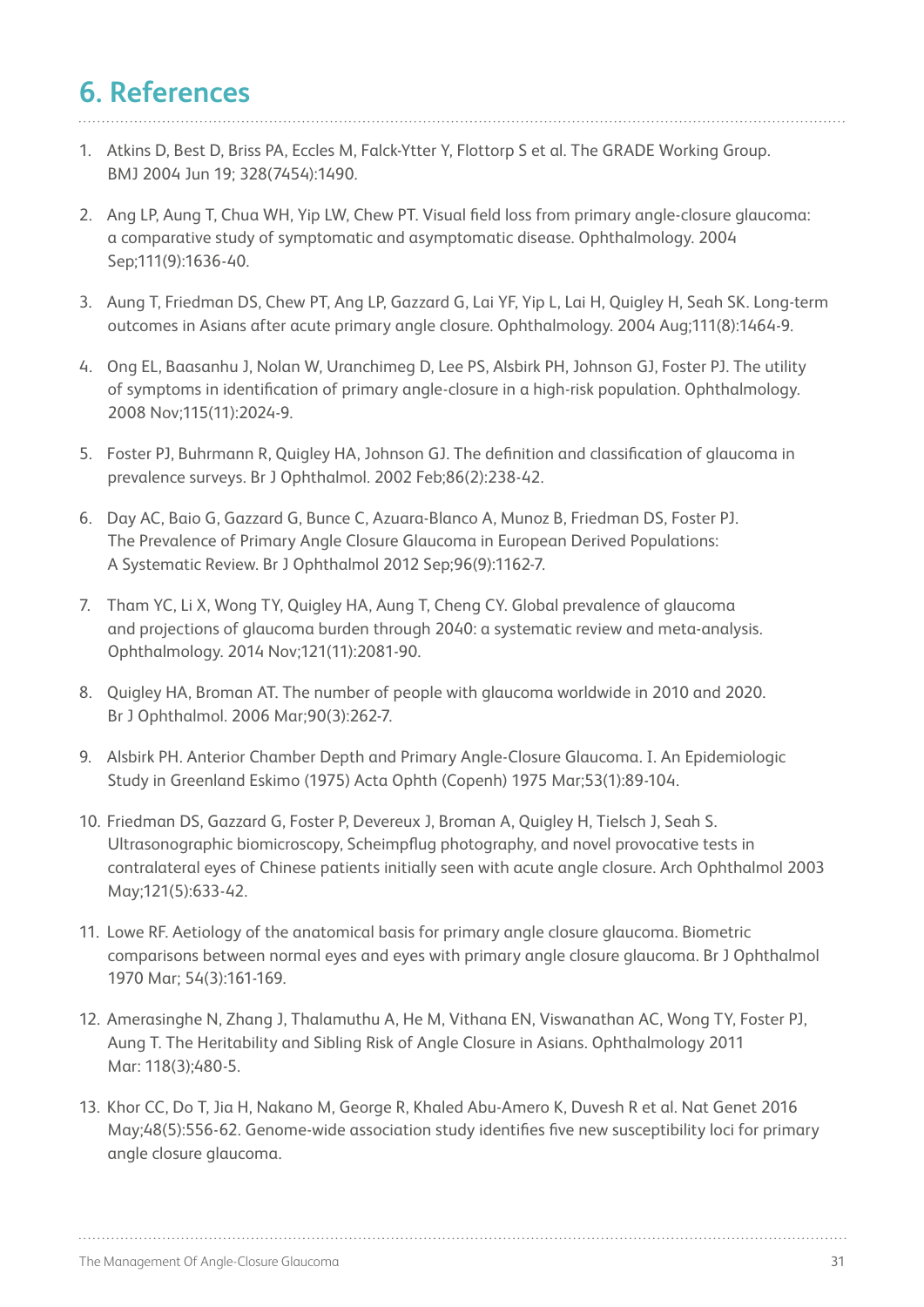- 14. Vitana EN, Khor CC, Qiao C, Nongpiur ME, George R, Chen LJ et al. Genome-wide association analyses identify three new susceptibility loci for primary angle closure glaucoma Nat Genet 2012 Oct;44(10):1142-1146.
- 15. Ko YC, Liu CJ, Hwang DK, Chen TJ, Liu CJ. Increased risk of acute angle closure in retinitis pigmentosa: a population-based case-control study. PLoS One 2014 Sep 15;9(9):e107660.
- 16. Low S, Davidson AE, Holder GE, Hogg CR, Bhattacharya SS, Black GC, Foster PJ, Webster AR. Autosomal dominant Best disease with an unusual electrooculographic light rise and risk of angle-closure glaucoma: a clinical and molecular genetic study. Mol Vis. 2011;17:2272-82.
- 17. Waseem NH, Low S, Shah AZ, Avisetti D, Ostergaard P, Simpson M et al. Mutations in SPATA13/ASEF2 cause primary angle closure glaucoma. PLoS Genet 2020 Apr 27;16(4):e1008721.
- 18. Teikari J, Raivio I, Nurminen M. Incidence of acute glaucoma in Finland from 1973 to 1982. Graefes Arch Clin Exp Ophthalmol 1987;225(5):357-60.
- 19. Chua PY, Day AC, Lai KL, Hall N, Tan LL, Khan K, Lim LT, Foot B, Foster PJ, Azuara-Blanco A. The Incidence of Acute Angle Closure in Scotland: A Prospective Surveillance Study. Br J Ophthalmol 2018 Apr;102(4):539-543.
- 20. Seah SK, Foster PJ, Chew PT, Jap A, Oen F, Fam HB, Lim AS. Incidence of Acute Primary Angle-Closure Glaucoma in Singapore. An Island-Wide Survey. Arch Ophthalmol 1997 Nov;115(11):1436-40.
- 21. Wong TY, Foster PJ, Seah SK, Chew PT. Rates of Hospital Admissions for Primary Angle Closure Glaucoma Among Chinese, Malays, and Indians in Singapore. Br J Ophthalmol 2000 Sep;84(9):990-2.
- 22. Fujita K, Negishi K, Fujiki K, Kohyama K, Konsomboon S. Epidemiology of acute angle-closure glaucoma: report I. Jpn J Clin Ophthalmol 1996;37:625-629.
- 23. He M, Jiang Y, Huang S, Chang DS, Munoz B, Aung T, Foster PJ, Friedman DS. Laser peripheral iridotomy for the prevention of angle closure: a single-centre, randomised controlled trial. Lancet. 2019 Apr 20;393(10181):1609-1618.
- 24. Foster PJ, Devereux JG, Alsbirk PH, Lee PS, Uranchimeg D, Machin D, Johnson GJ, Baasanhu J. Detection of gonioscopically occludable angles and primary angle closure glaucoma by estimation of limbal chamber depth in Asians: modified grading scheme. Br J Ophthalmol. 2000 Feb;84(2):186-92.
- 25. Nolan WP, See JL, Chew PT, Friedman DS, Smith SD, Radhakrishnan S, Zheng C, Foster PJ, Aung T. Detection of primary angle closure using anterior segment optical coherence tomography in Asian eyes. Ophthalmology. 2007 Jan;114(1):33-9.
- 26. Jindal A, Ctori I, Virgili G, Lucenteforte E, Lawrenson JG. Non-contact tests for identifying people at risk of primary angle closure glaucoma. Cochrane Database Syst Rev. 2020 May 28;5(5):CD012947.
- 27. Friedman DS, Chang DST, Jiang Y, Huang S, Kong X, Munoz B, Aung T, Foster PJ, He M. Darkroom prone provocative testing in primary angle closure suspects and those with open angles. Br J Ophthalmol. 2019 Dec;103(12):1834-1839.
- 28. Azuara-Blanco A, Burr J, Ramsay C, Cooper D, Foster PJ, Friedman DS, Scotland G, Javanbakht M, Cochrane C, Norrie J. The EAGLE Study Group. Effectiveness of early lens extraction for the treatment of primary angle-closure glaucoma (EAGLE): a randomised controlled trial. Lancet 2016 Oct 1;388(10052):1389-1397.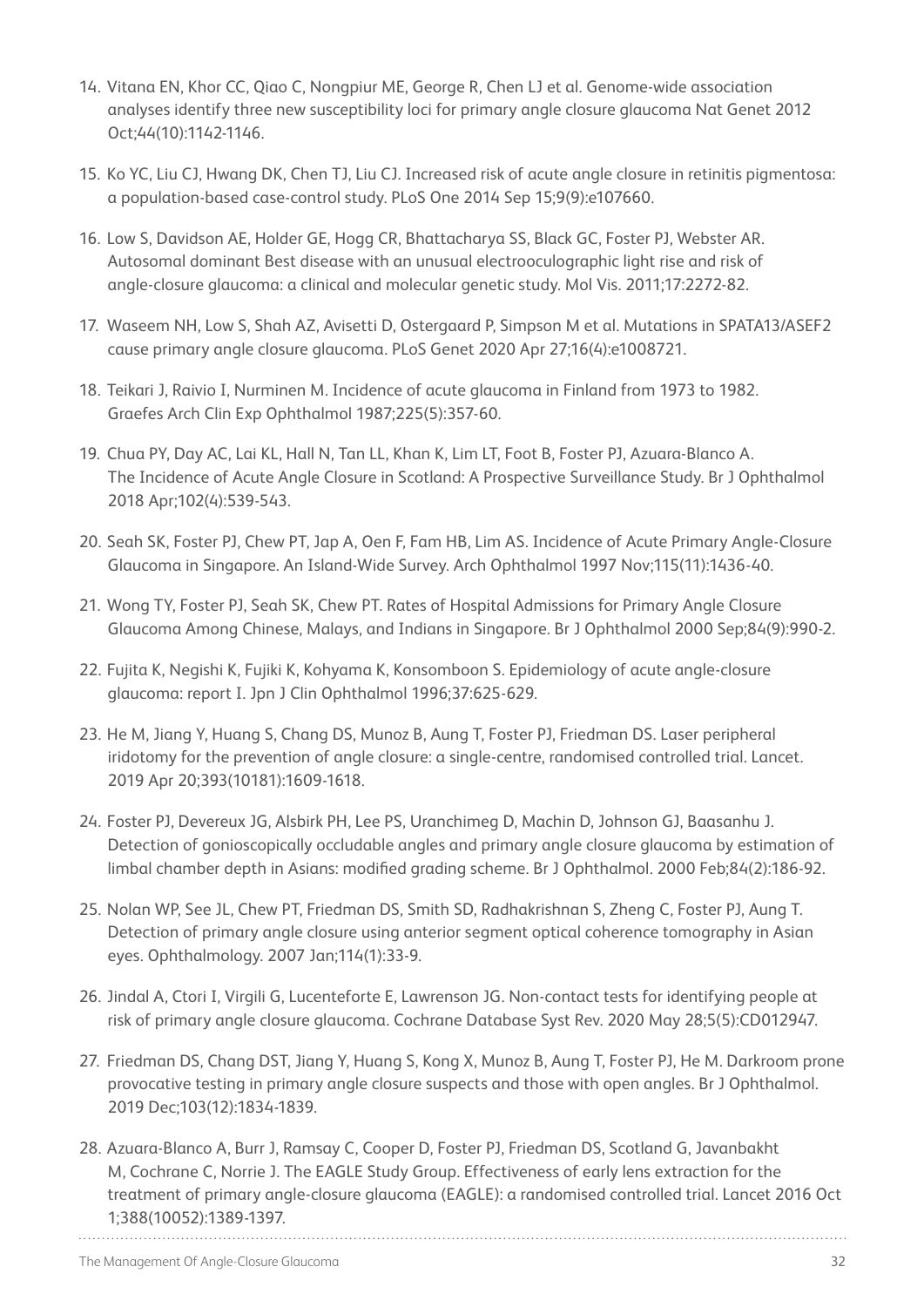- 29. Husain R, Do T, Lai J, Kitnarong N, Nongpiur ME, Perera SA, Ho CL, Lim SK, Aung T. Efficacy of Phacoemulsification Alone vs. Phacoemulsification with Goniosynechialysis in Patients with Primary Angle-Closure Disease: A Randomized Clinical Trial. JAMA Ophthalmol 2019 Jul;137(10):1107-13.
- 30. Angmo D, Shakrawal J, Gupta B, Yadav S, Pandey RM, Dada T. Comparative Evaluation of Phacoemulsification Alone versus Phacoemulsification with Goniosynechialysis in Primary Angle-Closure Glaucoma: A Randomized Controlled Trial. Ophthalmol Glaucoma. 2019 Sep-Oct;2(5):346-356.
- 31. Vera V, Naqi A, Belovay GW, Varma DK, Ahmed IK. Dysphotopsia after temporal versus superior laser peripheral iridotomy: a prospective randomized paired eye trial. Am J Ophthalmology 2014 157, 929-935.
- 32. Srinivasan K, Zebardast N, Krishnamurthy P, Abdul Kader M, Raman GV, Rajendrababu S, Venkatesh R, Ramulu PY. Comparison of new visual disturbances after superior vs nasal/temporal laser peripheral iridotomy: a prospective randomized trial. Ophthalmology. 2018 Mar;125(3):345-351
- 33. Golan S, Levkovitch-Verbin H, Shemesh G, Kurtz S. Anterior chamber bleeding after laser peripheral iridotomy. JAMA Ophthalmol 2013 May; 131(5), 626-629.
- 34. Lee J R, Choi J Y, Kim Y D, Choi J. Laser peripheral iridotomy with iridoplasty in primary angle closure suspect: anterior chamber analysis by Pentacam. Korean J Ophthalmol 2011;25(4):252-6.
- 35. Sun X, Liang YB, Wang NL, Fan SJ, Sun LP, Li SZ, Liu WR. Laser peripheral iridotomy with and without iridoplasty for primary angle-closure glaucoma: 1-year results of a randomized pilot study. Am J Ophthalmol. 2010 Jul;150(1):68-73.
- 36. Randomised controlled trial of screening and prophylactic treatment to prevent primary angle closure glaucoma. Yip JL, Foster PJ, Uranchimeg D, Javzandulam B, Javzansuren D, Munhzaya T, Lee PS, Baassanhuu J, Gilbert CE, Khaw PT, Johnson GJ, Nolan WP. Br J Ophthalmol. 2010 Nov;94(11):1472-7.
- 37. Snow JT. Value of prophylactic peripheral iridectomy on the second eye in angle-closure glaucoma. Trans Ophthalmol Soc UK 1977;97:189-91.
- 38. Lowe RF. Acute angle-closure glaucoma. The second eye: an analysis of 200 cases. Br J Ophthalmol 1962;46:641-50.
- 39. Ang LP, Aung T, Chew PT. Acute primary angle closure in an Asian population: long-term outcome of the fellow eye after prophylactic laser peripheral iridotomy. Ophthalmology 2003;107:2092-6.
- 40. Saw SM, Gazzard G, Friedman DS. Interventions for angle-closure glaucoma: an evidence-based update. Ophthalmology. 2003 Oct;110(10):1869-78
- 41. Banta JT, Hoffman K, Budenz DL, Ceballos E, Greenfield DS. Presumed topiramate-induced bilateral acute angle-closure glaucoma. Am J Ophthalmol. 2001 Jul;132(1):112-4.
- 42. Lam DS, Lai JS, Tham CC, Chua JK, Poon AS. Argon laser peripheral iridoplasty versus conventional systemic medical therapy in treatment of acute primary angle-closure glaucoma: a prospective, randomized, controlled trial. Ophthalmology. 2002 Sep;109(9):1591-6.
- 43. Husain R, Gazzard G, Aung T, Chen Y, Padmanabhan V, Oen FT, Seah SK, Hoh ST. Initial management of acute primary angle closure: a randomized trial comparing phacoemulsification with laser peripheral iridotomy. Ophthalmology. 2012 Nov;119(11):2274-81.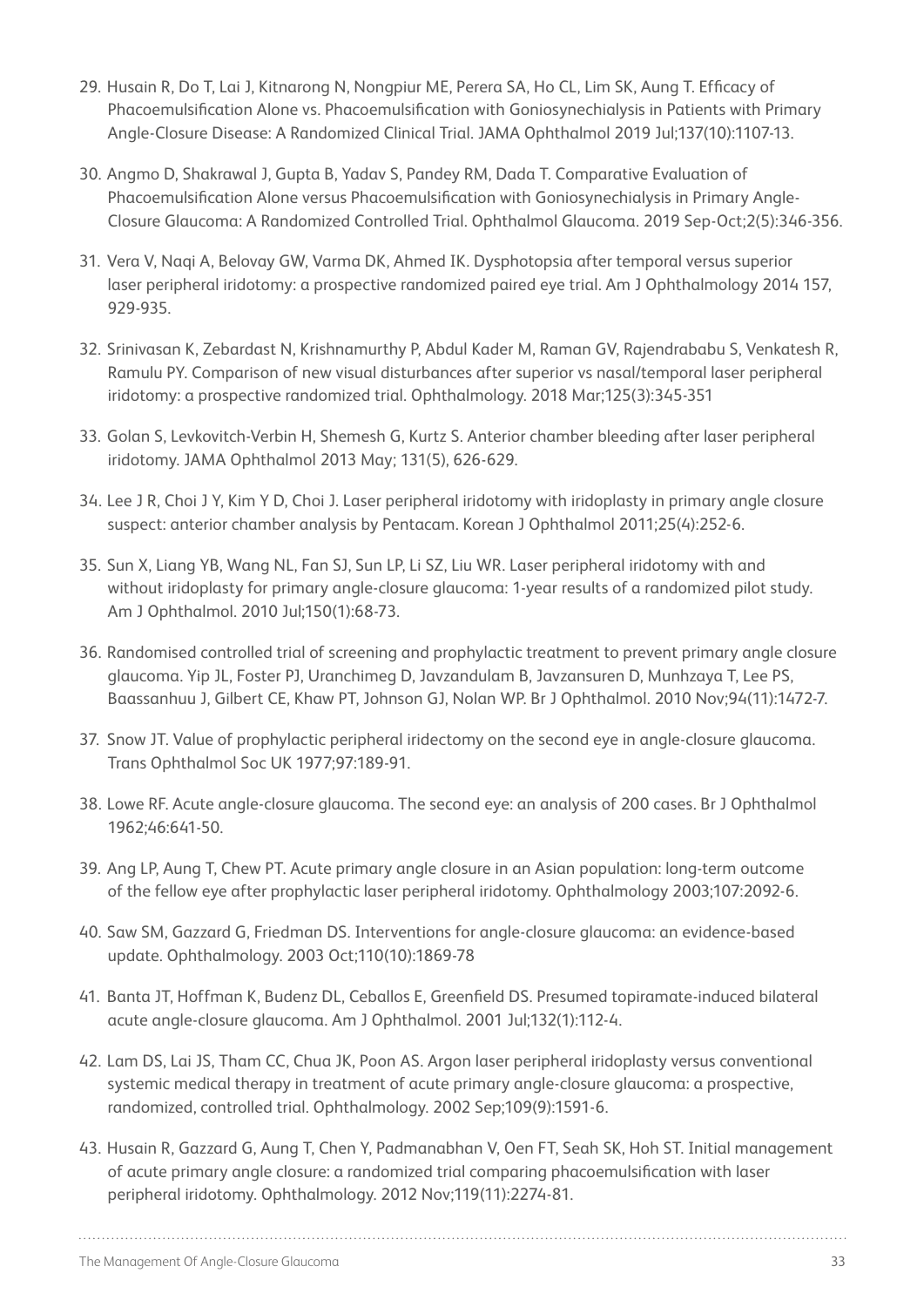- 44. Chen PP, Lin SC, Junk AK, Radhakrishnan S, Singh K, Chen TC. The Effect of Phacoemulsification on Intraocular Pressure in Glaucoma Patients: A Report by the American Academy of Ophthalmology. Ophthalmology. 2015;122(7):1294-1307.
- 45. Thomas R, Walland M, Thomas A, Mengersen K. Lowering of Intraocular Pressure After Phacoemulsification in Primary Open-Angle and Angle-Closure Glaucoma: A Bayesian Analysis. Asia-Pacific J Ophthalmol 2016; 5(1):79-84.
- 46. Tham CC, Kwong YY, Leung DY, Lam SW, Li FC, Chiu TY, Chan JC, Chan CH, Poon AS, Yick DW, Chi CC, Lam DS, Lai JS. Phacoemulsification versus combined phacotrabeculectomy in medically controlled chronic angle closure glaucoma with cataract. Ophthalmology. 2008 Dec;115(12):2167-2173.
- 47. Tham CC, Kwong YY, Leung DY, Lam SW, Li FC, Chiu TY, Chan JC, Lam DS, Lai JS. Phacoemulsification versus combined phacotrabeculectomy in medically uncontrolled chronic angle closure glaucoma with cataracts. Ophthalmology. 2009 Apr;116(4):725-31.
- 48. Tham CCY, Kwong YYY, Baig N, Leung DYL, Li FCH, Lam DSC. Phacoemulsification versus trabeculectomy in medically uncontrolled chronic angle-closure glaucoma without cataract. Ophthalmology. 2013;120(1):62-67.
- 49. Hernstadt DJ, Cheng J, Htoon HM, Sangtam T, Thomas A, Sng CCA. Case Series of Combined iStent Implantation and Phacoemulsification in Eyes with Primary Angle Closure Disease: One-Year Outcomes. Adv Ther 2019;36(4):976-986.
- 50. Chansangpetch S, Lau K, Perez CI, Nguyen N, Porco TC, Lin SC. Efficacy of Cataract Surgery With Trabecular Microbypass Stent Implantation in Combined-Mechanism Angle Closure Glaucoma Patients. Am J Ophthalmol. 2018;195:191-198.
- 51. Dorairaj S, Tam MD, Balasubramani GK. Twelve-month outcomes of excisional goniotomy using the Kahook Dual Blade® in eyes with angle-closure glaucoma. Clin Ophthalmol. 2019;13:1779-1785.
- 52. Narayanaswamy A, Leung CK, Istiantoro DV, Perera SA, Ho CL, Nongpiur ME, Baskaran M, Htoon HM, Wong TT, Goh D, Su DH, Belkin M, Aung T. Efficacy of selective laser trabeculoplasty in primary angleclosure glaucoma: a randomized clinical trial. JAMA Ophthalmol. 2015 Feb;133(2):206-12.
- 53. Raj S, Tigari B, Faisal TT, Gautam N, Kaushik S, Ichhpujani P, Pandav SS, Ram J. Efficacy of selective laser trabeculoplasty in primary angle closure disease. Eye (Lond). 2018 Nov;32(11):1710-1716.
- 54. Emanuel ME, Grover DS, Fellman RL, Godfrey DG, Smith O, Butler MR, Kornmann HL, Feuer WJ, Goyal S. Micropulse Cyclophotocoagulation: Initial Results in Refractory Glaucoma. J Glaucoma. 2017 Aug;26(8):726-729.
- 55. Manna A, Foster P, Papadopoulos M, Nolan W. Cyclodiode laser in the treatment of acute angle closure. Eye (Lond) 2012 May;26(5):742-5.
- 56. Li J, Lin X, Yu M. Meta-analysis of randomized controlled trials comparing latanoprost with other glaucoma medications in chronic angle-closure glaucoma. Eur J Ophthalmol. 2015;25(1):18-26.
- 57. Day AC, MacLaren RE, Bunce C, Stevens JD, Foster PJ. Outcomes of phacoemulsification and intraocular lens implantation in microphthalmos and nanophthalmos. J Cataract Refract Surg. 2013 Jan;39(1):87-96.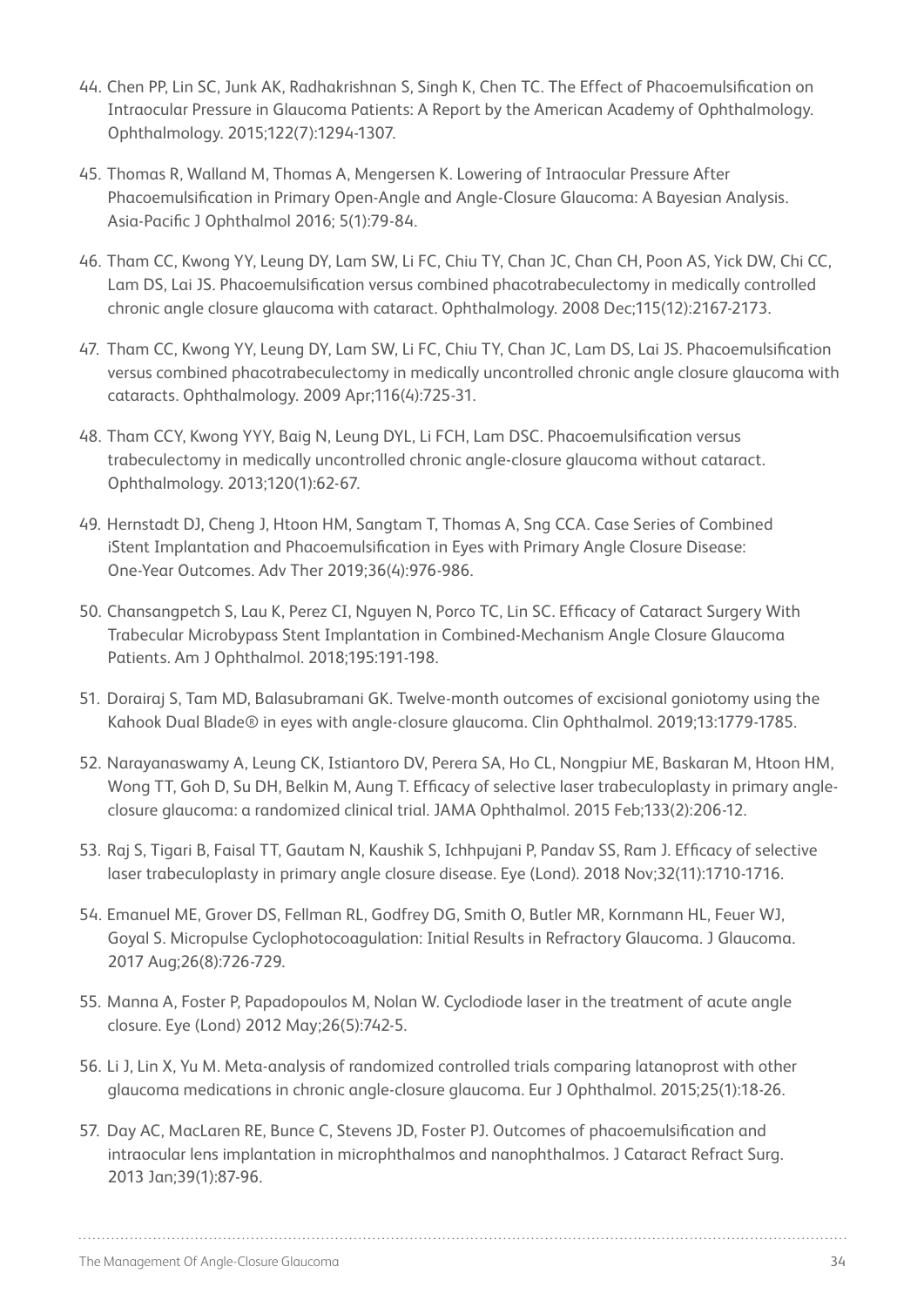- 58. Liew G, Mitchell P, Wang JJ, Wong TY. Fundoscopy: to dilate or not to dilate? BMJ 2006 Jan 7;332(7532):3
- 59. Lois N, Wong D, Groenewald C. New surgical approach in the management of pseudophakic malignant glaucoma. Ophthalmology. 2001 Apr;108(4):780-3.
- 60. R Sengupta, M Austin, J Morgan. Treatment of aqueous misdirection by trans-scleral diode laser photocoagulation. Eye (Lond) 2000 Oct;14 Pt 5:808-10.
- 61. Chen HY, Lin CL, Lai SW, Kao CH. Association of Selective Serotonin Reuptake Inhibitor Use and Acute Angle-Closure Glaucoma. J Clin Psychiatry. 2016 Jun;77(6):e692-6
- 62. Liu Y, Li W, Jiu X, Lei X, Liu L, Yan C, Li X. Systematic Review and Meta-Analysis of Comparing Phacoemulsification Combined with goniosynechialysis to other mainstream procedures in treating patients with angle-closure glaucoma. Medicine (Baltimore). 2019 Oct;98(42):e17654.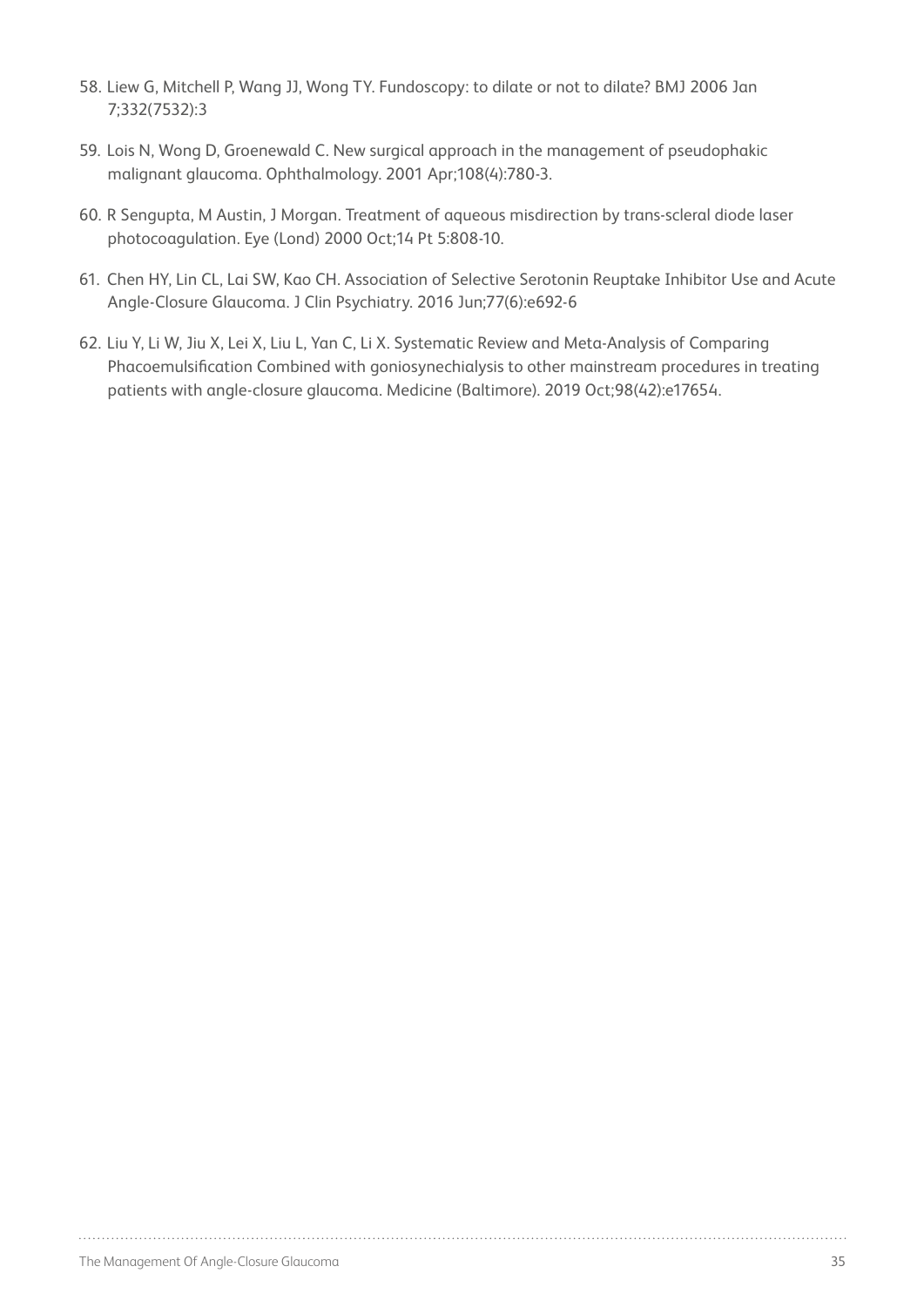## **7. Search strategies**

### **Q1a MEDLINE**

- 1. glaucoma, angle-closure/ 2. (angle adj1 closure adj1 glaucoma\$).tw.
- 3. (angle\$ adj3 (occlud\$ or narrow\$ or width or close\$ or closure)).tw.
- 4. (glaucoma\$ adj3 (occlud\$ or narrow\$ or width or close\$ or closure)).tw.
- 5. (glaucoma\$ adj2 optic adj2 neuropath\$).tw.
- 6. peripheral anterior synechiae.tw.
- 7. or/1-6
- 8. (PAC or PACS or PACG or PACD or ACG or AAC or AcACC or APAC).tw.
- 9. (angle\$ or glaucoma\$).tw.
- 10. 8 and 9
- 11. 7 or 10
- 12. Terminology as Topic/
- 13. Disease Management/
- 14. (International society of Geographical and Epidemiological Ophthalmology).tw.
- 15. ISGEO.tw
- 16. classification.tw.
- 17. (angle adj2 clos\$ adj2 scor\$).tw.
- 18. treat\$ algorithm\$.tw.
- 19. or/12-18
- 20. 11 and 19
- 21. chi.lg.
- 22. exp china/
- 23. (China or Chinese or India or Indian\$).tw.
- 24. or/21-23
- 25. 20 not 24
- 26. exp case report/
- 27. (case adj2 report\$).tw.
- 28. 26 or 27
- 29. 25 not 28

#### **Embase**

- 1. closed angle glaucoma/ or glaucomatous optic neuropathy/
- 2. (angle adj1 closure adj1 glaucoma\$).tw.
- 3. (angle\$ adj3 (occlud\$ or narrow\$ or width or close\$ or closure)).tw.
- 4. (glaucoma\$ adj3 (occlud\$ or narrow\$ or width or close\$ or closure)).tw.
- 5. (glaucoma\$ adj2 optic adj2 neuropath\$).tw.
- 6. peripheral anterior synechiae.tw.
- 7. or/1-6
- 8. (PAC or PACS or PACG or PACD or ACG or AAC or AcACC or APAC).tw.
- 9. (angle\$ or glaucoma\$).tw.
- 10. 8 and 9
- 11. 7 or 10
- 12. disease classification/
- 13. (International society of Geographical and Epidemiological Ophthalmology).tw.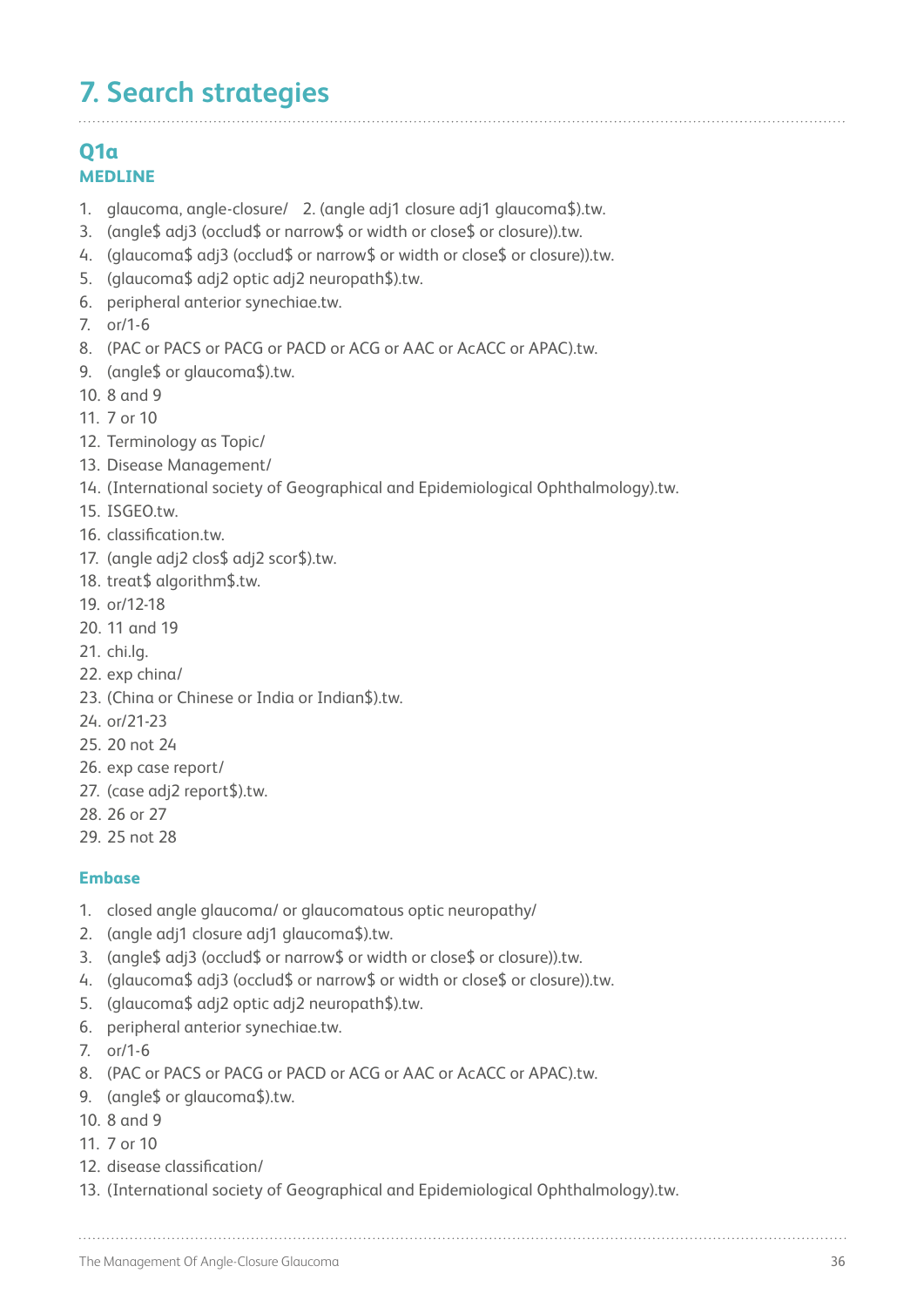- 14. ISGEO.tw.
- 15. classification.tw.
- 16. (angle adj2 clos\$ adj2 scor\$).tw.
- 17. treat\$ algorithm\$.tw.
- 18. or/12-17
- 19. 11 and 18
- 20. chinese.lg.
- 21. exp china/
- 22. (China or Chinese or India or Indian\$).tw.
- 23. or/20-22
- 24. 19 not 23
- 25. exp case report/
- 26. (case adj2 report\$).tw.
- 27. 25 or 26
- 28. 24 not 27
- 29. limit 28 to conference abstract status
- 30. 28 not 29

## **Q1b and Q1c MEDLINE**

- 1. glaucoma, angle-closure/
- 2. (angle adj1 closure adj1 glaucoma\$).tw.
- 3. (angle\$ adj3 (occlud\$ or narrow\$ or width or close\$ or closure)).tw.
- 4. (glaucoma\$ adj3 (occlud\$ or narrow\$ or width or close\$ or closure)).tw.
- 5. (glaucoma\$ adj2 optic adj2 neuropath\$).tw.
- 6. peripheral anterior synechiae.tw.
- 7. or/1-6
- 8. (PAC or PACS or PACG or PACD or ACG or AAC or AcACC or APAC).tw.
- 9. (angle\$ or glaucoma\$).tw.
- 10. 8 and 9
- 11. 7 or 10
- 12. prevalence/
- 13. Incidence/
- 14. (incidence or prevalence or surveillance).tw.
- 15. epidemiology/
- 16. epidemiological monitoring/
- 17. (aetiolog\$ or etiolog\$ or cause\$ or causal).tw.
- 18. or/12-17
- 19. ((visual or vision or sight) adj2 (impair\$ or loss\$)).tw.
- 20. ((visual or vision or sight) adj2 morbid\$).tw.
- 21. CVI.tw.
- 22. or/19-21
- 23. 18 or 22
- 24. exp Great Britain/
- 25. United Kingdom.tw.
- 26. Great Britain.tw.
- 27. Northern Ireland.tw.
- 28. (England or Scotland or Wales).tw.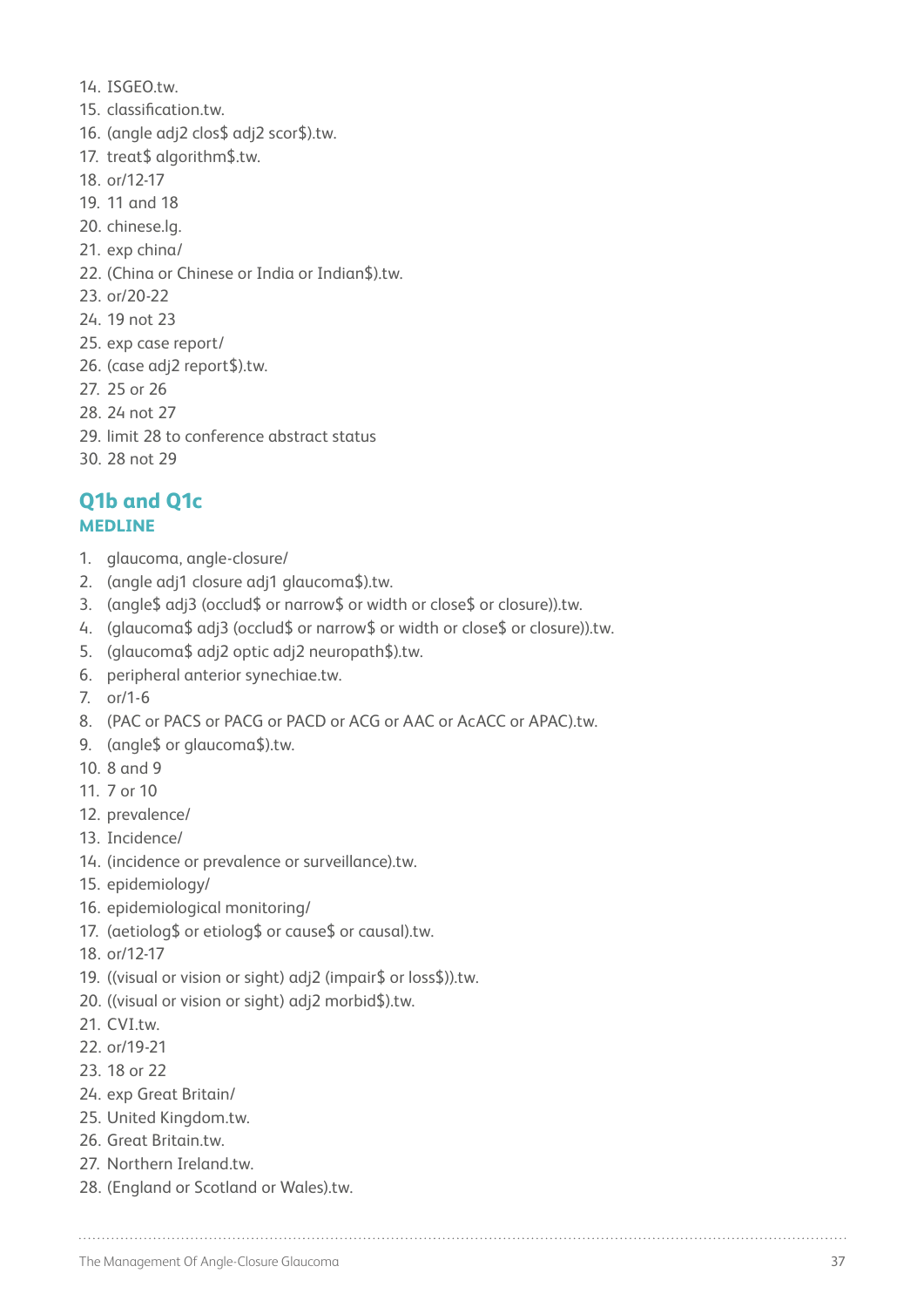- 29. or/24-28
- 30. Europe/
- 31. united states/
- 32. Canada/
- 33. or/30-32
- 34. 29 or 33
- 35. 11 and 23 and 34

#### **Embase**

- 1. closed angle glaucoma/ or glaucomatous optic neuropathy/
- 2. (angle adj1 closure adj1 glaucoma\$).tw.
- 3. (angle\$ adj3 (occlud\$ or narrow\$ or width or close\$ or closure)).tw.
- 4. (glaucoma\$ adj3 (occlud\$ or narrow\$ or width or close\$ or closure)).tw.
- 5. (glaucoma\$ adj2 optic adj2 neuropath\$).tw.
- 6. peripheral anterior synechiae.tw.
- 7. or/1-6
- 8. (PAC or PACS or PACG or PACD or ACG or AAC or AcACC or APAC).tw.
- 9. (angle\$ or glaucoma\$).tw.
- 10. 8 and 9
- 11. 7 or 10
- 12. prevalence/
- 13. incidence/
- 14. (incidence or prevalence or surveillance).tw.
- 15. epidemiology/
- 16. (aetiolog\$ or etiolog\$ or cause\$ or causal).tw.
- 17. or/12-16
- 18. visual impairment/ep [Epidemiology]
- 19. ((visual or vision or sight) adj2 (impair\$ or loss\$)).tw.
- 20. ((visual or vision or sight) adj2 morbid\$).tw.
- 21. CVI.tw.
- 22. or/18-21
- 23. 17 or 22
- 24. exp United Kingdom/
- 25. United Kingdom.tw.
- 26. Great Britain.tw.
- 27. Northern Ireland.tw.
- 28. (England or Scotland or Wales).tw.
- 29. or/24-28
- 30. Europe/
- 31. United States/
- 32. Canada/
- 33. or/30-32
- 34. 29 or 33
- 35. 11 and 23 and 34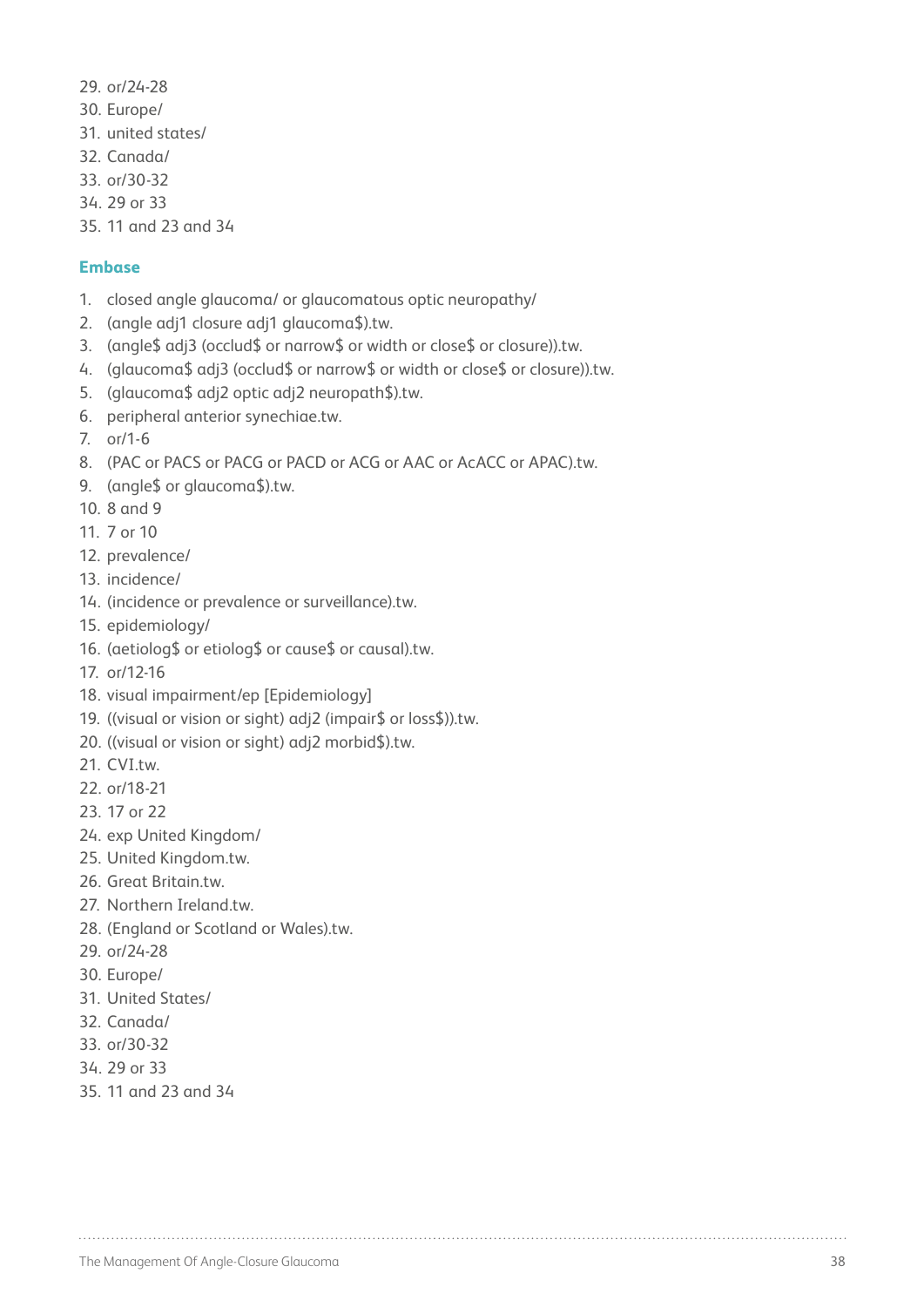## **Q1d MEDLINE**

- 1. glaucoma, angle-closure/
- 2. (angle adj1 closure adj1 glaucoma\$).tw.
- 3. (angle\$ adj3 (occlud\$ or narrow\$ or width or close\$ or closure)).tw.
- 4. (glaucoma\$ adj3 (occlud\$ or narrow\$ or width or close\$ or closure)).tw.
- 5. (glaucoma\$ adj2 optic adj2 neuropath\$).tw.
- 6. peripheral anterior synechiae.tw.
- 7. or/1-6
- 8. (PAC or PACS or PACG or PACD or ACG or AAC or AcACC or APAC).tw.
- 9. (angle\$ or glaucoma\$).tw.
- 10. 8 and 9
- 11. 7 or 10
- 12. risk factors/
- 13. (risk\$ adj3 (factor\$ or score\$ or increase\$)).tw.
- 14. (age\$ adj3 risk\$).tw.
- 15. ((women or female\$ or gender\$ or sex) adj3 risk\$).tw.
- 16. ((family or families or relative\$) adj3 risk\$).tw.
- 17. ((Asia\$ or China or Chinese of India\$ or ethnicit\$) adj3 risk\$).tw.
- 18. or/12-17
- 19. hyperopia/
- 20. (hyperop\$ or hypermetrop\$).tw.
- 21. (far adj1 sight\$).tw.
- 22. (long adj1 sight\$).tw.
- 23. farsight\$.tw.
- 24. longsight\$.tw.
- 25. or/19-24
- 26. risk\$.tw.
- 27. 25 and 26
- 28. 18 or 27
- 29. 11 and 28
- 30. exp case reports/
- 31. (case adj2 report\$).tw.
- 32. 30 or 31
- 33. 29 not 32
- 34. (mouse or mice or rabbit or primate\$).tw.
- 35. 33 not 34

#### **Embase**

- 1. closed angle glaucoma/ or glaucomatous optic neuropathy/
- 2. (angle adj1 closure adj1 glaucoma\$).tw.
- 3. (angle\$ adj3 (occlud\$ or narrow\$ or width or close\$ or closure)).tw.
- 4. (glaucoma\$ adj3 (occlud\$ or narrow\$ or width or close\$ or closure)).tw.
- 5. (glaucoma\$ adj2 optic adj2 neuropath\$).tw.
- 6. peripheral anterior synechiae.tw.
- 7. or/1-6
- 8. (PAC or PACS or PACG or PACD or ACG or AAC or AACG or AcACC or APAC or CACG).tw.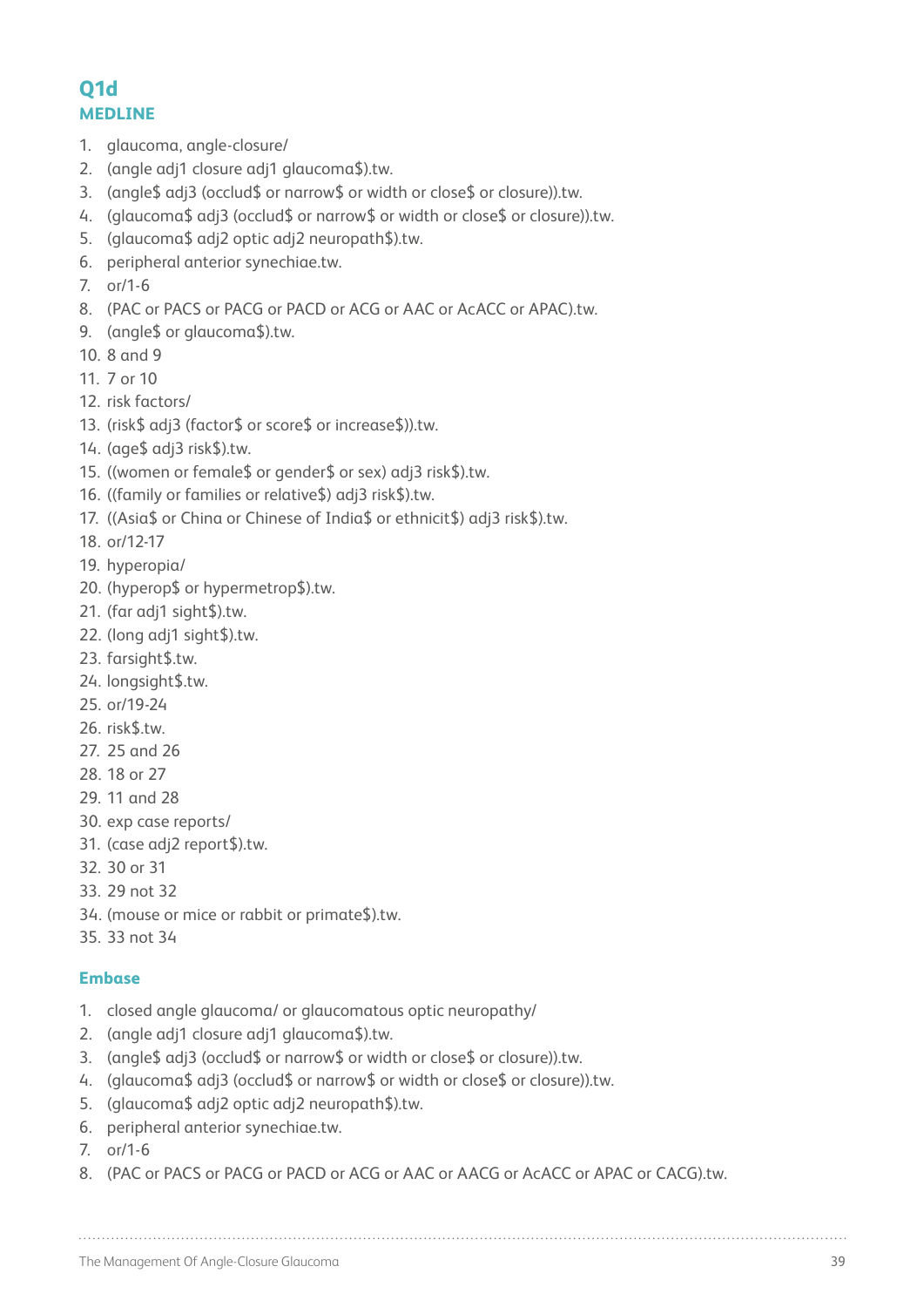- 9. (angle\$ or glaucoma\$).tw.
- 10. 8 and 9
- 11. 7 or 10
- 12. risk factor/
- 13. (risk\$ adj3 (factor\$ or score\$ or increase\$)).tw.
- 14. (age\$ adj3 risk\$).tw.
- 15. ((women or female\$ or gender\$ or sex) adj3 risk\$).tw.
- 16. ((family or families or relative\$) adj3 risk\$).tw.
- 17. ((Asia\$ or China or Chinese of India\$ or ethnicit\$) adj3 risk\$).tw.
- 18. or/12-17
- 19. hypermetropia/
- 20. (hyperop\$ or hypermetrop\$).tw.
- 21. (far adj1 sight\$).tw.
- 22. (long adj1 sight\$).tw.
- 23. farsight\$.tw.
- 24. longsight\$.tw.
- 25. or/19-24
- 26. risk\$.tw.
- 27. 25 and 26
- 28. 18 or 27
- 29. 11 and 28
- 30. exp case report/
- 31. (case adj2 report\$).tw.
- 32. 30 or 31
- 33. 29 not 32
- 34. (mouse or mice or rabbit or primate\$).tw.
- 35. 33 not 34
- 36. limit 35 to conference abstract status
- 37. 35 not 36

#### **Q1e MEDLINE**

- 1. glaucoma, angle-closure/
- 2. (angle adj1 closure adj1 glaucoma\$).tw.
- 3. (angle\$ adj3 (occlud\$ or narrow\$ or width or close\$ or closure)).tw.
- 4. (glaucoma\$ adj3 (occlud\$ or narrow\$ or width or close\$ or closure)).tw.
- 5. peripheral anterior synechiae.tw.
- 6. (glaucoma\$ adj2 optic adj2 neuropath\$).tw.
- 7. or/1-6
- 8. (PAC or PACS or PACG or PACD or ACG or AAC or AcACC or APAC).tw.
- 9. (angle\$ or glaucoma\$).tw.
- 10. 8 and 9
- 11. 7 or 10
- 12. Disease Progression/
- 13. (natural adj2 histor\$).tw.
- 14. (disease adj2 (stage\$ or course\$ or level\$ or progress\$)).tw.
- 15. (glaucoma\$ adj2 (stage\$ or course\$ or level\$ or progress\$)).tw.
- 16. untreated.tw.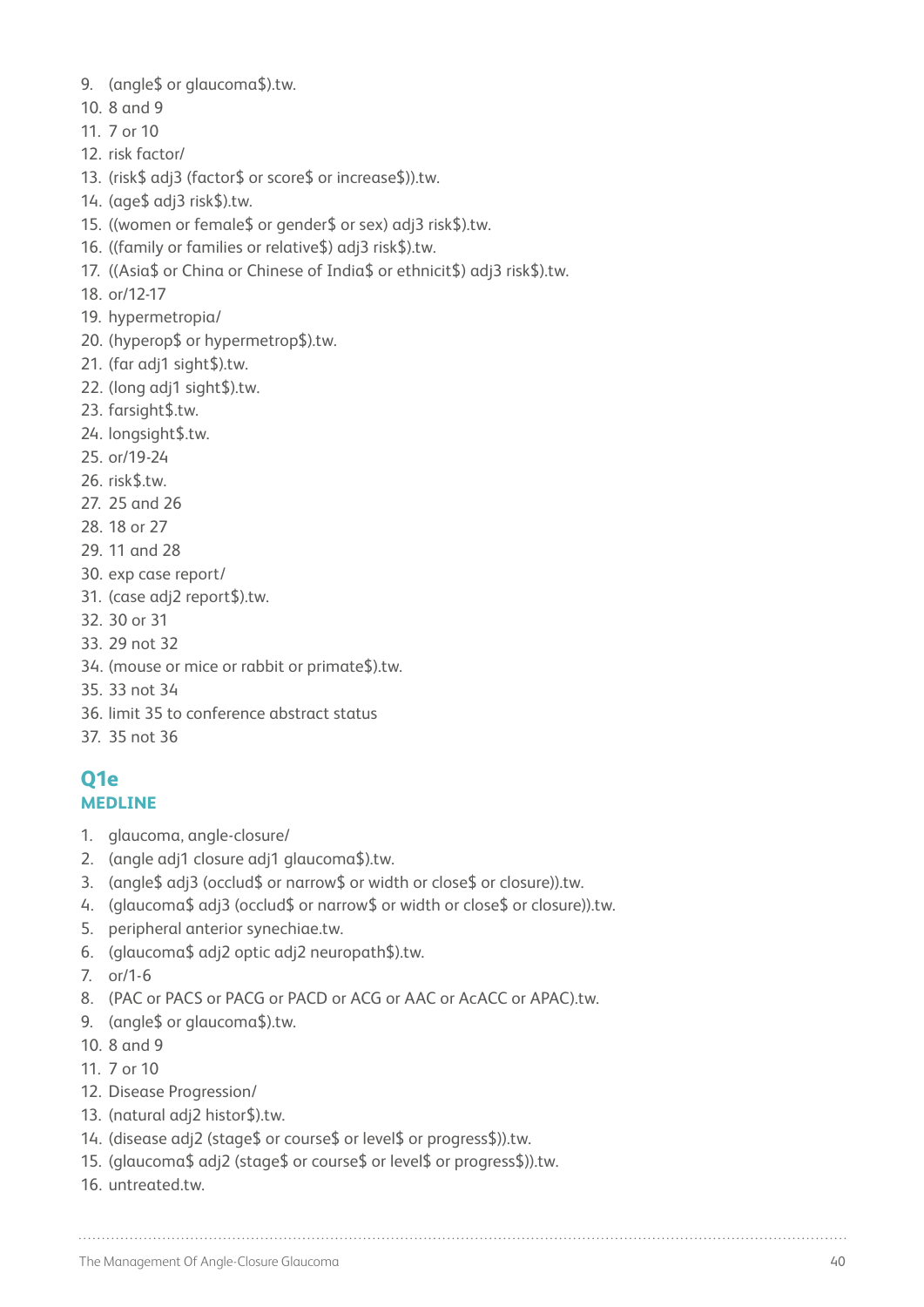17. no\$ treat\$.tw.

- 18. or/12-17
- 19. 11 and 18

#### **Embase**

- 1. closed angle glaucoma/ or glaucomatous optic neuropathy/
- 2. (angle adj1 closure adj1 glaucoma\$).tw.
- 3. (angle\$ adj3 (occlud\$ or narrow\$ or width or close\$ or closure)).tw.
- 4. (glaucoma\$ adj3 (occlud\$ or narrow\$ or width or close\$ or closure)).tw.
- 5. (glaucoma\$ adj2 optic adj2 neuropath\$).tw.
- 6. peripheral anterior synechiae.tw.
- 7. or/1-6
- 8. (PAC or PACS or PACG or PACD or ACG or AAC or AcACC or APAC).tw.
- 9. (angle\$ or glaucoma\$).tw.
- 10. 8 and 9
- 11. 7 or 10
- 12. disease course/
- 13. (natural adj2 histor\$).tw.
- 14. (disease adj2 (stage\$ or course\$ or level\$ or progress\$)).tw.
- 15. (glaucoma\$ adj2 (stage\$ or course\$ or level\$ or progress\$)).tw.
- 16 untreated tw
- 17. no\$ treat\$.tw.
- 18. or/12-17
- 19. 11 and 18